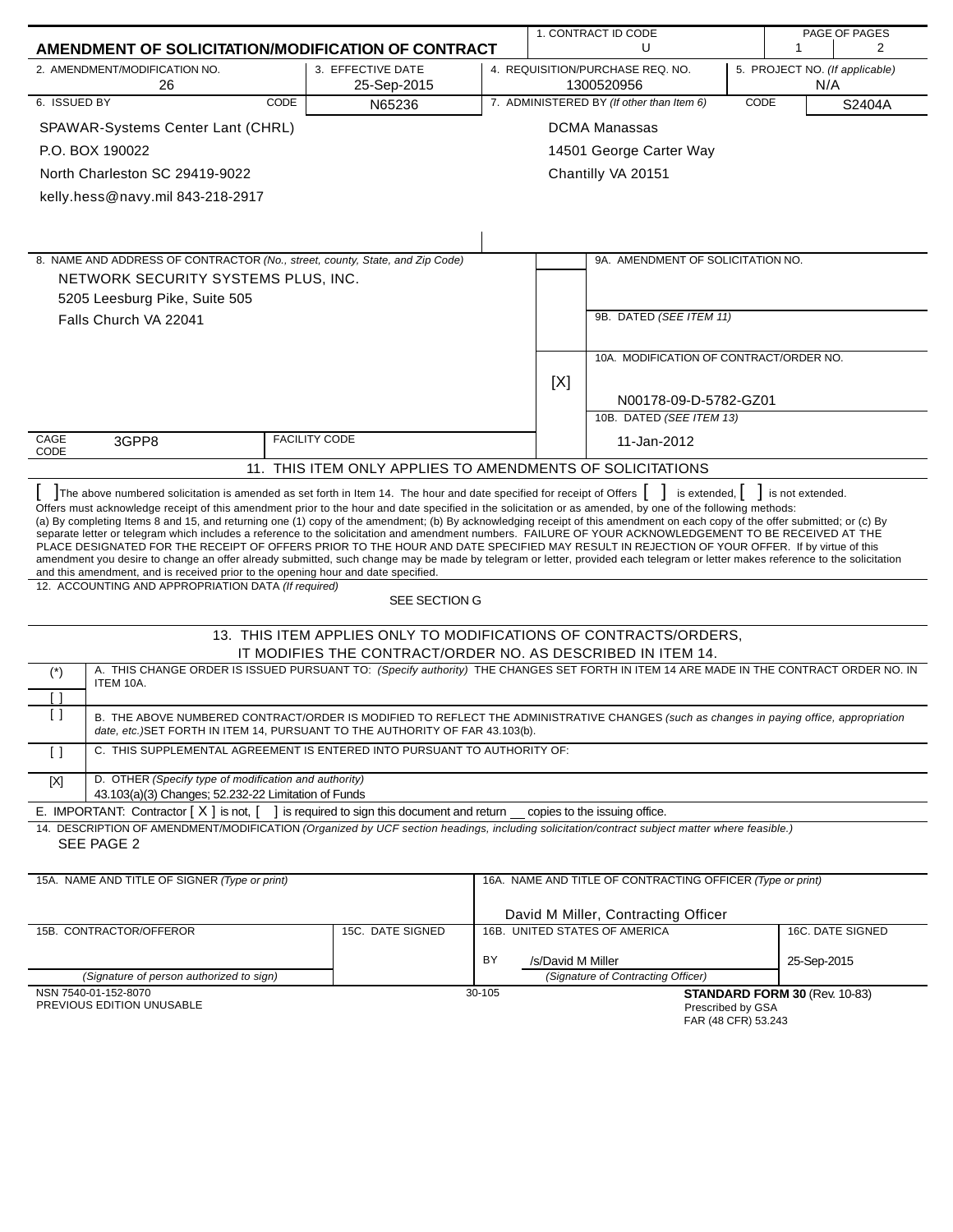| <b>CONT</b><br>`CT NO.<br>I RAC | NO.<br>' ORDER<br><b>DELIVERY</b> | AMENDMENT/MODIFICATION NO. | <b>PAGE</b> | <b>FINAL</b> |
|---------------------------------|-----------------------------------|----------------------------|-------------|--------------|
| 5782<br>N001<br>'78-09-D-J      | GZ01                              | ∠∪                         | 2 of 2      |              |

### **GENERAL INFORMATION**

The purpose of this modification is to Add Travel Locations outlined in Section 14.0 of the PWS and agreed upon with the contractor at no additional cost to either parties. PR1300520956 also is incrementally funding Option Year 4 in the amount of \$5,638,515.98 between CLIN4005 (Labor) and CLIN6005(ODCs)... Accordingly, said Task Order is modified as follows: A conformed copy of this Task Order is attached to this modification for informational purposes only.

The total amount of funds obligated to the task is hereby increased from \$13,947,368.64 by \$5,638,515.98 to \$19,585,884.62.

| <b>CLIN/SLIN</b> | Type Of Fund | From $(\$)$ | By $(\$)$    | To $($ math) |
|------------------|--------------|-------------|--------------|--------------|
| 400510           | O&MN,N       | 0.00        | 1,122,505.00 | 1,122,505.00 |
| 400511           | O&MN,N       | 0.00        | 533,516.35   | 533,516.35   |
| 400512           | O&MN,N       | 0.00        | 1,550,000.00 | 1,550,000.00 |
| 400513           | O&MN,N       | 0.00        | 120,000.00   | 120,000.00   |
| 400514           | O&MN,N       | 0.00        | 211,947.36   | 211,947.36   |
| 400515           | O&MN,N       | 0.00        | 313,760.00   | 313,760.00   |
| 400516           | O&MN,N       | 0.00        | 150,000.00   | 150,000.00   |
| 400517           | O&MN,N       | 0.00        | 1,544,154.27 | 1,544,154.27 |
| 600502           | O&MN,N       | 0.00        | 17,633.00    | 17,633.00    |
| 600503           | O&MN,N       | 0.00        | 75,000.00    | 75,000.00    |

The total value of the order is hereby increased from \$41,659,557.00 by \$0.00 to \$41,659,557.00.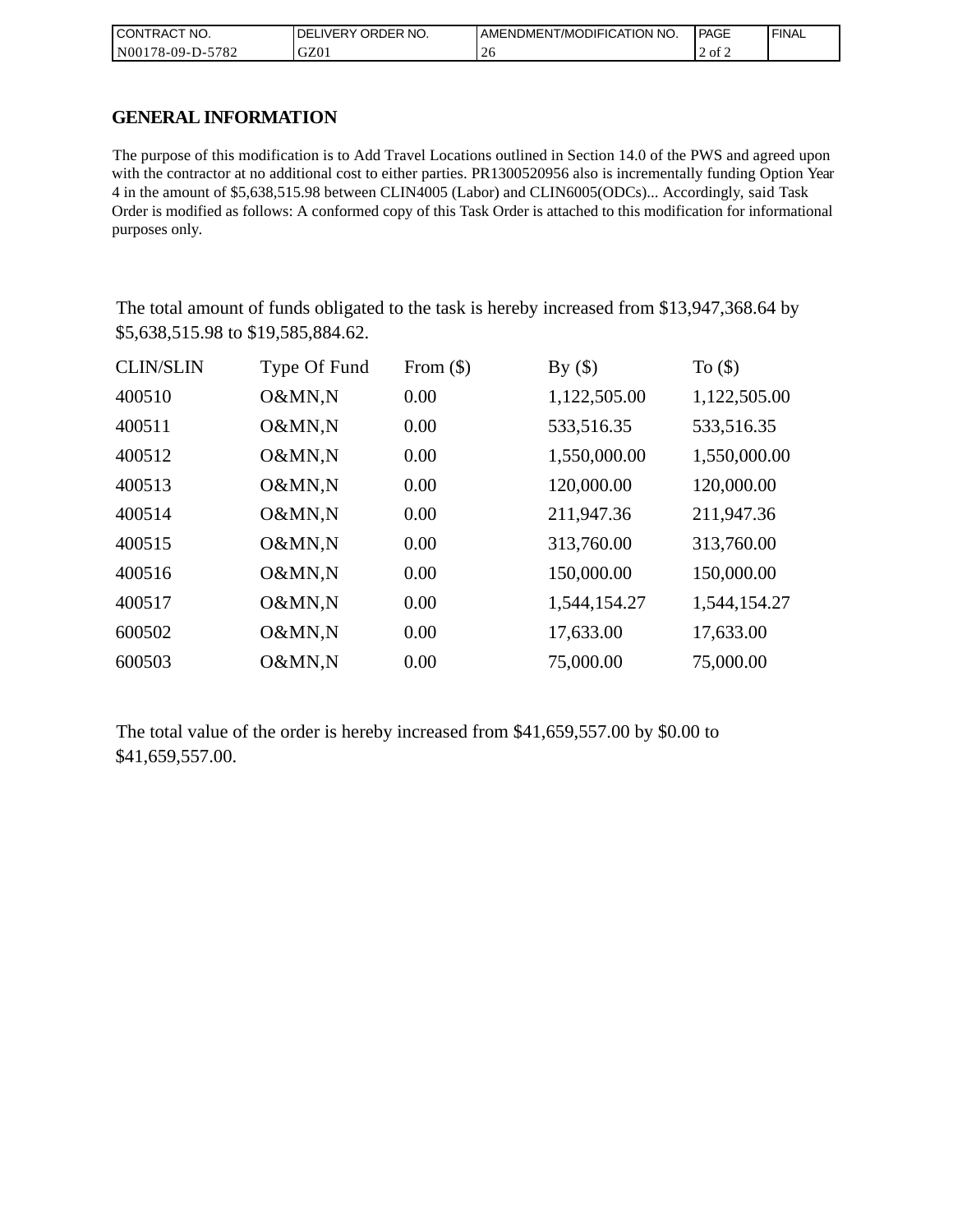| <b>ICON</b><br>°CT NO.<br>∵I RAC      | $\sim$ $\sim$ $\sim$<br>R NO.<br>ЭR.<br>.DEF<br>۱۰ ا | ICATION NO.<br>ODIFIO<br>AME<br>-NDMEN.<br>l /MC | PAGE<br>____ | <b>FINAL</b> |
|---------------------------------------|------------------------------------------------------|--------------------------------------------------|--------------|--------------|
| 5700<br>N00<br>$8 - 09 - D -$<br>∠ه ' | GZ0                                                  | ⌒<br>ZU                                          | ΟĪ           |              |

## **SECTION B SUPPLIES OR SERVICES AND PRICES**

CLIN - SUPPLIES OR SERVICES

```
For Cost Type Items:
```

| Item | PSC | Supplies/Services                                                                   |  | Qty Unit Est. Cost | <b>Fixed Fee</b> | CPFF |
|------|-----|-------------------------------------------------------------------------------------|--|--------------------|------------------|------|
| 4001 |     | R425 IA Support (Fund Type - TBD) 1.0 LO \$282,675.35 \$12,324.65 \$295,000.00      |  |                    |                  |      |
|      |     | 400101 R425 ACRN:AA PR 1300239279 (Fund Type -<br>OTHER)                            |  |                    |                  |      |
|      |     | 400102 R425 ACRN:AB PR 1300286595 (Fund Type -<br>OTHER)                            |  |                    |                  |      |
| 4002 |     | R425 IA Support (Fund Type - TBD) 1.0 LO \$7,498,166.00 \$366,636.00 \$7,864,802.00 |  |                    |                  |      |
|      |     | 400201 R425 ACRN: AC PR: 1300298860 (Fund Type<br>- OTHER)                          |  |                    |                  |      |
|      |     | 400202 R425 ACRN: AF PR: 1300319971 (Fund Type<br>- OTHER)                          |  |                    |                  |      |
|      |     | 400203 R425 ACRN: AE PR: 1300332147 (Fund Type<br>- OTHER)                          |  |                    |                  |      |
|      |     | 400204 R425 ACRN: AG PR: 1300354996 (Fund Type<br>$-$ OTHER)                        |  |                    |                  |      |
|      |     | 400205 R425 ACRN: AH PR: 1300354996 (Fund Type<br>$-$ OTHER)                        |  |                    |                  |      |
| 4003 |     | R425 IA Support (Fund Type - TBD) 1.0 LO \$7,672,265.00 \$333,893.00 \$8,006,158.00 |  |                    |                  |      |
|      |     | 400301 R425 ACRN: AJ PR: 1300373150 (Fund Type<br>$-$ OTHER)                        |  |                    |                  |      |
|      |     | 400302 R425 ACRN: AK PR: 1300373150 (Fund Type<br>- OTHER)                          |  |                    |                  |      |
|      |     | 400303 R425 ACRN: AJ PR: 1300373150 (Fund Type<br>- OTHER)                          |  |                    |                  |      |
|      |     | 400304 R425 ACRN: AM PR: 1300394554 (Fund Type<br>- OTHER)                          |  |                    |                  |      |
|      |     | 400305 R425 ACRN AN PR 1300415544 (O&MN, N)                                         |  |                    |                  |      |
|      |     | 400306 R425 ACRN AP PR 1300436371 (O&MN, N)                                         |  |                    |                  |      |
|      |     | 400307 R425 ACRN AQ PR 1300436371 (O&MN, N)                                         |  |                    |                  |      |
| 4004 |     | R425 IA Support (Fund Type - TBD) 1.0 LO \$7,850,571.00 \$341,316.00 \$8,191,887.00 |  |                    |                  |      |
|      |     | 400401 R425 ACRN AR PR1300443439 (O&MN, N)                                          |  |                    |                  |      |
|      |     | 400402 R425 ACRN AS PR1300443439 (O&MN, N)                                          |  |                    |                  |      |
|      |     | 400403 R425 ACRN AT PR1300443439 (O&MN, N)                                          |  |                    |                  |      |
|      |     | 400404 R425 ACRN AU PR 1300447315 (O&MN, N)                                         |  |                    |                  |      |
|      |     | 400405 R425 ACRN AV PR 1300447315 (O&MN, N)                                         |  |                    |                  |      |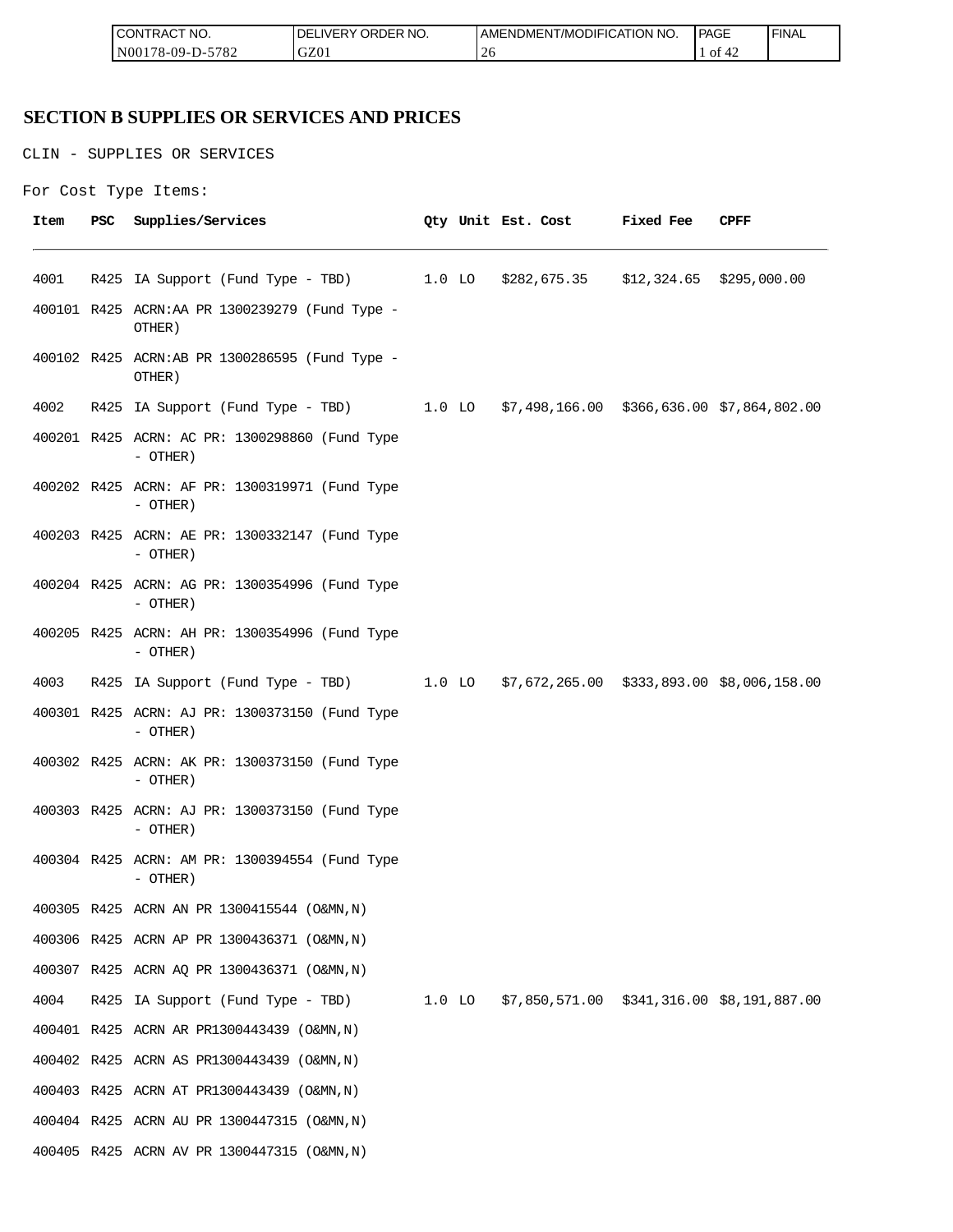| <b>ICONTRACT NO.</b> | LIVERY ORDER NO.<br>DEL | <b>I AMENDMENT/MODIFICATION NO.</b> | PAGE    | 'FINAL |
|----------------------|-------------------------|-------------------------------------|---------|--------|
| N00178-09-D-5782     | GZ01                    | -4 C                                | 2 of 42 |        |

|      |     | CONTRACT NO.<br>N00178-09-D-5782                                                                                                                      | DELIVERY ORDER NO.<br>GZ01 |        | 26                 | AMENDMENT/MODIFICATION NO.                   |           | PAGE<br>2 of 42 | <b>FINAL</b> |
|------|-----|-------------------------------------------------------------------------------------------------------------------------------------------------------|----------------------------|--------|--------------------|----------------------------------------------|-----------|-----------------|--------------|
| Item | PSC | Supplies/Services                                                                                                                                     |                            |        | Oty Unit Est. Cost |                                              | Fixed Fee | <b>CPFF</b>     |              |
|      |     | 400406 R425 ACRN AW PR 1300447315 (O&MN, N)                                                                                                           |                            |        |                    |                                              |           |                 |              |
|      |     | 400407 R425 ACRN AX PR 1300481274 (O&MN, N)                                                                                                           |                            |        |                    |                                              |           |                 |              |
|      |     | 400408 R425 ACRN AY PR 1300481274 (O&MN, N)                                                                                                           |                            |        |                    |                                              |           |                 |              |
|      |     | 400409 R425 ACRN AZ PR 1300481274 (O&MN, N)                                                                                                           |                            |        |                    |                                              |           |                 |              |
|      |     | 400410 R425 ACRN BB PR 1300493466 (O&MN, N)                                                                                                           |                            |        |                    |                                              |           |                 |              |
|      |     | 400411 R425 ACRN BC PR 1300493466 (O&MN, N)                                                                                                           |                            |        |                    |                                              |           |                 |              |
|      |     | 400412 R425 ACRN BD PR 1300493466 (O&MN, N)                                                                                                           |                            |        |                    |                                              |           |                 |              |
|      |     | 400413 R425 ACRN BE PR 1300494766 (O&MN, N)                                                                                                           |                            |        |                    |                                              |           |                 |              |
|      |     | 400414 R425 ACRN BF PR1300503112 FUNDING<br>DOC: PRM510760 NWA/BS: 100000986792<br>0060 EXPIRATION DATE: 9/30/2015<br>$($ O&MN, $\overline{N}$ )      |                            |        |                    |                                              |           |                 |              |
|      |     | 400415 R425 ACRN BG PR1300503112 FUNDING<br>DOC: PRM510785 NWA/BS: 100001054404<br>0060 EXPIRATION DATE: 9/30/2015<br>$($ O&MN, N)                    |                            |        |                    |                                              |           |                 |              |
|      |     | 400416 R425 ACRN: BH PR1300513212 FUNDING DOC:<br>PRM510771 FUNDS EXPIRATION:<br>9/30/2015 NWA/BS: 100000989184 0060<br>$($ O&MN, $\overline{N}$ )    |                            |        |                    |                                              |           |                 |              |
|      |     | 400417 R425 ACRN:BF PR1300513212 FUNDING DOC:<br>PRM510760 FUNDS EXPIRATION:<br>9/30/2015 NWA/BS: 100000986792 0060<br>$($ O&MN, N)                   |                            |        |                    |                                              |           |                 |              |
| 4005 |     | R425 IA Support (Fund Type - TBD)                                                                                                                     |                            | 1.0 LO |                    | \$15,077,433.88 \$657,376.12 \$15,734,810.00 |           |                 |              |
|      |     | 400501 R425 ACRN: BD PR1300518572 FUNDING DOC:<br>PRM58810 EXPIRATION OF FUNDS:<br>9/30/2015 NWA/BS: 100000989199 0060<br>$($ O&MN, N)                |                            |        |                    |                                              |           |                 |              |
|      |     | 400502 R425 ACRN: BJ PR1300518572 FUNDING DOC:<br>PRM510772 EXPIRATION OF FUNDS:<br>9/30/2015 NWA/BS: 100000989224 0060<br>$($ O&MN , N $)$           |                            |        |                    |                                              |           |                 |              |
|      |     | 400503 R425 ACRN: BF PR1300518572 FUNDING DOC:<br>PRM510760 EXPIRATION OF FUNDS:<br>9/30/2015 NWA/BS: 100000986792 0060<br>$($ O&MN, N)               |                            |        |                    |                                              |           |                 |              |
|      |     | 400504 R425 ACRN: BK PR1300518572 FUNDING DOC:<br>PRM510762 EXPIRATION OF FUNDS:<br>9/30/2015 NWA/BS: 100000986795 0060<br>$($ O&MN, $\overline{N}$ ) |                            |        |                    |                                              |           |                 |              |
|      |     | 400505 R425 ACRN: BL PR1300518572 FUNDING DOC:<br>PRM510768 EXPIRATION OF FUNDS:<br>9/30/2015 NWA/BS: 100001000323 0060                               |                            |        |                    |                                              |           |                 |              |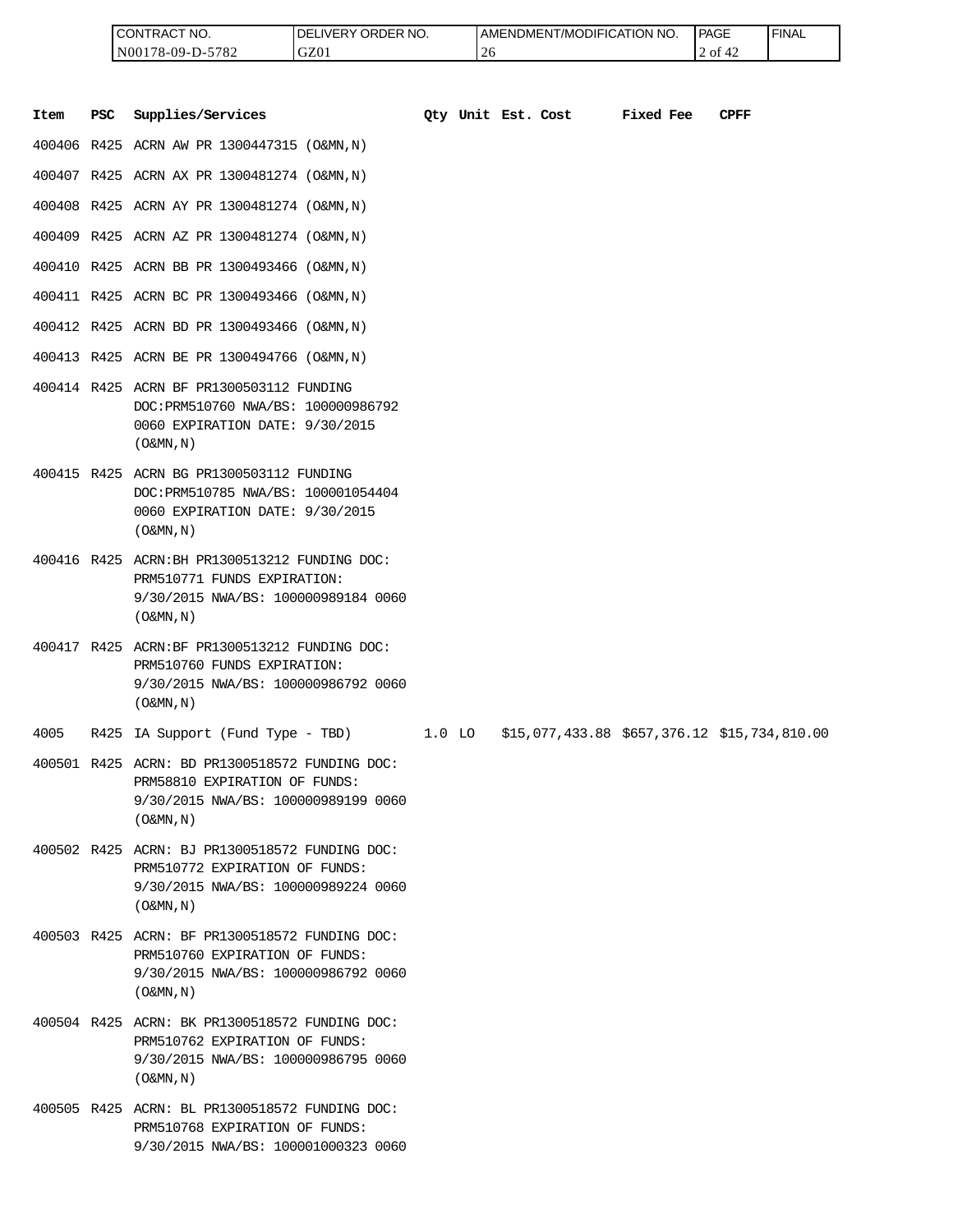| 'NO.<br>CONTRAC <sub>1</sub> | ' ORDER NO.<br>$\_$ IVERY $^{\prime}$<br>DEI | NO.<br>  AMENDMENT/MODIFICATION_ | <b>PAGE</b>  | ' FINAL |
|------------------------------|----------------------------------------------|----------------------------------|--------------|---------|
| N00178-09-D-5782             | GZ01                                         | $\sim$                           | † ot<br>$+2$ |         |

| Item | <b>PSC</b> | Supplies/Services                                                                                                                                               |  | Qty Unit Est. Cost | <b>Fixed Fee</b> | CPFF |
|------|------------|-----------------------------------------------------------------------------------------------------------------------------------------------------------------|--|--------------------|------------------|------|
|      |            | $($ O&MN, N)                                                                                                                                                    |  |                    |                  |      |
|      |            | 400506 R425 ACRN: BM PR1300518572 FUNDING DOC:<br>HT0003510986 EXPIRATION OF FUNDS:<br>9/30/2015 NWA/BS: 100001060851 0060<br>$($ O&MN, $\overline{N}$ )        |  |                    |                  |      |
|      |            | 400507 R425 ACRN: BN PR1300519229 COST CODE:<br>6890151H3340 FUNDING DOC:<br>N6890115RCV0003 NWA/BS:<br>100001020678 0401 (O&MN, N)                             |  |                    |                  |      |
|      |            | 400508 R425 ACRN: BP PR1300519229 COST CODE:<br>6156451H303Q FUNDING DOC:<br>N6156415RC09018 NWA/BS:<br>100001072719 0400 (O&MN, N)                             |  |                    |                  |      |
|      |            | 400509 R425 ACRN: BN PR1300527919 FUNDING DOC:<br>N6890115RCV0003 FUNDS EXPIRATION:<br>9/30/2015 COST CODE: 6890151H334Q<br>NWA/BS: 100001020678 0401 (O&MN, N) |  |                    |                  |      |
|      |            | 400510 R425 ACNR: BQ PR1300520956 FUNDING DOC:<br>HT0003511890 FUNDS EXPIRATION:<br>9/30/2015 NWA/BS: 100000986793 0060<br>$($ O&MN, $N$ $)$                    |  |                    |                  |      |
|      |            | 400511 R425 ACNR: BR PR1300520956 FUNDING DOC:<br>HT0003510989 FUNDS EXPIRATION:<br>9/30/2015 NWA/BS: 100001060852 0060<br>$($ O&MN, N)                         |  |                    |                  |      |
|      |            | 400512 R425 ACNR: BS PR1300520956 FUNDING DOC:<br>HT0003511892 FUNDS EXPIRATION:<br>9/30/2015 NWA/BS: 100000986796 0060<br>$($ O&MN, N)                         |  |                    |                  |      |
|      |            | 400513 R425 ACNR: BT PR1300520956 FUNDING DOC:<br>HT0003511713 FUNDS EXPIRATION:<br>9/30/2015 NWA/BS: 100000989225 0060<br>$($ O&MN, N)                         |  |                    |                  |      |
|      |            | 400514 R425 ACNR: BU PR1300520956 FUNDING DOC:<br>PRM510766 FUNDS EXPIRATION:<br>9/30/2015 NWA/BS: 100000987052 0060<br>$($ O&MN, $\overline{N}$ )              |  |                    |                  |      |
|      |            | 400515 R425 ACNR: BV PR1300520956 FUNDING DOC:<br>PRM510911 FUNDS EXPIRATION:<br>9/30/2015 NWA/BS: 100001054759 0060<br>$($ O&MN, N)                            |  |                    |                  |      |
|      |            | 400516 R425 ACNR: BH PR1300520956 FUNDING DOC:<br>PRM510771 FUNDS EXPIRATION:<br>9/30/2015 NWA/BS: 100000989184 0060<br>$($ O&MN, N)                            |  |                    |                  |      |

400517 R425 ACNR: BW PR1300520956 FUNDING DOC: HT0003511157 FUNDS EXPIRATION: 9/30/2015 NWA/BS: 100000987059 0060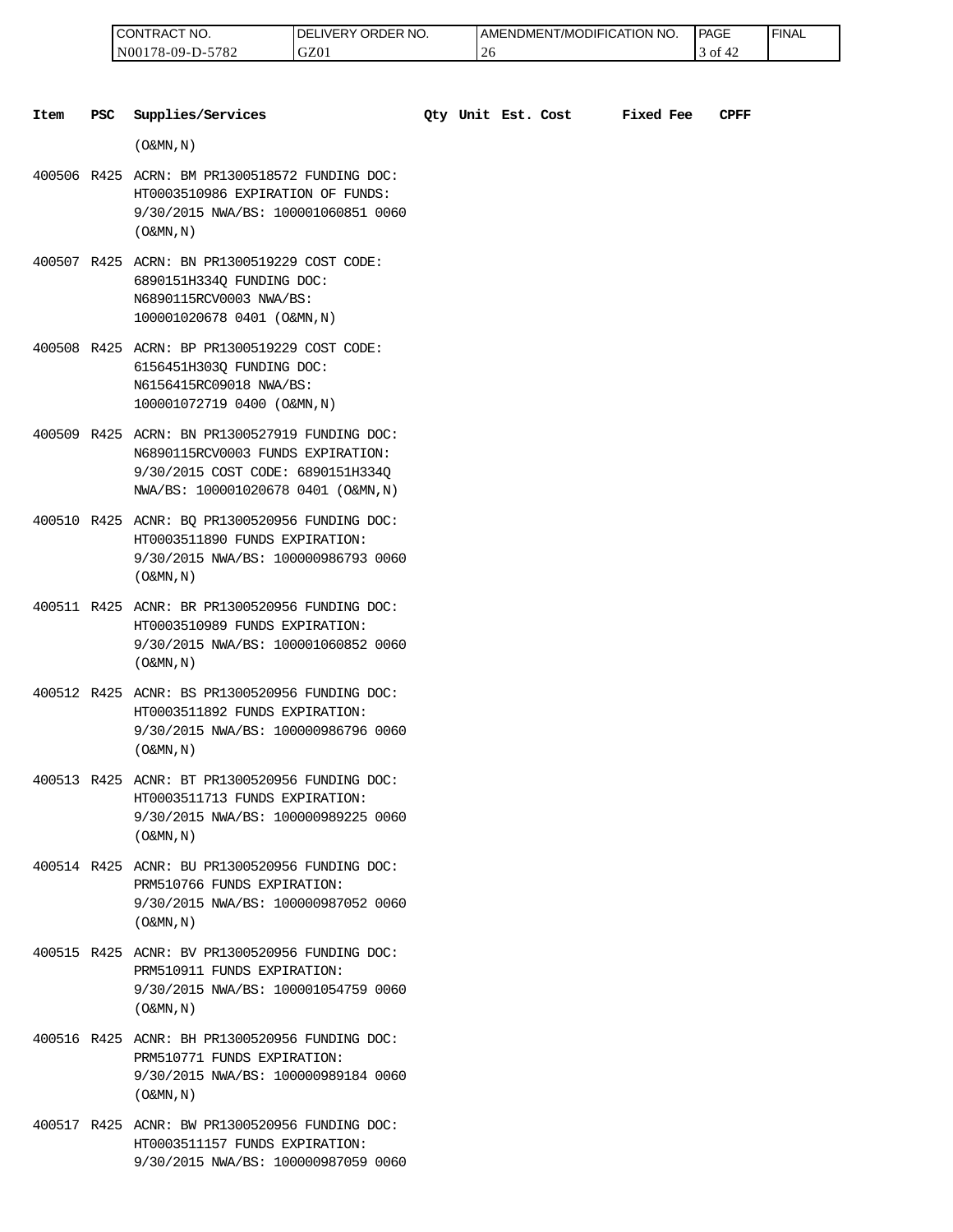|                |            | CONTRACT NO.<br>N00178-09-D-5782                                                                                                       | DELIVERY ORDER NO.<br>GZ01 | AMENDMENT/MODIFICATION NO.<br>26 |           | <b>PAGE</b><br>4 of 42 | <b>FINAL</b>       |
|----------------|------------|----------------------------------------------------------------------------------------------------------------------------------------|----------------------------|----------------------------------|-----------|------------------------|--------------------|
| Item           | <b>PSC</b> | Supplies/Services                                                                                                                      |                            | Oty Unit Est. Cost               | Fixed Fee | <b>CPFF</b>            |                    |
|                |            | $($ O&MN, N)                                                                                                                           |                            |                                  |           |                        |                    |
| For ODC Items: |            |                                                                                                                                        |                            |                                  |           |                        |                    |
| Item           | PSC        | Supplies/Services                                                                                                                      |                            |                                  |           |                        | Qty Unit Est. Cost |
| 6001           |            |                                                                                                                                        |                            |                                  | $1.0$ LO  |                        | \$10,000.00        |
|                |            | R425 IA Support (Fund Type - TBD)                                                                                                      |                            |                                  |           |                        |                    |
|                |            | 600101 R425 ACRN: AB PR 1300286595 (Fund Type - OTHER)                                                                                 |                            |                                  |           |                        |                    |
| 6002           |            | R425 IA Support (Fund Type - TBD)                                                                                                      |                            |                                  | $1.0$ LO  |                        | \$313,470.00       |
|                |            | 600201 R425 ACRN: AC PR: 1300298860 (Fund Type - OTHER)                                                                                |                            |                                  |           |                        |                    |
|                |            | 600202 R425 ACRN: AH PR: 1300354996 (Fund Type - OTHER)                                                                                |                            |                                  |           |                        |                    |
| 6003           |            | R425 IA Support (Fund Type - TBD)                                                                                                      |                            |                                  | $1.0$ LO  |                        | \$313,470.00       |
|                |            | 600301 R425 ACRN: AJ PR: 1300373150 (Fund Type - TBD)                                                                                  |                            |                                  |           |                        |                    |
|                |            | 600302 R425 ACRN: AP PR:1300436371 (O&MN,N)                                                                                            |                            |                                  |           |                        |                    |
| 6004           |            | R425 IA Support (Fund Type - TBD)                                                                                                      |                            |                                  | $1.0$ LO  |                        | \$313,470.00       |
|                |            | 600401 R425 ACRN AS PR 1300443439 (O&MN, N)                                                                                            |                            |                                  |           |                        |                    |
|                |            | 600402 R425 ACRN AW PR 1300447315 (O&MN, N)                                                                                            |                            |                                  |           |                        |                    |
|                |            | 600403 R425 ACRN BA PR 1300481274- Realigned to 400408 AY (O&MN, N)                                                                    |                            |                                  |           |                        |                    |
|                |            | 600404 R425 ACRN BE PR 1300494766 (O&MN, N)                                                                                            |                            |                                  |           |                        |                    |
| 6005           |            | R425 IA Support (Fund Type - TBD)                                                                                                      |                            |                                  | $1.0$ LO  |                        | \$616,490.00       |
|                |            | 600501 R425 ACRN BN: PR 1300519229 COST CODE: 6890151H334Q FUNDING DOC:<br>N6890115RCV0003 NWA/BS: 100001020678 0401 (Fund Type - TBD) |                            |                                  |           |                        |                    |
|                |            | 600502 R425 ACRN: BX PR1300520956 FUNDING DOC: PRM510225 FUNDS EXPIRATION:<br>9/30/2015 NWA/BS: 100000987051 0060 (O&MN,N)             |                            |                                  |           |                        |                    |
|                |            | 600503 R425 ACRN: BW PR1300520956 FUNDING DOC: HT0003511157 FUNDS EXPIRATION:<br>9/30/2015 NWA/BS: 100000987059 0060 (O&MN, N)         |                            |                                  |           |                        |                    |

#### 5252.216-9204 LEVEL OF EFFORT--FEE ADJUSTMENT FORMULA (MAR 1994)

(a) Subject to the provisions of the "Limitation of Cost" or "Limitation of Funds" clause (whichever is applicable to this contract), it is hereby understood and agreed that the fixed fee is based upon the Contractor providing the following number of staff-hours of direct labor, hereinafter referred to as X, at the estimated cost and during the term of this contract specified elsewhere herein:

Total Staff-Hours (X)\* Total Prime Staff-Hours

Fixed Fee\*\*\*(inclusive of Prime and any proposed Subcontractor(s))

| <b>Base Period</b> |  |  |
|--------------------|--|--|
| Option 1           |  |  |
| Option 2           |  |  |
| Option 3           |  |  |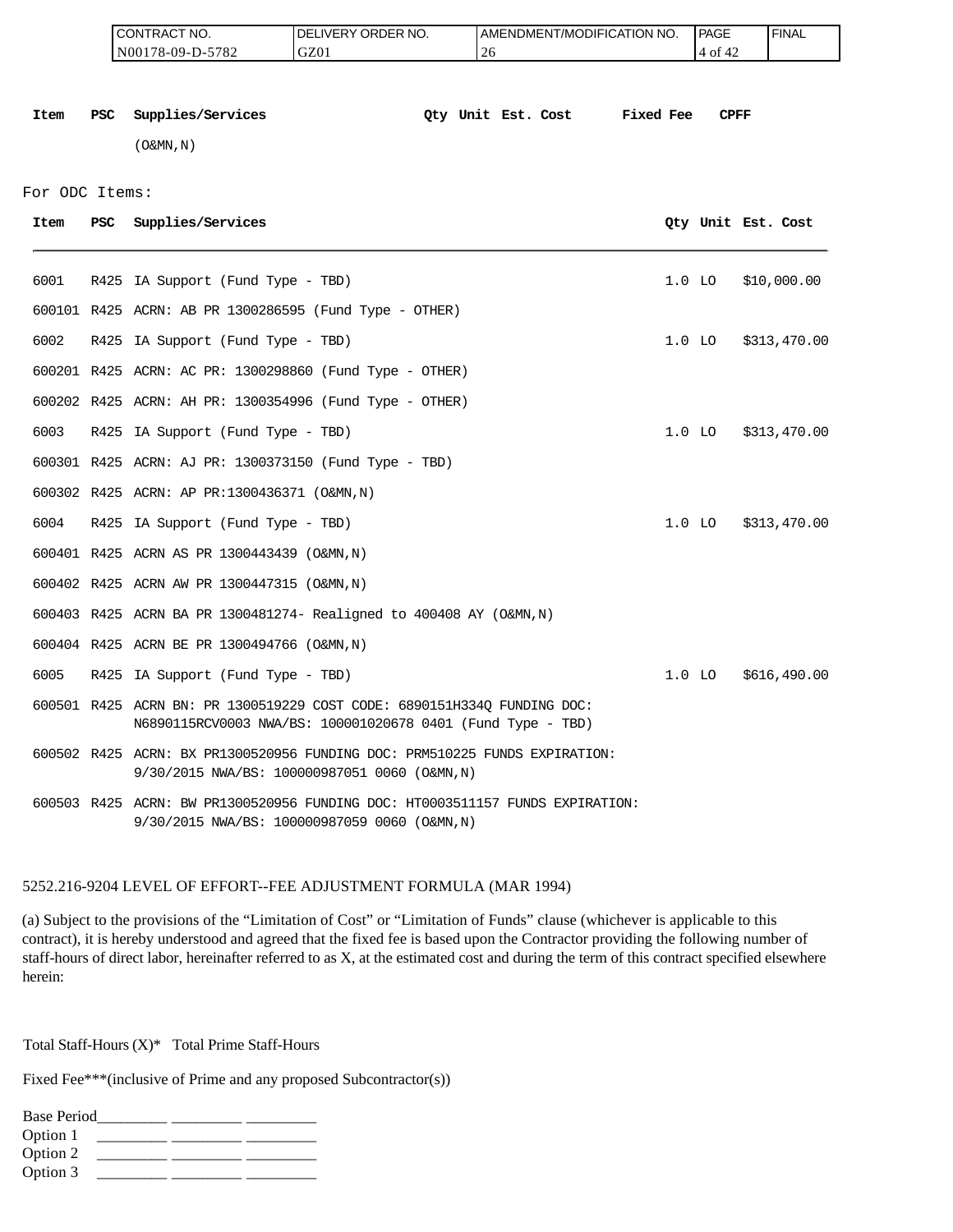| <b>CONTRACT NO.</b> | NO.<br><b>DELIVERY ORDER</b> | AMENDMENT/MODIFICATION NO. | <b>PAGE</b>              | ' FINAL |
|---------------------|------------------------------|----------------------------|--------------------------|---------|
| N00178-09-D-5782    | GZ01                         | ∠∪                         | $\sqrt{2}$<br>ΟĪ<br>$+2$ |         |

Option 4

\*\*Contractor is to identify basis for fixed fee amount: \_\_\_ Prime Hours Only \_\_\_ Total Staff-Hours

The Contractor agrees to provide the total level of effort specified above in performance of work described in Sections "B" and "C" of this contract.

(b) Of the total staff-hours of direct labor set forth above, it is estimated that \_\_ staff-hours are competitive time (uncompensated overtime). Competitive time (uncompensated overtime) is defined as hours provided by personnel in excess of 40 hours per week without additional compensation for such excess work. All other effort is defined as compensated effort. If no amount is indicated in the first sentence of this paragraph, competitive time (uncompensated overtime) effort performed by the contractor shall not be counted in fulfillment of the level of effort obligations under this contract.

(c) Effort performed in fulfilling the total level of effort obligations specified above shall only include effort performed in direct support of this contract and shall not include time and effort expended on such things as local travel from an employee's residence to their usual work location, uncompensated effort while on travel status, truncated lunch periods, or other time and effort which does not have a specific and direct contribution to the tasks described in Section B.

(d) It is understood and agreed that various conditions may exist prior to or upon expiration of the term of the contract, with regard to the expenditure of labor staff-hours and/or costs thereunder which may require adjustment to the aggregate fixed fee. The following actions shall be dictated by the existence of said conditions:

(1) If the Contractor has provided not more than 105% of X or not less than 95% of X, within the estimated cost, and at the term of the contract, then the fee shall remain as set forth in Section B.

(2) If the Contractor has provided X-staff-hours, within the term, and has not exceeded the estimated cost then the Contracting Officer may require the Contractor to continue performance until the expiration of the term, or until the expenditure of the estimated cost of the contract except that, in the case of any items or tasks funded with O&MN funds, performance shall not extend beyond 30 September. In no event shall the Contractor be required to provide more than 105% of X within the term and estimated cost of this contract. The fee shall remain as set forth in Section B.

(3) If the Contractor expends the estimated cost of the contract, during the term of the contract and has provided less than X staff-hours, the Government may require the Contractor to continue performance, by providing cost growth funding, without adjusting the fixed fee, until such time as the Contractor has provided X staff-hours.

(4) If the Contracting Officer does not elect to exercise the Government's rights as set forth in paragraph (d)(2) and (d)(3) above, and the Contractor has not expended more than 95% of X staff-hours, the fixed fee shall be equitably adjusted downward to reflect the diminution of work. The total fee due the contractor shall be adjusted so as to be in direct proportion to the number of direct hours utilized in the same ration of fee to the estimated total hours then set forth in the contract.

(5) Nothing herein contained shall, in any way, abrogate the Contractor's responsibilities, and/or the Government's rights within the terms of the contract provision entitled "Limitation of Cost" or "Limitation of Funds" as they shall apply throughout the term of the contract, based upon the total amount of funding allotted to the contract during its specified term.

(e) Within 45 days after completion of the work under each separately identified period of performance hereunder, the Contractor shall submit the following information in writing to the Contracting Officer with copies to the cognizant Contract Administration Office and DCAA office to which vouchers are submitted:

(1) The total number of staff-hours of direct labor expended during the applicable period.

(2) A breakdown of this total showing the number of staff-hours expended in each direct labor classification and associated direct and indirect costs.

(3) A breakdown of other costs incurred.

(4) The Contractor's estimate of the total allowable cost incurred under the contract for the period.

In the case of a cost under-run, the Contractor shall submit the following information in addition to that required above:

(5) The amount by which the estimated cost of this contract may be reduced to recover excess funds and the total amount of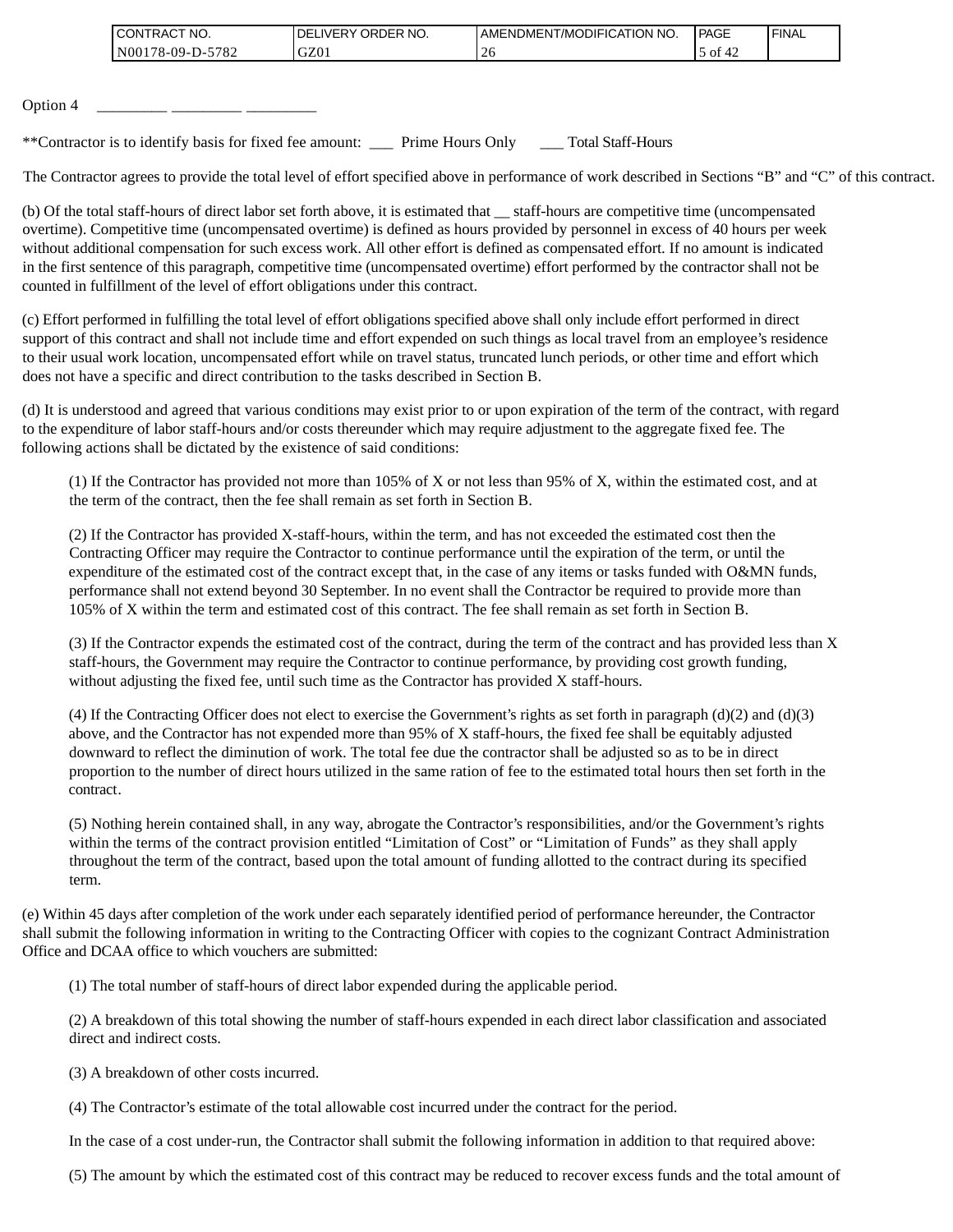| TNO.<br>ICONTRAC,                                     | ORDER NO.<br>$\lrcorner$ LIVERY<br>DE | T/MODIFICATION<br>' NO.<br>AMENDMENT | PAGE       | 'FINAL |
|-------------------------------------------------------|---------------------------------------|--------------------------------------|------------|--------|
| 5782<br>N <sub>00</sub><br>$^{\circ}178 - 09 - D - 0$ | GZ01                                  | $\sim$                               | 6 of<br>∸∠ |        |

staff-hours not expended, if any.

(6) A calculation of the appropriate fee reduction in accordance with this clause.

All submissions required by this paragraph shall separately identify subcontractor information, if any.

#### **ADDITIONAL SLINS**

Additional SLINs will be unilaterally created by the Contracting Officer during performance of this Task Order to accommodate the multiple types of funds that will be used under this order.

# **LIMITATION OF LIABILITY – INCREMENTAL FUNDING**

CLINs 4001 & 6001 are incrementally funded and the amount currently available for payment hereunder is limited to **\$305,000.00**. It is estimated that these funds will cover the cost of performance through **10 January 2013**. Subject to the provisions of the clause entitled "Limitation of Funds" (APR 94) (FAR 52.232-22) of the general provisions of this contract, no legal liability on the part of the Government for payment in excess of **\$305,000.00** shall arise unless additional funds are made available and are incorporated as a modification to the delivery order.

|             | <b>CPFF</b>         | <b>PREVIOUSLY</b> | <b>THIS</b>   | <b>TOTAL</b>  | <b>UNFUNDED</b> |
|-------------|---------------------|-------------------|---------------|---------------|-----------------|
| <b>CLIN</b> | NTE*                | <b>FUNDED</b>     | <b>ACTION</b> | <b>FUNDED</b> | <b>BALANCE</b>  |
| 4001        | \$295,000.00]       | \$0.00            | \$0.00        | \$295,000.00  | \$0.00          |
| 6001        | \$10,000.00         | \$0.00            | \$0.00        | \$10,000.00   | \$0.00          |
|             | TOTAL  \$305,000.00 | \$0.00            | \$0.00        | \$305,000.00  | \$0.00          |

\*\*\*\*\*\*\*\*\*\*\*\*\*\*\*\*\*\*\*\*\*\*\*\*\*\*\*\*\*\*\*\*\*\*\*\*\*\*\*\*\*\*\*\*\*\*\*\*\*\*\*\*\*\*\*\*\*\*\*\*\*\*\*\*\*\*\*\*\*\*\*\*\*\*\*\*\*\*\*\*\*\*\*\*\*\*\*\*\*\*\*\*\*\*\*\*\*\*\*\*\*\*\*\*\* \*\*\*\*\*\*\*\*\*\*\*\*\*\*\*\*\*\*\*

CLINs 4002 & 6002 are incrementally funded and the amount currently available for payment hereunder is limited to **\$2,622,844.34**. It is estimated that these funds will cover the cost of performance through **10 September 2013**. Subject to the provisions of the clause entitled "Limitation of Funds" (APR 94) (FAR 52.232-22) of the general provisions of this contract, no legal liability on the part of the Government for payment in excess of **\$2,622,844.34** shall arise unless additional funds are made available and are incorporated as a modification to the delivery order.

| <b>CLIN</b> | <b>CPFF NTE*</b>     | <b>PREVIOUSLY</b><br><b>FUNDED</b> | <b>THIS</b><br><b>ACTION</b> | <b>TOTAL</b><br><b>FUNDED</b> | <b>UNFUNDED</b><br><b>BALANCE</b> |
|-------------|----------------------|------------------------------------|------------------------------|-------------------------------|-----------------------------------|
| 4002        | \$7,864,802.00       | \$0.00                             | \$0.00                       | \$2,597,844.34                | \$5,266,957.66                    |
| 6002        | \$313,470.00         | \$0.00                             | \$0.00                       | \$25,000.00                   | \$288,470.00                      |
|             | TOTAL \$8,178,272.00 | \$0.00                             | \$0.00                       | \$2,622,844.34                | \$5,555,427.66                    |

\*\*\*\*\*\*\*\*\*\*\*\*\*\*\*\*\*\*\*\*\*\*\*\*\*\*\*\*\*\*\*\*\*\*\*\*\*\*\*\*\*\*\*\*\*\*\*\*\*\*\*\*\*\*\*\*\*\*\*\*\*\*\*\*\*\*\*\*\*\*\*\*\*\*\*\*\*\*\*\*\*\*\*\*\*\*\*\*\*\*\*\*\*\*\*\*\*\*\*\*\*\*\*\*\* \*\*\*\*\*\*\*\*\*\*\*\*\*\*\*\*\*\*\*

CLINs 4003 & 6003 are incrementally funded and the amount currently available for payment hereunder is limited to **\$3,072,215.99**. It is estimated that these funds will cover the cost of performance through 10 September 2014. Subject to the provisions of the clause entitled "Limitation of Funds" (APR 94) (FAR 52.232-22) of the general provisions of this contract, no legal liability on the part of the Government for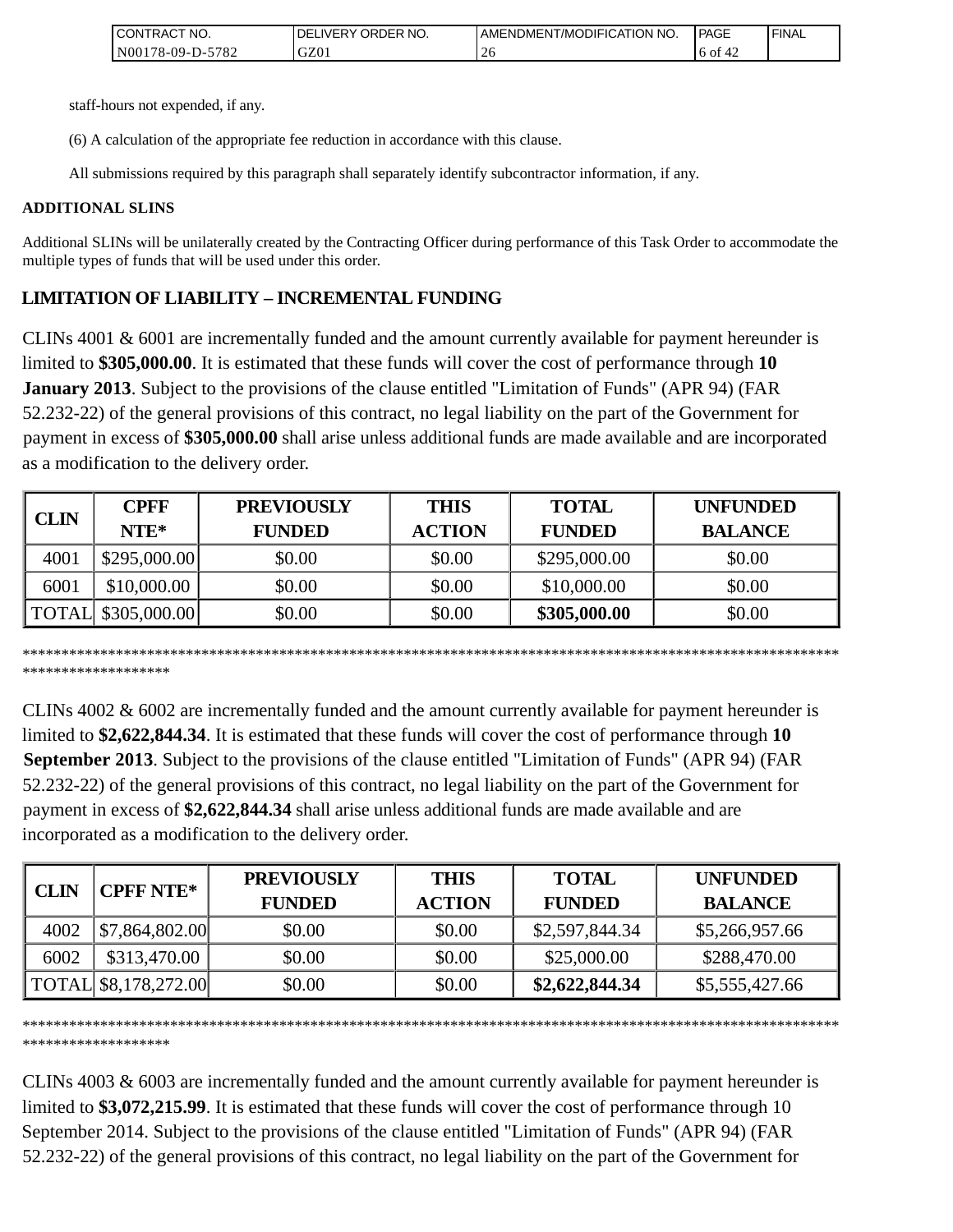| `NO.<br>ICONTRAC.                                          | ORDER NO.<br><b>IVER</b><br>DE | <b>I AMENDMENT/MODIFICATION</b><br>'NO. | PAGE     | ' FINAL |
|------------------------------------------------------------|--------------------------------|-----------------------------------------|----------|---------|
| 570 <sup>o</sup><br>$\overline{N}00$<br>$78-09-D$ -<br>104 | GZ01                           | $\sim$<br>ZU                            | ОI<br>44 |         |

payment in excess of **\$3,072,215.99** shall arise unless additional funds are made available and are incorporated as a modification to the delivery order.

| <b>CPFF NTE*</b><br>CLIN |                      | <b>PREVIOUSLY</b> | <b>THIS</b>   | <b>TOTAL</b>   | <b>UNFUNDED</b> |
|--------------------------|----------------------|-------------------|---------------|----------------|-----------------|
|                          |                      | <b>FUNDED</b>     | <b>ACTION</b> | <b>FUNDED</b>  | <b>BALANCE</b>  |
| 4003                     | \$8,006,158.00       | \$532,000.00      | \$0.00        | \$3,062,000.00 | \$4,944,158.00  |
| 6003                     | \$313,470.00         | \$1,000.00        | \$0.00        | \$10,215.99    | \$303,254.01    |
|                          | TOTAL \$8,319,628.00 | \$533,000.00      | \$0.00        | \$3,072,215.99 | \$5,247,412.01  |

\*\*\*\*\*\*\*\*\*\*\*\*\*\*\*\*\*\*\*\*\*\*\*\*\*\*\*\*\*\*\*\*\*\*\*\*\*\*\*\*\*\*\*\*\*\*\*\*\*\*\*\*\*\*\*\*\*\*\*\*\*\*\*\*\*\*\*\*\*\*\*\*\*\*\*\*\*\*\*\*\*\*\*\*\*\*\*\*\*\*\*\*\*\*\*\*\*\*\*\*\*\*\*\*\* \*\*\*\*\*\*\*\*\*\*\*\*\*\*\*\*\*\*

CLINs 4004 & 6004 are incrementally funded and the amount currently available for payment hereunder is limited to **\$5,096,967.37**. It is estimated that these funds will cover the cost of performance through **10 September 2015**. Subject to the provisions of the clause entitled "Limitation of Funds" (APR 94) (FAR 52.232-22) of the general provisions of this contract, no legal liability on the part of the Government for payment in excess of **\$5,096,967.37** shall arise unless additional funds are made available and are incorporated as a modification to the delivery order.

|      | <b>CPFF NTE*</b>     | <b>PREVIOUSLY</b> | <b>THIS</b>    | <b>TOTAL</b>   | <b>UNFUNDED</b> |
|------|----------------------|-------------------|----------------|----------------|-----------------|
| CLIN |                      | <b>FUNDED</b>     | <b>ACTION</b>  | <b>FUNDED</b>  | <b>BALANCE</b>  |
| 4004 | \$8,191,887.00       | \$4,671,967.37    | \$410,000.00   | \$5,081,967.37 | \$3,109,919.63  |
| 6004 | \$313,470.00         | \$20,000.00       | $-$ \$5,000.00 | \$15,000.00    | \$298,470.00    |
|      | TOTAL \$8,505,357.00 | \$4,691,967.37    | \$405,000.00   | \$5,096,967.37 | \$3,408,389.63  |

\*\*\*\*\*\*\*\*\*\*\*\*\*\*\*\*\*\*\*\*\*\*\*\*\*\*\*\*\*\*\*\*\*\*\*\*\*\*\*\*\*\*\*\*\*\*\*\*\*\*\*\*\*\*\*\*\*\*\*\*\*\*\*\*\*\*\*\*\*\*\*\*\*\*\*\*\*\*\*\*\*\*\*\*\*\*\*\*\*\*\*\*\*\*\*\*\*\*\*\*\*\*\*\*\* \*\*\*\*\*\*\*\*\*\*\*\*\*\*\*\*\*\*\*

CLINs 4005 & 6005 are incrementally funded and the amount currently available for payment hereunder is limited to **\$8,488,856.92**. It is estimated that these funds will cover the cost of performance **11 September 2015 through 10 September 2016**. Subject to the provisions of the clause entitled "Limitation of Funds" (APR 94) (FAR 52.232-22) of the general provisions of this contract, no legal liability on the part of the Government for payment in excess of **\$8,488,856.92** shall arise unless additional funds are made available and are incorporated as a modification to the delivery order.

| <b>CLIN</b> | <b>CPFF NTE*</b>                | <b>PREVIOUSLY</b><br><b>FUNDED</b> | <b>THIS</b><br><b>ACTION</b> | <b>TOTAL</b><br><b>FUNDED</b> | <b>UNFUNDED</b><br><b>BALANCE</b> |
|-------------|---------------------------------|------------------------------------|------------------------------|-------------------------------|-----------------------------------|
| 4005        | $\left  $15,734,810.00 \right $ | \$2,842,340.94                     | \$5,545,882.98               | \$8,388,223.92                | \$7,346,586.08                    |
| 6005        | 616,490.00                      | 8,000.00                           | \$92,633.00                  | \$100,633.00                  | \$515,857.00                      |
|             | TOTAL \$16,351,300.00           | \$2,850,340.94                     | \$5,638,515.98               | \$8,488,856.92                | \$7,862,443.08                    |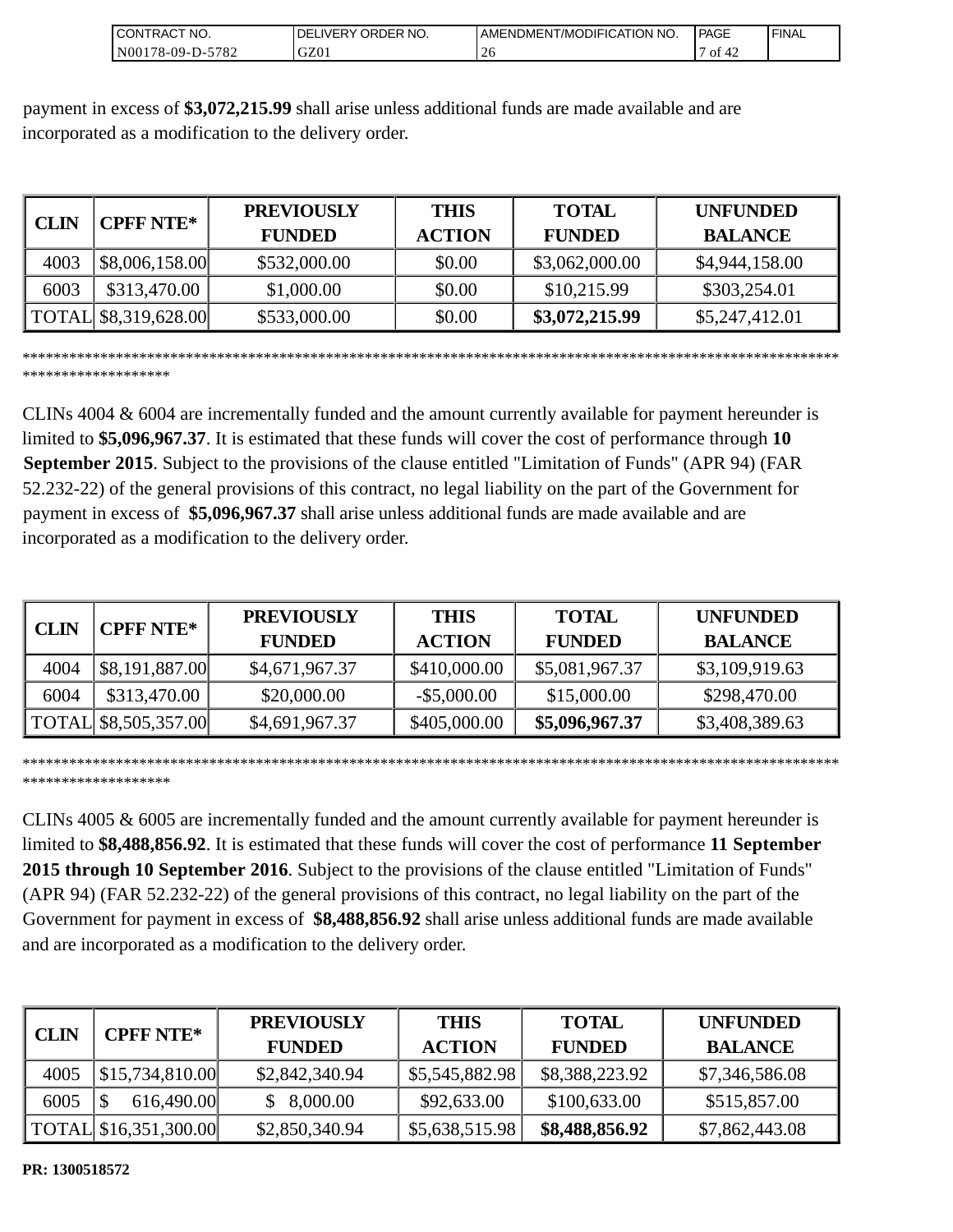| `CT NO.<br><b>NTRAC</b><br>CON | ORDER NO.<br>$.$ IVERY<br>DF | <b>I AMENDMENT/MODIFICATION</b><br>'NO. | PAGE | ' FINAL |
|--------------------------------|------------------------------|-----------------------------------------|------|---------|
| N001<br>$'78-09-D$ -<br>-5782  | GZ01                         | ⌒<br>20                                 | 8 of |         |

Funding Documents: PRM58810, PRM510772, PRM510760, PRM510762, PRM510768, HT0003510986

Expiration of Funds: All Funds expire on 9/30/2015

#### **PR: 1300519229**

Funding Documents: N6890115RCV0003, N6156415RC09018

Expiration of Funds: 9/30/2015

#### **PR: 13005527919**

Funding Documents: N6890115RCV0003

Expiration of Funds: 9/30/2015

This document provides funding for a severable service contract that crosses fiscal years in compliance with 10 U.S. Code 2410 (a). Therefore, this period of performance may not exceed September 22, 2016.

\*One year from start date\*

#### **PR: 1300520956**

## Funding Documents: HT0003511890, HT003510989, HT003511892, HT003511713, HT0003511157, PRM510225, PRM510766, PRM510911, PRM510771

Expiration of Funds: 9/30/2015

This document provides funding for a severable service contract that crosses fiscal years in compliance with 10 U.S. Code 2410 (a). Therefore, this period of performance may not exceed September 25, 2016.

\*One year from start date\*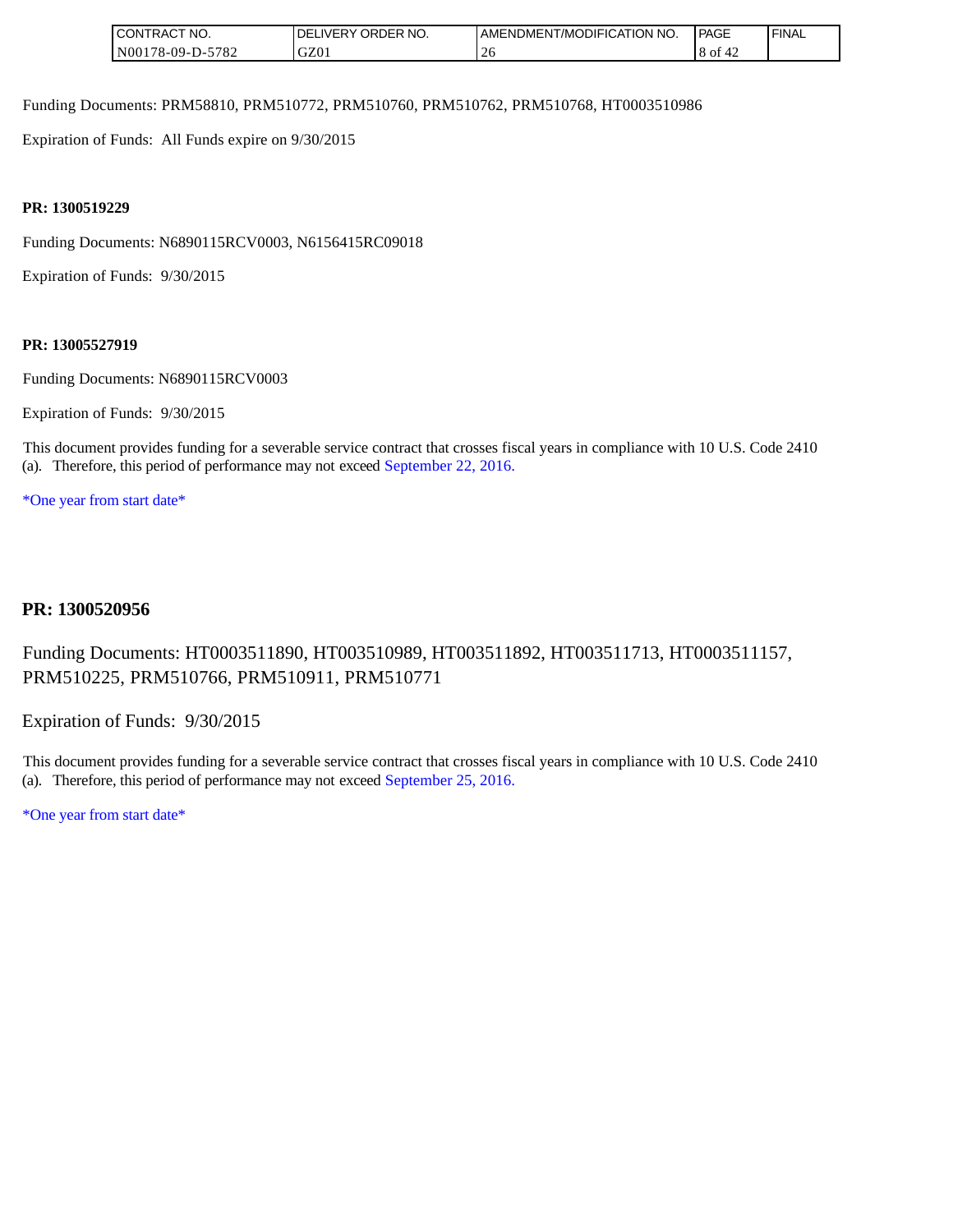| `CT NO.<br>I CONTRACT    | ORDER<br>NO.<br><b>IVERY</b><br>DELI | AMENDMENT/MODIFICATION NO. | l PAGE      | <b>FINAL</b> |
|--------------------------|--------------------------------------|----------------------------|-------------|--------------|
| N00178-09-D-5<br>$-5782$ | GZ01                                 | -40                        | '9 of<br>44 |              |

## **SECTION C DESCRIPTIONS AND SPECIFICATIONS**

# *C-302 SPECIFICATIONS/STATEMENT OF WORK (DEC 1998)*

Work under this contract shall be performed in accordance with the following Performance Work Statement (PWS):

### **Section C - Performance Work Statement (PWS)**

SPAWARSYSCEN-CHARLESTON, Code 582V0, Information Assurance (IA), IA Mitigation, Certification and Accreditation (C&A), and Information Assurance Vulnerability Management (IAVM)

### **1.0 INTRODUCTION**

The Space and Naval Warfare Systems Center (SPAWARSYSCEN) Atlantic; Network Security Implementation Branch, Code 582V0, is providing Network Security Engineering Support Services in support of Navy Medicine and Federal Health Systems as it pertains to information assurance for Navy Medicine's Military Treatment Facilities (MTF), Dental clinics worldwide, and Federal Health agencies.

### **2.0 BACKGROUND**

The task will support the continued Information Assurance initiatives within Navy Medicine and Federal Health agencies, and provide support to the Information Management and Information Technology (IM/IT) execution agent. SSC Atlantic will execute all aspects of Information Assurance for Navy Medicine and Federal Health agencies to ensure compliance with Federal, Department of Defense (DoD), and Department of Navy (DoN) regulations and policies.

#### **3.0 SCOPE**

The objective of this Task Order is to provide support in the conduct of Information Assurance (IA), IA Mitigation, Certification and Accreditation (C&A), and Information Assurance Vulnerability Management (IAVM) to support the mission of Navy Medical and Federal Health systems at locations throughout the CONUS and OCONUS areas as well as incorporate the evaluation of the current IA and security posture of Navy Medical and Federal Health Systems facilities. The range of this support would span subject matter expertise to administrative support/graphic services with skill sets and experience that match Code 582V0's need to comply with and respond to requirements including current, updated program plans and documentation, current and accurate requirements definition, alternative approaches for fielding, migrating, staging and supporting systems, site management, adherence to standards, specifications and best practices, mitigation of risks, addressing issues and performing all Program and Project functions necessary to achieve the strategic goals and objectives of SPAWAR's customers.

### **4.0 PLACE OF PERFORMANCE**

Work shall be performed at the SPAWARSYSCEN, Atlantic and in each of the following location(s):

- Contractor's Facility
- Charleston, SC
- Bethesda, MD
- NH Pearl Harbor (Honolulu)

### **5.0 APPLICABLE DIRECTIVES / REFERENCES**

The Contractor shall adhere to the following documents in accordance with paragraph 8.0, Performance Requirements.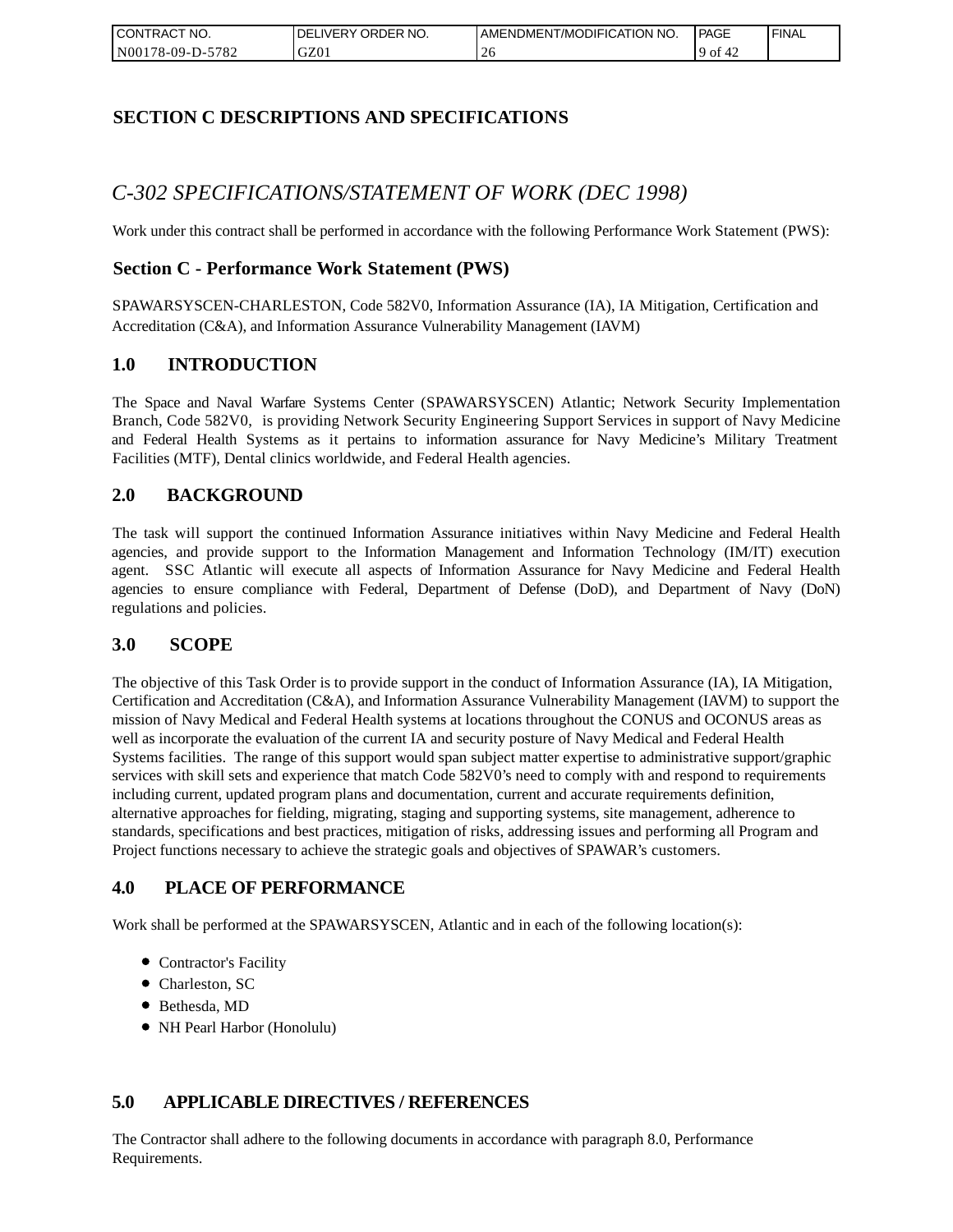| I CONTRACT NO.   | <b>IDELIVERY ORDER NO.</b> | AMENDMENT/MODIFICATION NO. | PAGE        | 'FINAL |
|------------------|----------------------------|----------------------------|-------------|--------|
| N00178-09-D-5782 | GZ01                       |                            | 10 of<br>ਚ∠ |        |

| <b>Document Type</b>    | <b>No./Version</b> | Title                                                                                              | Date           |
|-------------------------|--------------------|----------------------------------------------------------------------------------------------------|----------------|
| DoD Directive 8500.1    |                    | Information Assurance (IA)                                                                         | $10-24-2002$   |
| DoD Instruction 8500.2  |                    | Information Assurance (IA)<br><b>Implementation for Automated</b><br>Information<br><b>Systems</b> | $2 - 6 - 2003$ |
| DoD Regulation 5200.2-R |                    | DoD Personnel Security Program                                                                     | 1-1987         |
| SECNAVINST 5510.30A     |                    | Department of the Navy<br>Personnel Security Program                                               | 3/10/1999      |
| SECNAVINST 5510.36      |                    | Department of the Navy<br><b>Information Security Program</b><br>(ISP)                             | 3/17/1999      |

## **6.0 SECURITY and TRAINING SUPPORT**

SSC-A contractor personnel will have the appropriate clearances required for access to classified data as required. Prior to starting work on the task, SSC-A contractor personnel will have a minimum of an interim Secret Security Clearance granted by the Defense Industrial Security Clearance Office (DISCO) and will comply with IT access authorization requirements. In addition, SSC-A contractor personnel will possess the appropriate IT level of access for the required task and position assignment. SSC-A contractor personnel shall handle and safeguard any unclassified but sensitive and classified information in accordance with appropriate Department of Defense security regulations.

The Project Engineer shall determine if the appropriate IT Position Category has been assigned to the respective contractor personnel and inform the contractor of that determination based on the following criteria:

*IT-1 Position -* Positions in which the incumbent is responsible for the planning, direction, and implementation of a computer security program; major responsibility for the direction, planning and design of a computer system, including the hardware and software; or, can access a system during the operation or maintenance in such a way, and with a relatively high risk for causing grave damage, or realize a significant personal gain. Personnel whose duties meet the criteria for IT-1 Position designation require a favorably adjudicated Single Scope Background Investigation (SSBI) or SSBI Periodic Reinvestigation (SSBI-PR). The SSBI or SSBI-PR shall be updated a minimum of every 5 years.

*IT-II Position -* Positions in which the incumbent is responsible for the direction, planning, design, operation, or maintenance of a computer system, and whose work is technically reviewed by a higher authority at the IT-II Position level to insure the integrity of the system. Personnel whose duties meet the criteria for an IT-II Position require a favorably adjudicated National Agency Check (NAC).

*IT-III Position -* All other positions involved in computer activities. Incumbent in this position has non-privileged access to one or more DoD information systems/applications or database to which they are authorized access. Personnel whose duties meet the criteria for an IT-III Position designation require a favorably adjudicated NAC.

Contractor's request for visit authorization shall be submitted in the appropriate format and coordinated with the SSC-C Project Office.

## *6.1 Personnel Common Access Card (CAC) and PKI Requirements*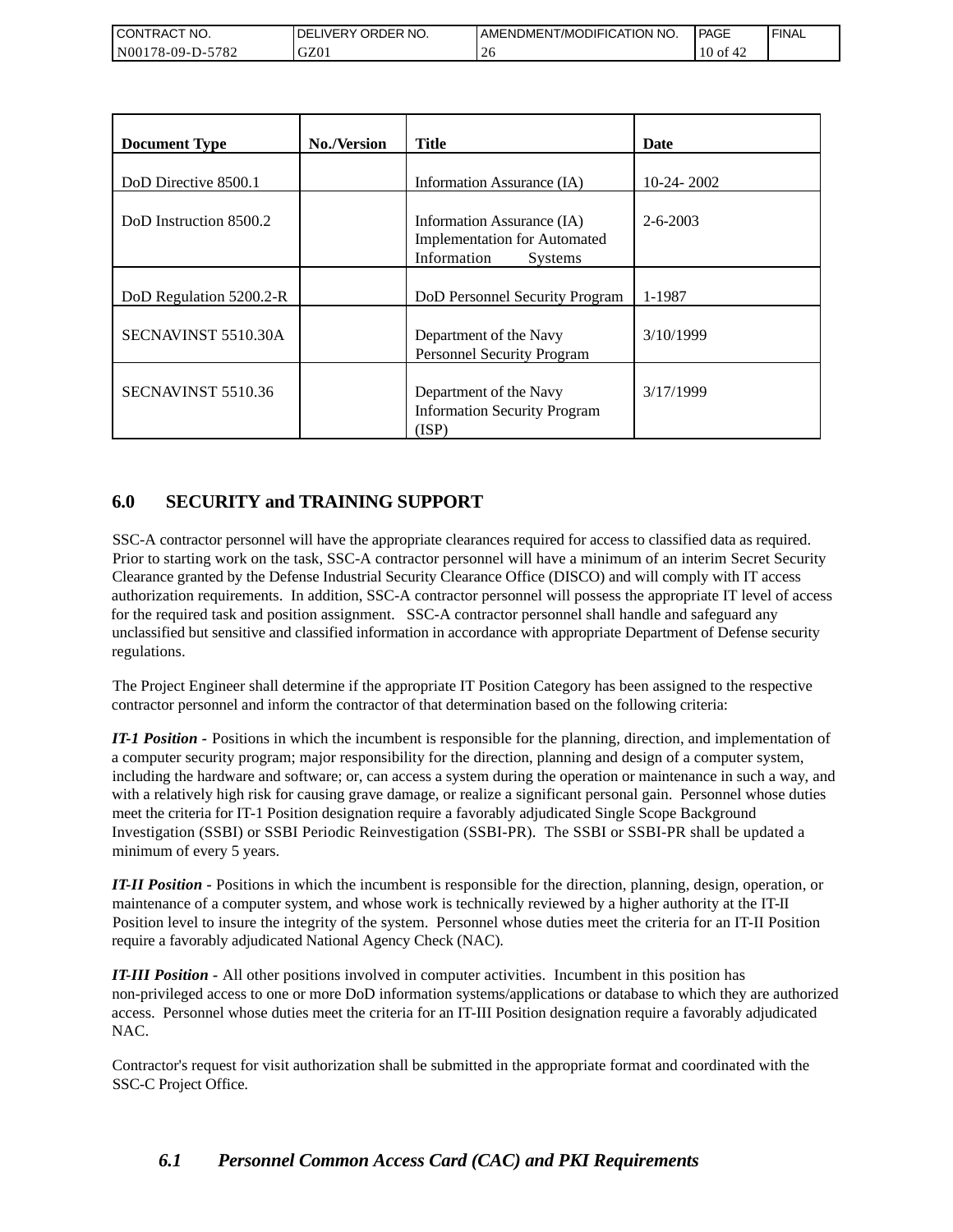| CONTRACT NO.     | ORDER NO.<br><b>IDELIVERY</b> | I AMENDMENT/MODIFICATION NO. | PAGE  | ' FINAL |
|------------------|-------------------------------|------------------------------|-------|---------|
| N00178-09-D-5782 | GZ01                          | ∠⊾                           | of 42 |         |

SSC-A contractor personnel are required to obtain a Common Access Card (CAC) with PKI for access to Department of Defense facilities (CONUS and OCONUS) and websites. In addition, a hardware solution to securely read the card via a personal computer, and approved software for reading the CAC (ex. ActiveGold) is required.

### *6.2 Personnel Supporting Information Assurance (IA) functions*

In accordance with clause 252.239-7001, Contractor personnel supporting Information Assurance (IA) functions shall be appropriately trained and certified prior to being engaged in IA related work. IA Personnel shall be in full compliance with DoD 8570.01-M, Information Assurance Workforce Improvement Program (PWS ref 2.1.\$) and DoDD 8570.1, IA Training, Certification, and Workforce Management (PWS ref 2.1.\$). This includes personnel training being certified/accredited at the appropriate levels of IAT I-III and IAM I-III. This will be verified by the contracting officer who will ensure that contractor personnel are entered in to the Defense Eligibility Enrollment System (DEERS) or other appropriate database. The contractor shall also provide the requested mix of labor categories pertaining to IA applicable tasks as directed by the PCO or Task Order in support of IA training requirements. Contractor personnel not certified within 6 months of assignment of IA duties or who fails to maintain their certified status will not be permitted to carry out the responsibilities of the position, and shall be replaced with personnel that meet the minimum certification requirements as mandated above.

## **7.0 CONTRACTING OFFICER'S REPRESENTATIVE (COR)**

The COR for this task order is Philip A. Middleton, Code 58210, [philip.a.middleton@navy.mil,](mailto:cphilip.a.middleton@navy.mil) (843) 218-3331.

### **8.0 PERFORMANCE REQUIREMENTS**

The contractor shall provide support to SPAWARSYSCEN Atlantic in conducting Information Assurance (IA), IA Mitigation, Certification and Accreditation (C&A), and Information Assurance Vulnerability Management (IAVM) to support the mission of Navy Medical and Federal Health agencies at locations throughout the CONUS and OCONUS areas as well as incorporate the evaluation of the current IA and security posture of Navy Medical and Federal Health facilities in accordance with DoD 8500.1 and 8500.2. The contractor shall provide support to SPAWAR Atlantic in the conduct of Certification and Accreditation (C&A) efforts to support the mission of Navy Medical and Federal Health systems. The contractor shall also assist in prioritizing short and long term initiatives considering strategic planning alignment, budget, and available funding.

In the performance of this work, the contractor will be required to utilize a government provided XenClient computing platform image [\(http://www.citrix.com/products/xenclient/how-it-works/specifications.html\)](http://www.citrix.com/products/xenclient/how-it-works/specifications.html).

### *8.1 Sub-Task 1. Project Management Support*

8.1.1 The contractor shall provide support to SPAWAR Atlantic in the conduct of Information Assurance (IA), IA Mitigation, Certification and Accreditation (C&A), Navy Medicine Network Operations Center (NOC) and Information Assurance Vulnerability Management (IAVM).

8.1.2 The contractor shall appoint a program manager specifically charted with the responsibility of interfacing with the Government on all matters pertaining to this Performance Work Statement. The Program Manager shall direct the contractor's effort through the company's internal management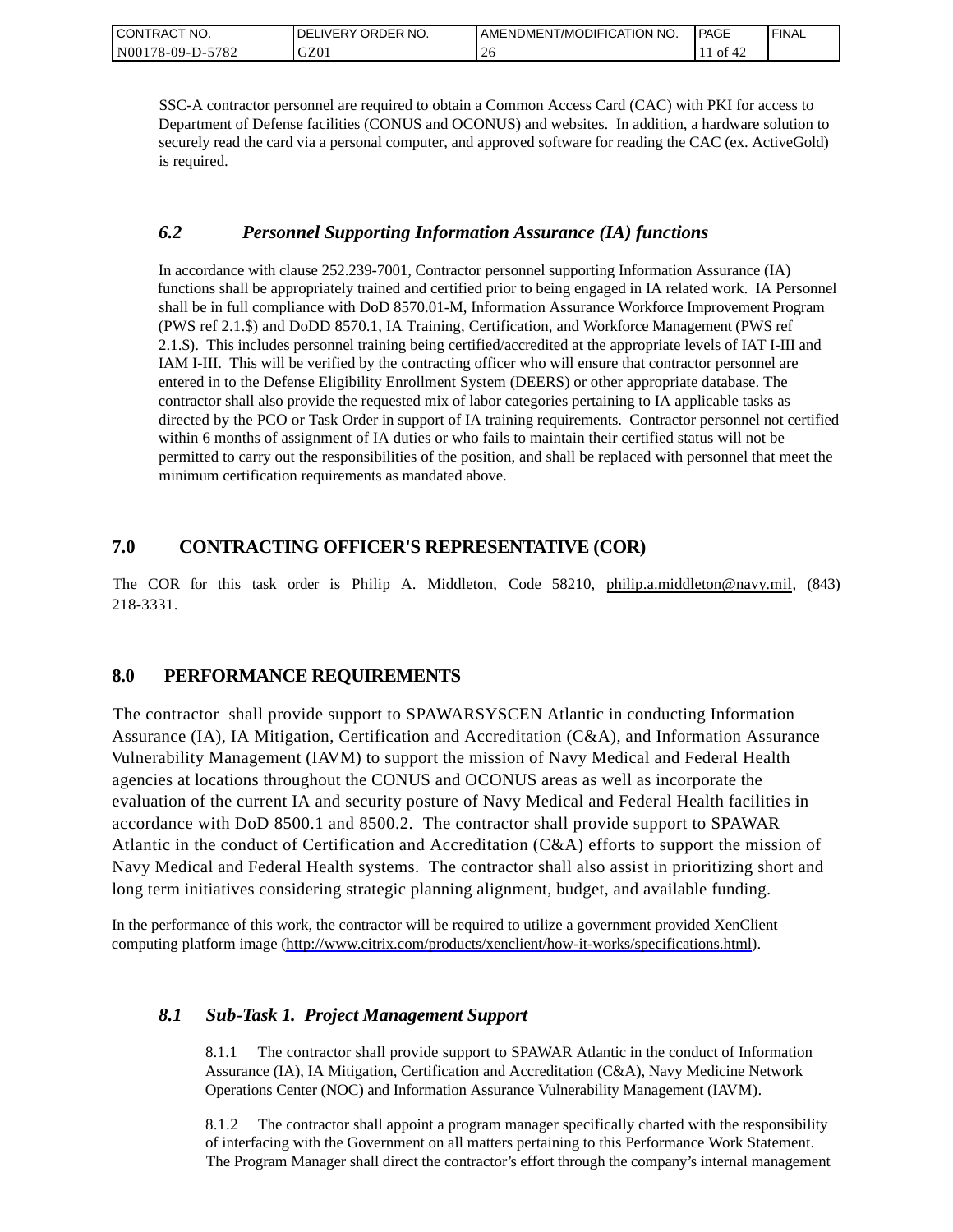| <b>CONTRACT</b><br>'NO. | `ORDER NO.<br><b>DELIVERY</b> | I AMENDMENT/MODIFICATION NO. | PAGE    | <b>FINAL</b> |
|-------------------------|-------------------------------|------------------------------|---------|--------------|
| N00178-09-D-5782        | GZ01                          | -40                          | ' of 42 |              |

system that shall provide project progress visibility to assure on-time completion of contract requirements. The contractor shall also use best industry practices including ISO/IEC 15288 for System life cycle processes and ISO/IEC 12207 for Software life cycle processes. This shall include providing technical program and project management support that will mitigate the risks to successful program and compliance with SSC Atlantic's Capability Maturity Model Integration (CMMI) Engineering Process Office (EPO) program. The contractor as part of a team will support projects at SPAWAR Atlantic at CMMI Level III. The contractor will be required to utilize the processes and procedures already established for the project and the CMMI program, and deliver products that are compliant with the aforementioned processes and procedures. These tasks require the contractor to research and analyze technical and management information and data, costs, performance trends, and project progress based on earned value management (EVM). The contractor shall participate in design reviews, technical reviews, audits and discussions, and shall provide SPAWAR Atlantic with management status reports that will be updated and delivered on a weekly/monthly basis, or as required.

#### *8.2 Sub-Task 2. Facilitation*

8.2.1 The contractor shall assist in planning, coordinating, and facilitating meetings with the principals, develop material to support the meetings, and ensure all action items are tracked through completion. Meetings shall be held weekly unless otherwise directed.

#### *8.3 Sub-Task 3. SCTS Deployment Support*

8.3.1 The contractor shall conduct the installation of the JTF/GNO mandated SCTS system to support the IAVM program at locations throughout the CONUS and OCONUS areas.

#### *8.4 Sub-Task 4. Network Device Hardening Analysis*

8.4.1 The contractor shall provide assistance in the management of the network perimeter improvement by ensuring that approved policies are implemented and controlled at the Outside Security Screening Router (OSSR) ACL, Firewall ruleset, and IPSs. This will ensure that only approved Ports, Protocols, Services (PPS) necessary to do business are opened.

#### *8.5 Sub-Task 5. Site Network IA Assessment Support*

8.5.1 The contractor shall provide support to SPAWAR Atlantic in the conduct of IA Tiger Team efforts at locations throughout the CONUS and OCONUS areas. These Tiger Team efforts would incorporate the evaluation of the current IA and security posture of these facilities. Final reports would be generated and delivered to SPAWAR Atlantic to support mitigation efforts and the development of an overall IA strategy.

#### *8.6 Sub-Task 6. Site Network Remediation and Mitigation support*

8.6.1 The contractor shall conduct the mitigation efforts at locations throughout the CONUS and OCONUS areas. These efforts will incorporate the evaluation of the current IA and security posture of these facilities in accordance with 8500.1 and 8500.2. Also provide final reports to SPAWAR Atlantic that can assist in the development of an overall Enterprise mitigation strategy.

#### *8.7 Sub-Task 7. Program of Record and Site Certification and Accreditation Packages*

8.7.1 The contractor shall provide support to SPAWAR Atlantic in the conduct of Certification and Accreditation (C&A) efforts. These efforts would be in accordance with Navy Medical and Federal Health systems IA documentation at various locations throughout the CONUS and OCONUS areas, as required.

### *8.8 Sub-Task 8. Navy Medicine Network Operations Center Support*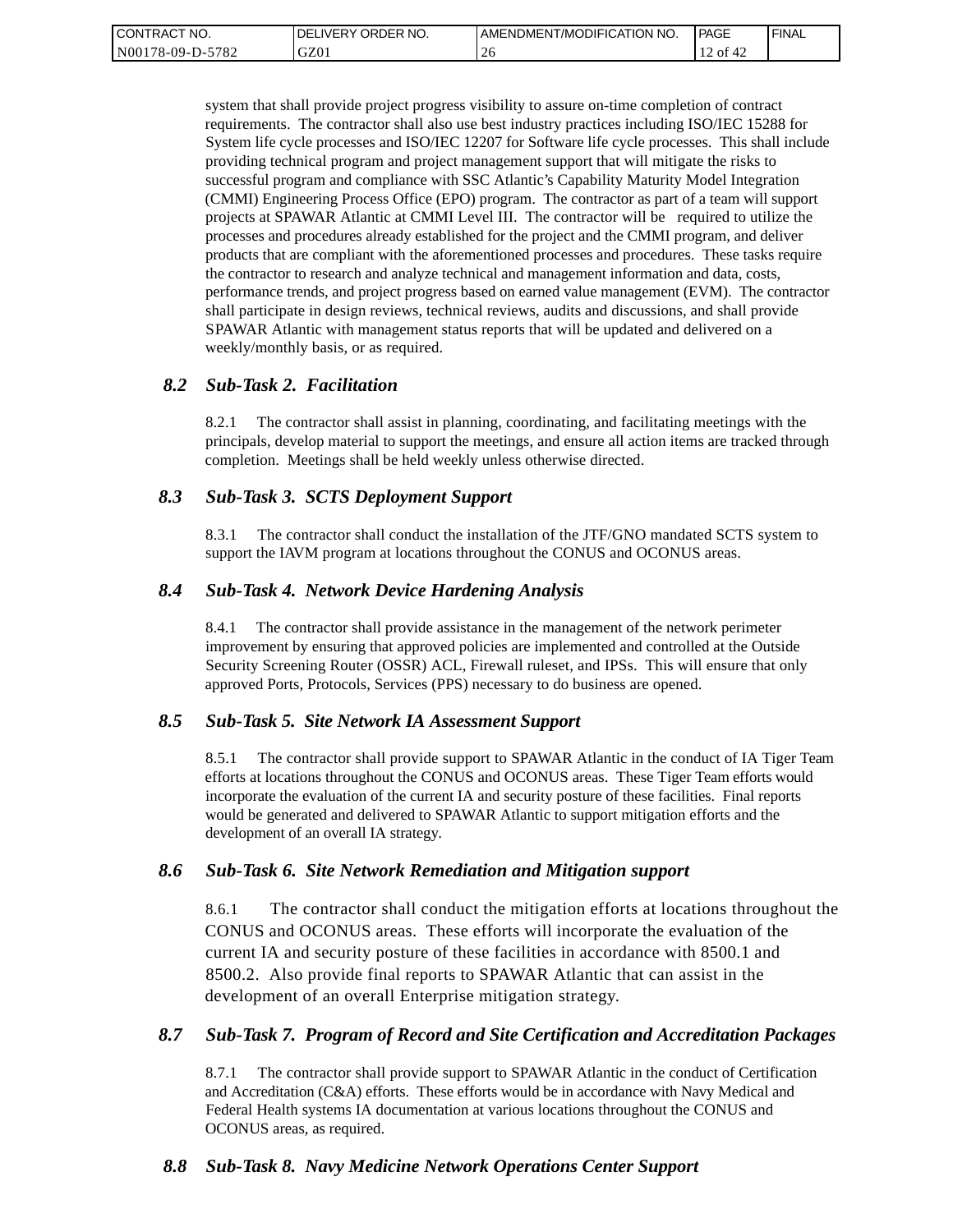| <b>CONTRACT</b><br>" NO.    | ORDER NO.<br><b>DELIVERY</b> | AMENDMENT/MODIFICATION NO. | PAGE               | <b>FINAL</b> |
|-----------------------------|------------------------------|----------------------------|--------------------|--------------|
| $-5782$<br>N00<br>/8-09-D-5 | GZ0.                         | ∠∪                         | $\leq$ 01 4 $\leq$ |              |

8.8.1 The contractor shall provide support to SPAWAR Atlantic in the 24 x 7 x 365 operations of the Navy Medicine Operations Center. These efforts will incorporate IA, router analysis, firewall analysis, and IAVA compliance.

## **9.0 GOVERNMENT FURNISHED INFORMATION**

The government will furnish a XenClient software image for contractor use when working on government networks

### **10.0 GOVERNMENT FURNISHED MATERIAL**

Not Applicable

## **11.0 GOVERNMENT FURNISHED EQUIPMENT**

Not Applicable

## **12.0 CONTRACTOR FURNISHED MATERIAL**

Miscellaneous Other Direct Costs (ODCs) such as FedEx shipping.

## **13.0 CONTRACTOR FURNISHED EQUIPMENT**

Not Applicable

## **14.0 TRAVEL REQUIREMENTS**

When it becomes necessary for the contractor to travel, the contractor shall submit a request, via email, to the SPAWARSYSCEN Atlantic Task Order Manager seeking approval to travel before initiating any travel plans. All travel claims shall make reference to the e-mail, letter or phone call that granted approval. Failure to gain prior approval may result in disallowance of invoiced travel claims. Emergent travel as directed by the Project Engineer for upgrade support and engineering solutions provided efforts are fair and reasonable and in accordance with the Joint Travel Regulations.

Estimated travel locations are as follows. The following trips are per annum.

| To                   | # of Trips     | # of<br><b>People</b> |
|----------------------|----------------|-----------------------|
| San Diego, CA        | $\overline{2}$ | $\overline{2}$        |
| Ocean Side, CA       | $\overline{2}$ | $\overline{2}$        |
| New Orleans, LA      | 2              | 2                     |
| Oak Harbor, WA       | $\overline{2}$ | $\overline{2}$        |
| Corpus Christi, TX   | 2              | $\overline{2}$        |
| Rota Spain           | $\overline{2}$ | $\overline{2}$        |
| Guam                 | $\overline{2}$ | $\overline{2}$        |
| Guantanamo Bay, Cuba | 2              | $\overline{2}$        |
| Cherry Point, NC     | $\overline{2}$ | $\overline{2}$        |
| Bremerton, WA        | 3              | 3                     |
| LeMoore, CA          | 2              | 2                     |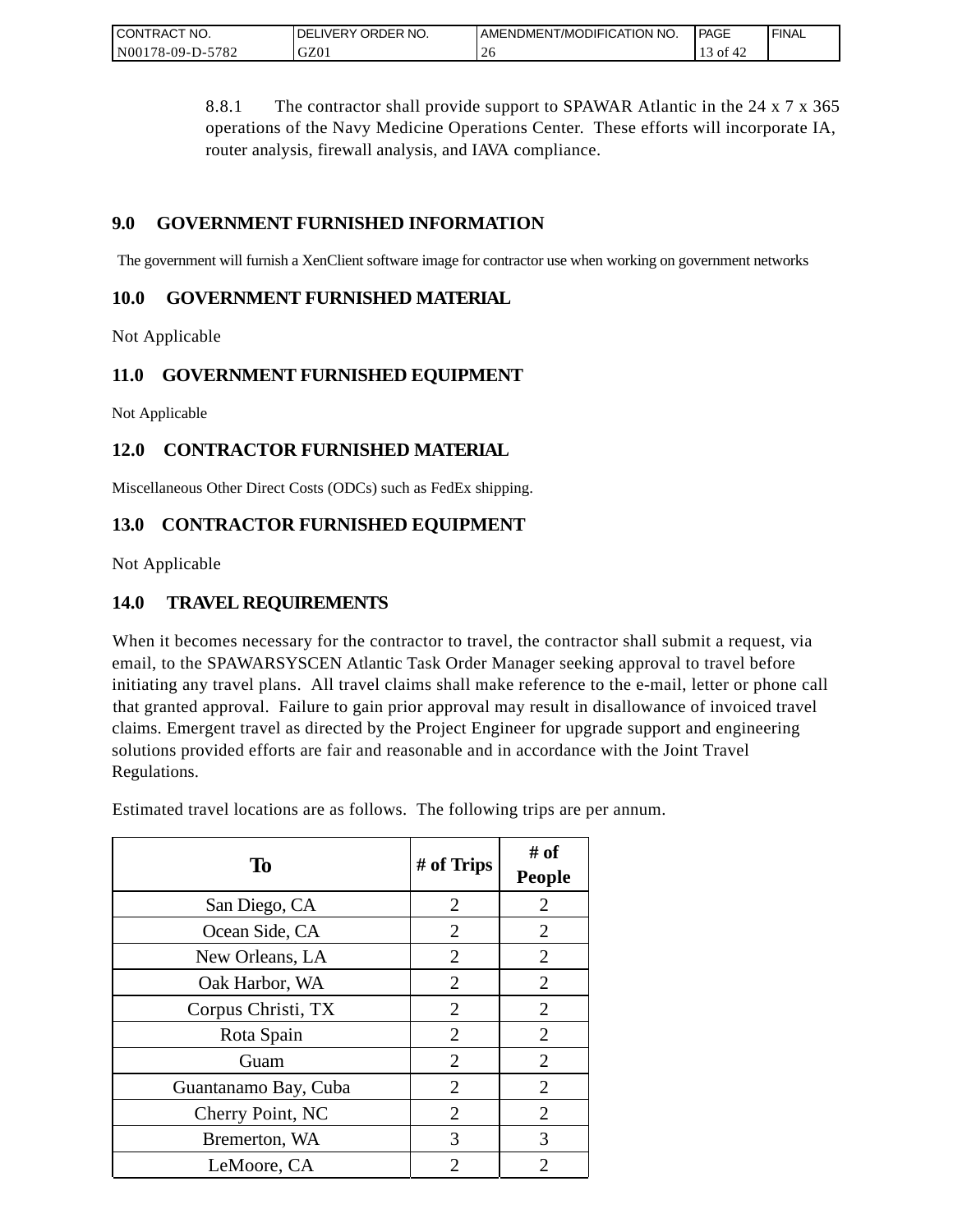| I CONTRACT NO.   | <b>IDELIVERY ORDER NO.</b> | AMENDMENT/MODIFICATION NO. | <b>PAGE</b>  | ' FINAL |
|------------------|----------------------------|----------------------------|--------------|---------|
| N00178-09-D-5782 | GZ01                       |                            | 14 of<br>™4∠ |         |

| Sigonella, Italy      | $\overline{2}$ | $\overline{c}$ |
|-----------------------|----------------|----------------|
| Naples, Italy         | $\overline{2}$ | $\overline{2}$ |
| Okinawa, Japan        | $\overline{2}$ | $\overline{c}$ |
| Pensacola, FL         | 3              | $\overline{c}$ |
| 29 Palms, CA          | 3              | $\overline{2}$ |
| Bethesda, MD          | 6              | $\overline{2}$ |
| Yokosuka, Japan       | 2              | $\overline{c}$ |
| Jakarta, Indonesia    | $\overline{c}$ | $\overline{c}$ |
| Cairo, Egypt          | $\overline{2}$ | $\overline{c}$ |
| Pearl Harbor, HI      | $\overline{2}$ | $\overline{2}$ |
| Lima, Peru            | $\overline{2}$ | $\overline{2}$ |
| Washington, DC        | 3              | $\mathbf{1}$   |
| San Antonio, TX       | 4              | $\overline{c}$ |
| Robins AFB, GA        | 4              | $\overline{c}$ |
| Ft Belvoir, VA        | $\overline{2}$ | $\mathbf{1}$   |
| Miramar, CA           | 2              | 1              |
| Hickham AFB, HI       | 4              | $\overline{2}$ |
| Yokota AFB, Japan     | 4              | $\overline{c}$ |
| Patch Barracks, GE    | $\overline{2}$ | $\mathbf{1}$   |
| Molesworth, GB        | 4              | $\overline{2}$ |
| Buckley AFB, CO       | 4              | $\overline{c}$ |
| Manama, Bahrain       | $\overline{c}$ | 1              |
| Fort Benning, GA      | $\overline{2}$ | 1              |
| Fort Bliss, TX        | $\overline{2}$ | 1              |
| Fort Bragg, NC        | $\overline{2}$ | 1              |
| Fort Campbell, KY     | 2              | 1              |
| Fort Carson, CO       | $\overline{c}$ |                |
| Fort Drum, NY         | $\overline{2}$ | 1              |
| Fort Gordon, GA       | $\overline{2}$ | 1              |
| Fort Hood, TX         | 2              | 1              |
| Fort Huachuca, AZ     | 2              | 1              |
| Fort Irwin, CA        | 2              | 1              |
| Fort Knox, KY         | $\overline{2}$ | 1              |
| Fort Leavenworth, KS  | $\overline{2}$ | 1              |
| Fort Leonard Wood, MO | 2              | 1              |
| Fort Lewis, WA        | $\overline{2}$ | 1              |
| Fort Polk, LA         | $\overline{c}$ | 1              |
| Fort Riley, KS        | $\overline{c}$ | 1              |
| Fort Rucker, AL       | $\overline{2}$ | 1              |
| Fort Sill, OK         | 2              | 1              |
| Fort Stewart, GA      | 2              | 1              |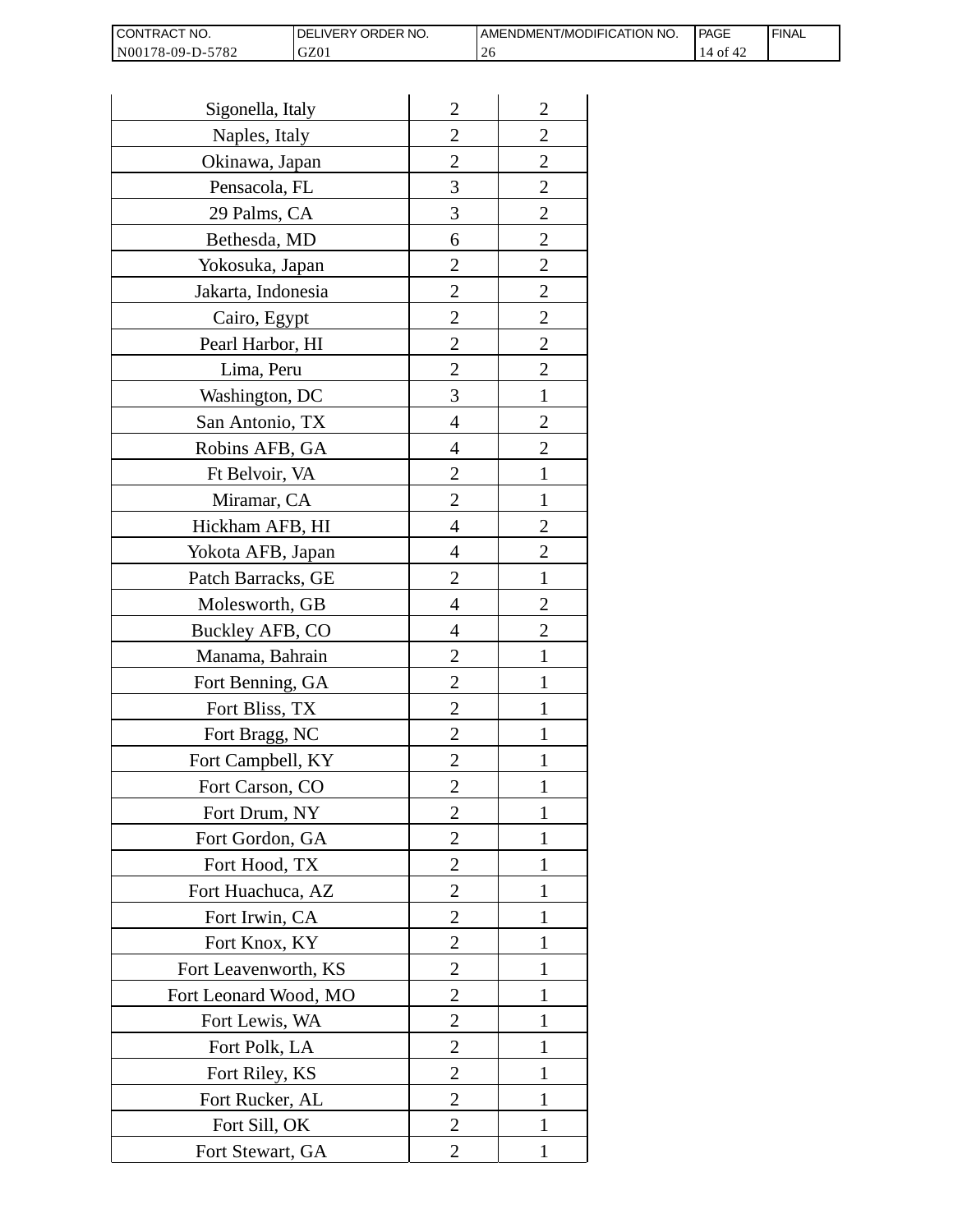| CONTRACT<br>`CT NO.      | NO.<br>' ORDER<br><b>DELIVERY</b> | AMENDMENT/MODIFICATION NO. | l PAGE                   | 'FINAL |
|--------------------------|-----------------------------------|----------------------------|--------------------------|--------|
| N00178-09-D-5<br>$-5782$ | GZ01                              | $\angle$                   | $^{\circ}$ O1 $^{\circ}$ |        |

| Redstone Arsenal, AL     | $\overline{c}$ | 1            |
|--------------------------|----------------|--------------|
| West Point, NY           | $\overline{2}$ | 1            |
| Seoul, South Korea       | 2              | 1            |
| Fort Wainwright, AK      | $\overline{2}$ | 1            |
| Landstuhl, Germany       | $\overline{2}$ | 1            |
| Fort Shafter, HI         | $\overline{2}$ | 1            |
| Fort Jackson, SC         | $\overline{2}$ | 1            |
| Fort Lee, VA             | 2              | 1            |
| Fort Eustis, VA          | $\overline{2}$ | 1            |
| Fort Sam Houston, TX     | $\overline{2}$ | 1            |
| Camp Zama, Japan         | $\overline{2}$ | 1            |
| Langley AFB, VA          | $\overline{2}$ | 1            |
| Beale AFB, CA            | 2              | 1            |
| Vandenberg AFB, CA       | $\overline{2}$ | 1            |
| Kirtland AFB, NM         | $\overline{2}$ | 1            |
| Offutt AFB, NE           | 2              | 1            |
| Peterson AFB, CO         | 2              | 1            |
| Macdill AFB, FL          | $\overline{2}$ | 1            |
| Scott AFB, IL            | $\overline{2}$ | 1            |
| Wright-Patterson AFB, OH | 2              | 1            |
| Ramstein, Germany        | $\overline{2}$ | 1            |
| Aviano AB, Italy         | 2              | 1            |
| Osan AB, South Korea     | $\overline{2}$ | 1            |
| Fairchild AFB, WA        | $\overline{2}$ | 1            |
| Incirlik AB, Turkey      | 2              | 1            |
| Travis AFB, CA           | $\overline{c}$ | 1            |
| Mt. Home AFB, ID         | $\overline{c}$ | 1            |
| Eielson AFB, AK          | $\overline{2}$ | 1            |
| Cannon AFB, NM           | $\overline{2}$ | $\mathbf{1}$ |
| Holloman AFB, NM         | $\overline{2}$ | 1            |
| Dyess AFB, TX            | $\overline{2}$ | 1            |
| Goodfellow AFB, TX       | $\overline{2}$ | 1            |
| Laughlin AFB, TX         | $\overline{2}$ | 1            |
| Sheppard AFB, TX         | $\overline{c}$ | 1            |
| Altus AFB, OK            | $\overline{2}$ | 1            |
| Barksdale AB, LA         | $\overline{2}$ | $\mathbf{1}$ |
| Columbus AFB, MS         | 2              | 1            |
| Keesler AFB, LA          | $\overline{2}$ | 1            |
| Randolph AB, TX          | $\overline{2}$ | 1            |
| Shaw AFB, SC             | $\overline{c}$ | 1            |
| Seymour Johnson AFB, NC  | $\overline{2}$ | $\mathbf{1}$ |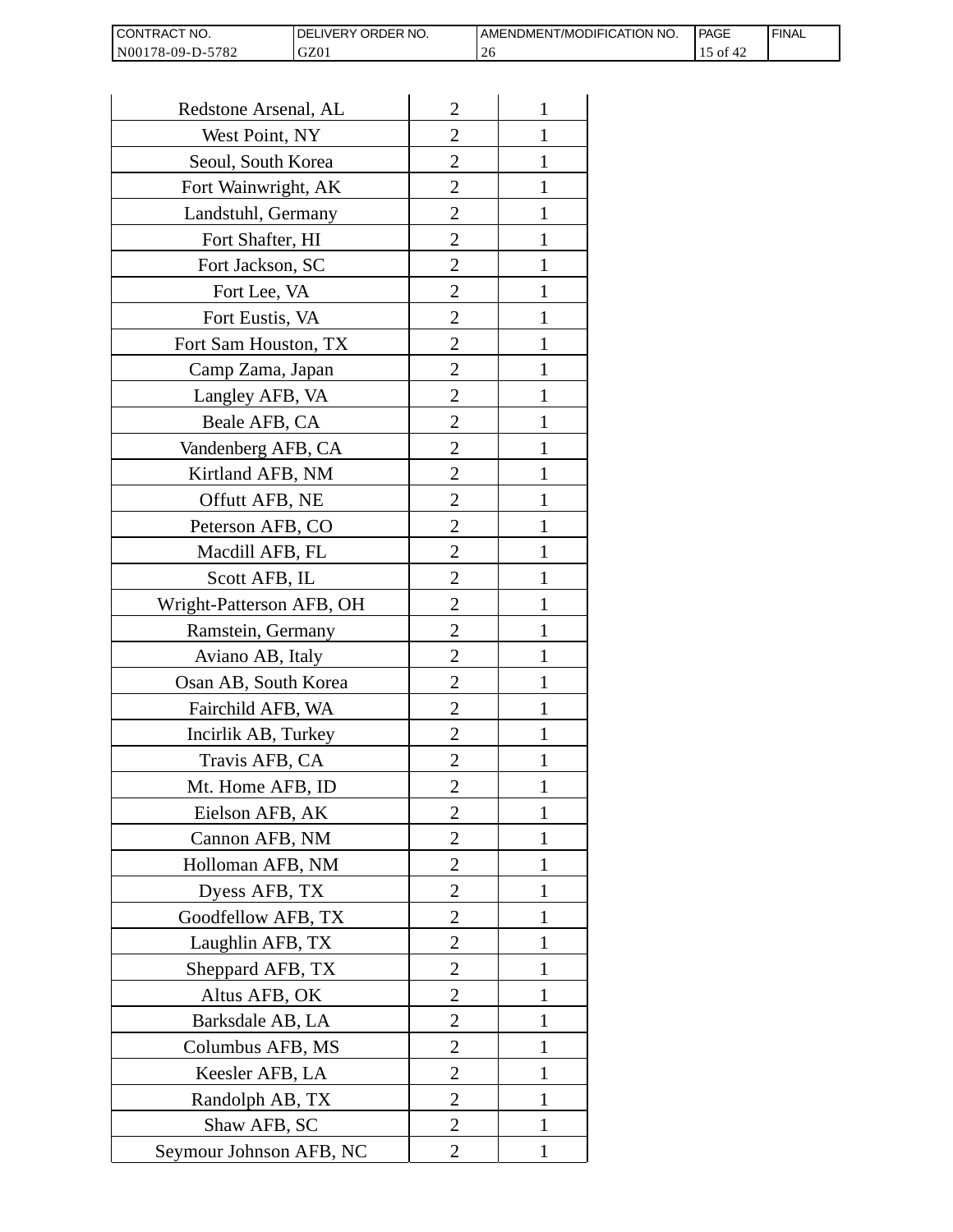| <b>CON</b><br>NO.<br>I RAC    | ORDER NO.<br><b>NERY</b> | T/MODIFICATION NO.<br>AMENDMEN! | PAGE                      | <b>FINAL</b> |
|-------------------------------|--------------------------|---------------------------------|---------------------------|--------------|
| N0017<br>5782<br>78-09-L<br>. | GZ01                     | ∠∪                              | - Ol<br><sub>0</sub><br>∸ |              |

| CONTRACT NO.<br>N00178-09-D-5782 | DELIVERY ORDER NO.<br>GZ01 |                | AMENDMENT/MOI<br>26 |
|----------------------------------|----------------------------|----------------|---------------------|
|                                  |                            |                |                     |
| McGuire AFB, NJ                  |                            | $\overline{2}$ | 1                   |
| Andrews AFB, DC                  |                            | 2              | 1                   |
| Bolling AFB, DC                  |                            | $\overline{c}$ | 1                   |
| Dover AFB, DE                    |                            | $\overline{2}$ | 1                   |
| Moody AFB, GA                    |                            | $\overline{2}$ | $\mathbf{1}$        |
| Hurlburt Field AFB, FL           |                            | 2              | 1                   |
| Maxwell AFB, AL                  |                            | $\overline{2}$ | 1                   |
| Patrick AFB, FL                  |                            | $\overline{2}$ | 1                   |
| March AB, CA                     |                            | $\overline{c}$ | 1                   |
| RAF Lakenheath, England          |                            | $\overline{2}$ | $\mathbf{1}$        |
| Lajes Field, Portugal            |                            | $\overline{2}$ | 1                   |
| Grand Forks AFB, ND              |                            | $\overline{2}$ | 1                   |
| Minot AFB, ND                    |                            | $\overline{2}$ | $\mathbf{1}$        |
| Ellsworth AFB, SD                |                            | $\overline{c}$ | 1                   |
| McConnell AFB, KS                |                            | $\overline{c}$ | 1                   |
| Whiteman AFB, MO                 |                            | $\overline{2}$ | 1                   |
| Tinker AFB, OK                   |                            | $\overline{2}$ | 1                   |
| Vance AFB, OK                    |                            | 2              | 1                   |
| Kunsan AB, South Korea           |                            | $\overline{2}$ | 1                   |
| Hill AFB, UT                     |                            | $\overline{c}$ | 1                   |
| Malmstrom AFB, MT                |                            | 2              | 1                   |
| F.E. Warren AFB, WY              |                            | $\overline{2}$ | $\mathbf{1}$        |
| AF Academy AB, CO                |                            | $\overline{2}$ | $\mathbf{1}$        |
| Eglin AFB, FL                    |                            | $\overline{2}$ | 1                   |
| Kansas ANG, KS                   |                            | $\overline{c}$ |                     |
| Spangdahlem AB, Germany          |                            | 2              | 1                   |
| Little Rock AFB, AR              |                            | $\overline{c}$ | 1                   |
| Tyndall AFB, FL                  |                            | $\overline{c}$ | $\mathbf{1}$        |
| Pennsylvania ANG, PA             |                            | $\overline{2}$ | 1                   |
| Edwards AFB, CA                  |                            | 2              | 1                   |
| Los Angeles AFB, CA              |                            | 2              | 1                   |
| Nellis AFB, NV                   |                            | $\overline{2}$ | 1                   |
| Davis Monthan AFB, AZ            |                            | $\overline{c}$ | 1                   |
| Luke AFB, AZ                     |                            | $\overline{2}$ | 1                   |
| Elemendorf AFB, AK               |                            | 2              | 1                   |
| Hanscom AFB, MA                  |                            | 2              | 1                   |
| Kadena AB, Japan                 |                            | 2              | 1                   |
| Misawa, Japan                    |                            | $\overline{c}$ | 1                   |
| Atlanta, GA                      |                            | $\overline{2}$ | 1                   |
| <b>DELIVERABLES</b><br>15.0      |                            |                |                     |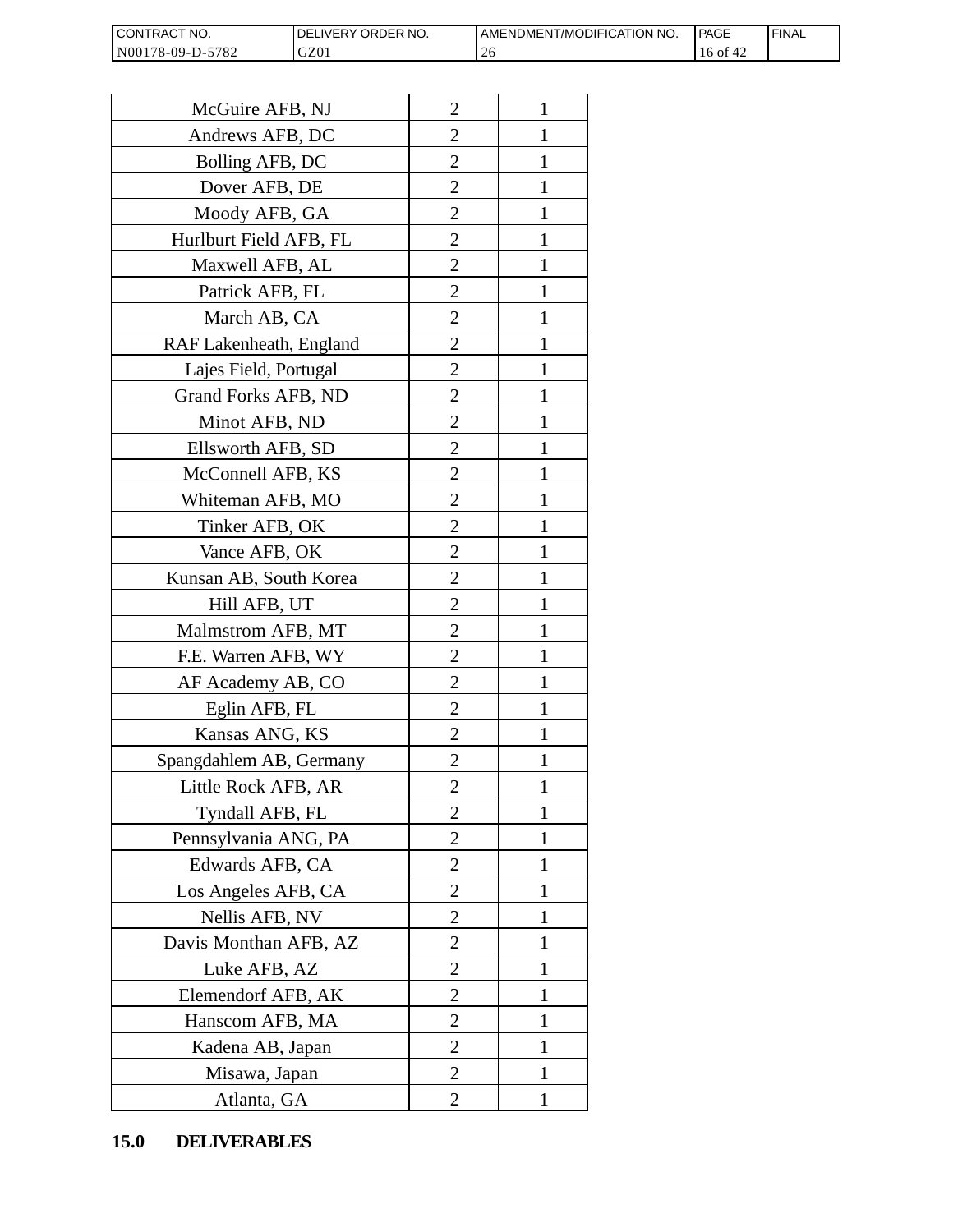| <b>CONTRAC</b><br>'NO.     | NO.<br>ORDER<br><b>DELIVERY</b> | AMENDMENT/MODIFICATION NO. | <b>PAGE</b> | <b>FINAL</b> |
|----------------------------|---------------------------------|----------------------------|-------------|--------------|
| 5782<br>N00<br>$78-09-D$ - | 770<br>JZU                      |                            | ΟĪ          |              |

- Conference, Meeting Minutes and Presentation Reports as required CDRL A001
- Technical Reports as required CDRL A002
- Monthly Status Reports CDRL A003
- Monthly Financial Reports CDRL A004
- Weekly Activity Reports (WAR) CDRL A005
- White Papers CDRL A006
- NOC Operations CDRL A007
- Network Architecture Analysis Design as required CDRL A008

| CONTRACT NO.<br>N00178-09-D-5782                                                                                                                                                                                                                                                                                                                                 | DELIVERY ORDER NO.<br>GZ01                                                                                                                                                                                                                                                                                              | AMENDME<br>26 |
|------------------------------------------------------------------------------------------------------------------------------------------------------------------------------------------------------------------------------------------------------------------------------------------------------------------------------------------------------------------|-------------------------------------------------------------------------------------------------------------------------------------------------------------------------------------------------------------------------------------------------------------------------------------------------------------------------|---------------|
|                                                                                                                                                                                                                                                                                                                                                                  |                                                                                                                                                                                                                                                                                                                         |               |
| • Monthly Status Reports - CDRL A003<br>• Monthly Financial Reports - CDRL A004<br>• White Papers - CDRL A006<br>• NOC Operations - CDRL A007                                                                                                                                                                                                                    | • Conference, Meeting Minutes and Presentation Reports as rec<br>• Technical Reports as required - CDRL A002<br>• Weekly Activity Reports (WAR) – CDRL A005<br>• Network Architecture Analysis Design as required - CDRL A                                                                                              |               |
|                                                                                                                                                                                                                                                                                                                                                                  | Type of Technical Reports - A002                                                                                                                                                                                                                                                                                        |               |
| <b>NOC</b> Operations                                                                                                                                                                                                                                                                                                                                            |                                                                                                                                                                                                                                                                                                                         |               |
| Network Architecture Analysis Design                                                                                                                                                                                                                                                                                                                             |                                                                                                                                                                                                                                                                                                                         |               |
| <b>Mitigation Reports</b>                                                                                                                                                                                                                                                                                                                                        |                                                                                                                                                                                                                                                                                                                         |               |
| <b>SSAA Gap Analysis</b>                                                                                                                                                                                                                                                                                                                                         |                                                                                                                                                                                                                                                                                                                         |               |
|                                                                                                                                                                                                                                                                                                                                                                  |                                                                                                                                                                                                                                                                                                                         |               |
| 16.0<br><b>WORKLOAD ESTIMATE</b>                                                                                                                                                                                                                                                                                                                                 |                                                                                                                                                                                                                                                                                                                         |               |
| The following workload data is provided for informational purposes<br>Contract.                                                                                                                                                                                                                                                                                  |                                                                                                                                                                                                                                                                                                                         |               |
| Number of man-hours: 121,408 per year                                                                                                                                                                                                                                                                                                                            |                                                                                                                                                                                                                                                                                                                         |               |
| Other Direct Costs: \$300,000 per year                                                                                                                                                                                                                                                                                                                           |                                                                                                                                                                                                                                                                                                                         |               |
| C-313 SECURITY REQUIREMENTS (DEC 1999)                                                                                                                                                                                                                                                                                                                           |                                                                                                                                                                                                                                                                                                                         |               |
| The work to be performed under this contract as delineated in the DI<br>officer insert attachment number] involves access to and handling of o                                                                                                                                                                                                                   |                                                                                                                                                                                                                                                                                                                         |               |
| In addition to the requirements of the FAR 52.204-2 "Security Requi<br>Security Officer, who shall (1) be responsible for all security aspects of<br>assure compliance with the National Industry Security Program Oper<br>assure compliance with any written instructions from the Security Of<br>Charleston, P.O. Box 190022, North Charleston, SC 29419-9022. |                                                                                                                                                                                                                                                                                                                         |               |
| C-315 WORKWEEK (DEC 1999)                                                                                                                                                                                                                                                                                                                                        |                                                                                                                                                                                                                                                                                                                         |               |
|                                                                                                                                                                                                                                                                                                                                                                  | (a) All or a portion of the effort under this contract will be per<br>normal workweek for Government employees at SPAWAR Sy<br>is Monday through Friday 0730 to 1600. Work at this Gover<br>contractor within the normal workweek unless differing hours<br>Following is a list of holidays observed by the Government: |               |
|                                                                                                                                                                                                                                                                                                                                                                  | Name of Holiday Time of Observance                                                                                                                                                                                                                                                                                      |               |
|                                                                                                                                                                                                                                                                                                                                                                  | New Year's Day 1 January                                                                                                                                                                                                                                                                                                |               |
|                                                                                                                                                                                                                                                                                                                                                                  | Martin Luther King Jr. Day Third Monday in January                                                                                                                                                                                                                                                                      |               |

#### **16.0 WORKLOAD ESTIMATE**

The following workload data is provided for informational purposes only to assist you in estimating the price of this Contract.

### *C-313 SECURITY REQUIREMENTS (DEC 1999)*

The work to be performed under this contract as delineated in the DD Form 254, Attachment No. 2 [Contracting officer insert attachment number] involves access to and handling of classified material up to and including Secret.

In addition to the requirements of the FAR 52.204-2 "Security Requirements" clause, the Contractor shall appoint a Security Officer, who shall (1) be responsible for all security aspects of the work performed under this contract, (2) assure compliance with the National Industry Security Program Operating Manual (DODINST 5220.22M), and (3) assure compliance with any written instructions from the Security Officer Code OA1, SPAWAR Systems Center Charleston, P.O. Box 190022, North Charleston, SC 29419-9022.

#### *C-315 WORKWEEK (DEC 1999)*

(a) All or a portion of the effort under this contract will be performed on a Government installation. The normal workweek for Government employees at SPAWAR Systems Center Charleston and its Detachments is Monday through Friday 0730 to 1600. Work at this Government installation, shall be performed by the contractor within the normal workweek unless differing hours are specified on the individual task orders. Following is a list of holidays observed by the Government: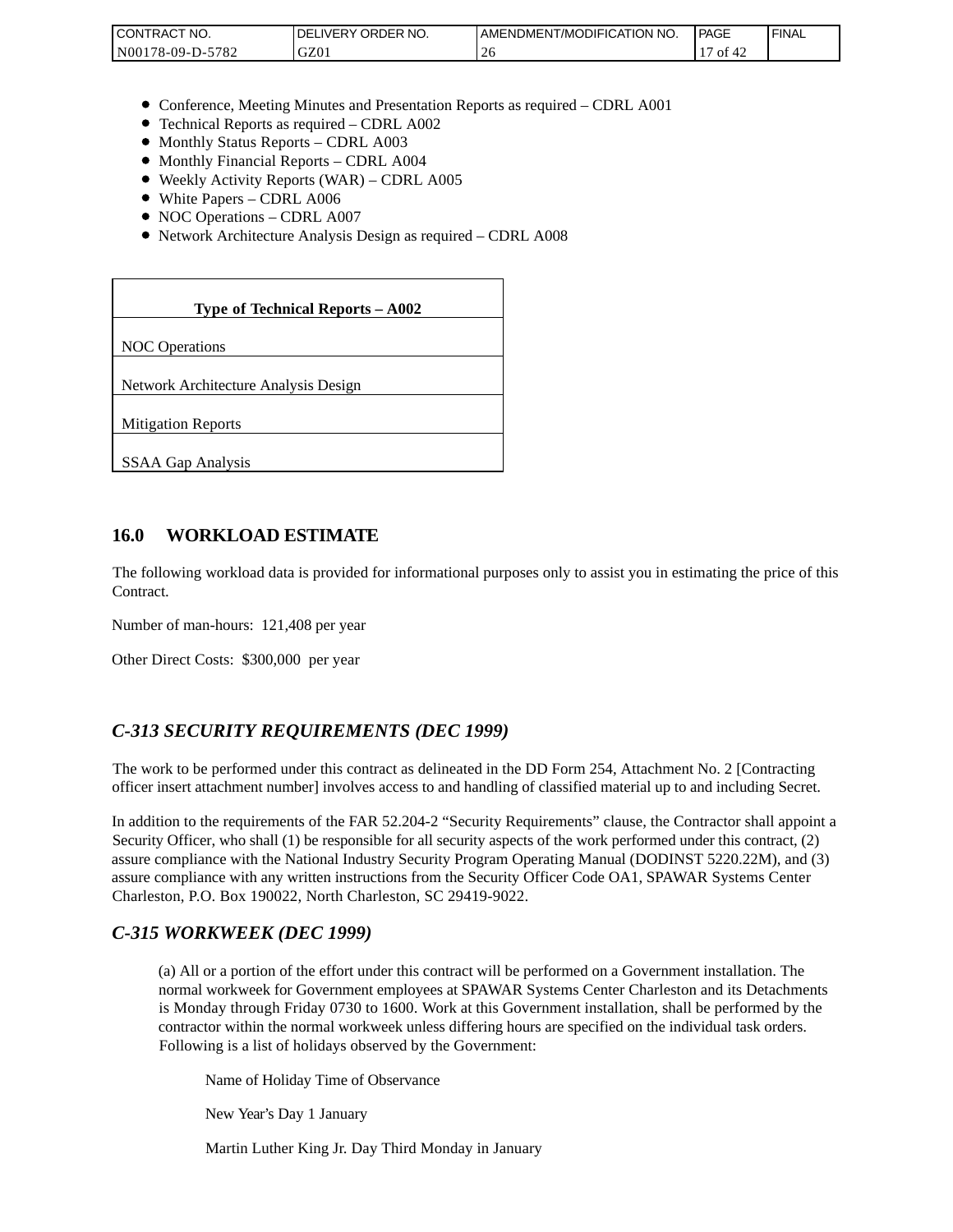| CONTRACT NO.     | ' ORDER NO.<br><b>DELIVERY</b> | AMENDMENT/MODIFICATION<br>'NO. | <b>PAGE</b>  | ' FINAL |
|------------------|--------------------------------|--------------------------------|--------------|---------|
| N00178-09-D-5782 | GZ01                           |                                | 18 of<br>™4∠ |         |

President's Day Third Monday in February

Memorial Day Last Monday in May

Independence Day 4 July

Labor Day First Monday in September

Columbus Day Second Monday in October

Veteran's Day 11 November

Thanksgiving Day Fourth Thursday in November

Christmas Day 25 December

(b) If any of the above holidays occur on a Saturday or a Sunday, then such holiday shall be observed by the Contractor in accordance with the practice as observed by the assigned Government employees at the using activity.

(c) If the Contractor is prevented from performance as the result of an Executive Order or an administrative leave determination applying to the using activity, such time may be charged to the contract as direct cost provided such charges are consistent with the Contractor's accounting practices.

(d) This contract does not allow for payment of overtime during the normal workweek for employees who are not exempted from the Fair Labor Standards Act unless expressly authorized by the Ordering Officer. Under Federal regulations the payment of overtime is required only when an employee works more than 40 hours in a normal week period.

## *C-317 NOTICE TO CONTRACTOR OF CERTAIN DRUG DETECTION PROCEDURES (DEC 1999)*

(a) Pursuant to Navy policy applicable to both Government and contractor personnel, measures will be taken to prevent the introduction and utilization of illegal drugs and related paraphernalia into Government Work areas.

(b) In furtherance of the Navy's drug control program, unannounced periodic inspections of the following nature may be conducted by installation security authorities:

(1) Routine inspection of contractor occupied work spaces.

(2) Random inspections of vehicles on entry or exit, with drug detection dog teams as available, to eliminate them as a safe haven for storage of or trafficking in illegal drugs.

(3) Random inspections of personnel possessions on entry or exit from the installation.

(c) When there is probable cause to believe that a contractor employee on board a naval installation has been engaged in use, possession or trafficking of drugs, the installation authorities may detain said employee until the employee can be removed from the installation, or can be released to the local authorities having jurisdiction.

(d) Trafficking in illegal drug and drug paraphernalia by contract employees while on a military vessel/installation may lead to possible withdrawal or downgrading of security clearance, and/or referral for prosecution by appropriate law enforcement authorities.

(e) The contractor is responsible for the conduct of employees performing work under this contract and is, therefore, responsible to assure that employees are notified of these provisions prior to assignment.

(f) The removal of contractor personnel from a Government vessel or installation as a result of the drug offenses shall not be cause for excusable delay, nor shall such action be deemed a basis for an equitable adjustment to price, delivery or other provisions of this contract.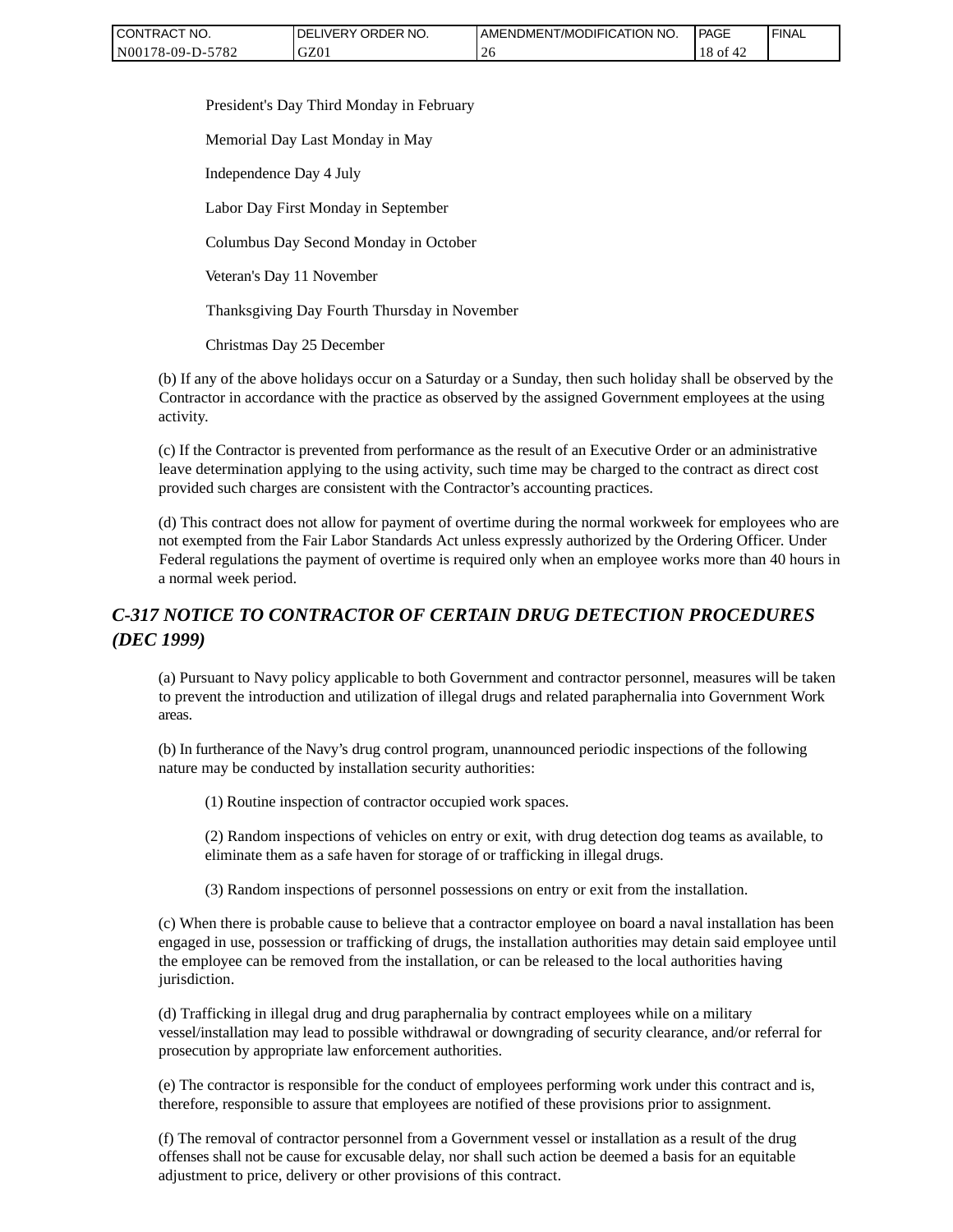| CONTRACT NO.     | <b>IDELIVERY ORDER NO.</b> | AMENDMENT/MODIFICATION NO. | <b>PAGE</b>            | ' FINAL |
|------------------|----------------------------|----------------------------|------------------------|---------|
| N00178-09-D-5782 | GZ01                       |                            | $19$ of $\cdot$<br>™4∠ |         |

# *C-718 ACCESSIBILITY OF ELECTRONIC AND INFORMATION TECHNOLOGY (JUN 2001)*

(a) Each Electronic and Information Technology (EIT) supply or service provided under this contract shall comply with the EIT Accessibility Standards listed below:

[The Contracting Officer shall consult with the program office to determine which standards listed in subsection (a) apply and shall check all applicable standards prior to issuing the solicitation.]

\_\_36 C.F.R. § 1194.21 (Software Applications and operating systems

\_\_36 C.F.R. § 1194.22 (Web-based and internet information and applications)

\_\_36 C.F.R. § 1194.23 (Telecommunications products)

\_\_36 C.F.R. § 1194.24 (Video and multimedia products)

\_\_36 C.F.R. § 1194.25 (Self contained, closed products)

\_\_36 C.F.R. § 1194.26 (Desktop and portable computers)

In addition, each EIT supply or service provided under this contract shall comply with 36 C.F.R. § 1194.31 (Functional performance criteria) and 36 C.F.R. § 1194.41 (Information, documentation, and support).

(b) If the Contracting Officer determines that any supply or service delivered under this contract does not comply with the EIT Accessibility Standards, the Contracting Officer will notify the Contractor in writing accordingly. If the Contractor fails to promptly correct or replace the nonconforming products or services with conforming products or services within the delivery schedule contained in the contract, the Government will have the rights and remedies contained in the contract.

*(End of specification)*

# *C-719 EXEMPTION FROM ELECTRONIC AND INFORMATION TECHNOLOGY ACCESSIBILITY REQUIREMENTS (JUN 2001)*

(a) The Government has determined that the following exemption(s) to the Electronic and Information Technology (EIT) Accessibility Standards (36 C.F.R. § 1194) are applicable to this procurement:

\_\_\_\_ The EIT to be provided under this contract has been designated as a National Security System.

\_\_\_\_ The EIT acquired by the contractor is incidental to this contract.

\_\_\_\_ The EIT to be provided under this contract would require a fundamental alteration in the nature of the product or its components in order to comply with the EIT Accessibility Standards.

\_\_\_\_ The EIT to be provided under this contract will be located in spaces frequented only by service personnel for maintenance, repair, or occasional monitoring of equipment.

\_\_\_\_ Compliance with the EIT Accessibility Standards would impose an undue burden on the agency.

\_\_\_\_ The EIT to be provided under this contract is purchased in accordance with FAR Subpart 13.2 prior to January 1, 2003.

(b) Notwithstanding that an exemption exists, the Contractor may furnish supplies or services provided under this contract that comply with the EIT Accessibility Standards (36 C.F.R. § 1194).

### *C-720 PERFORMANCE BASED REVIEW AND ACCEPTANCE PROCEDURES*

This is a performance based order, as defined in FAR Part 37.6. Contractor performance will be reviewed in accordance with the Quality Assurance Plan as follows:

#### *QUALITY ASSURANCE PLAN*

(1) Objective: The purpose of this plan is to provide a quality assurance plan for the services contracted under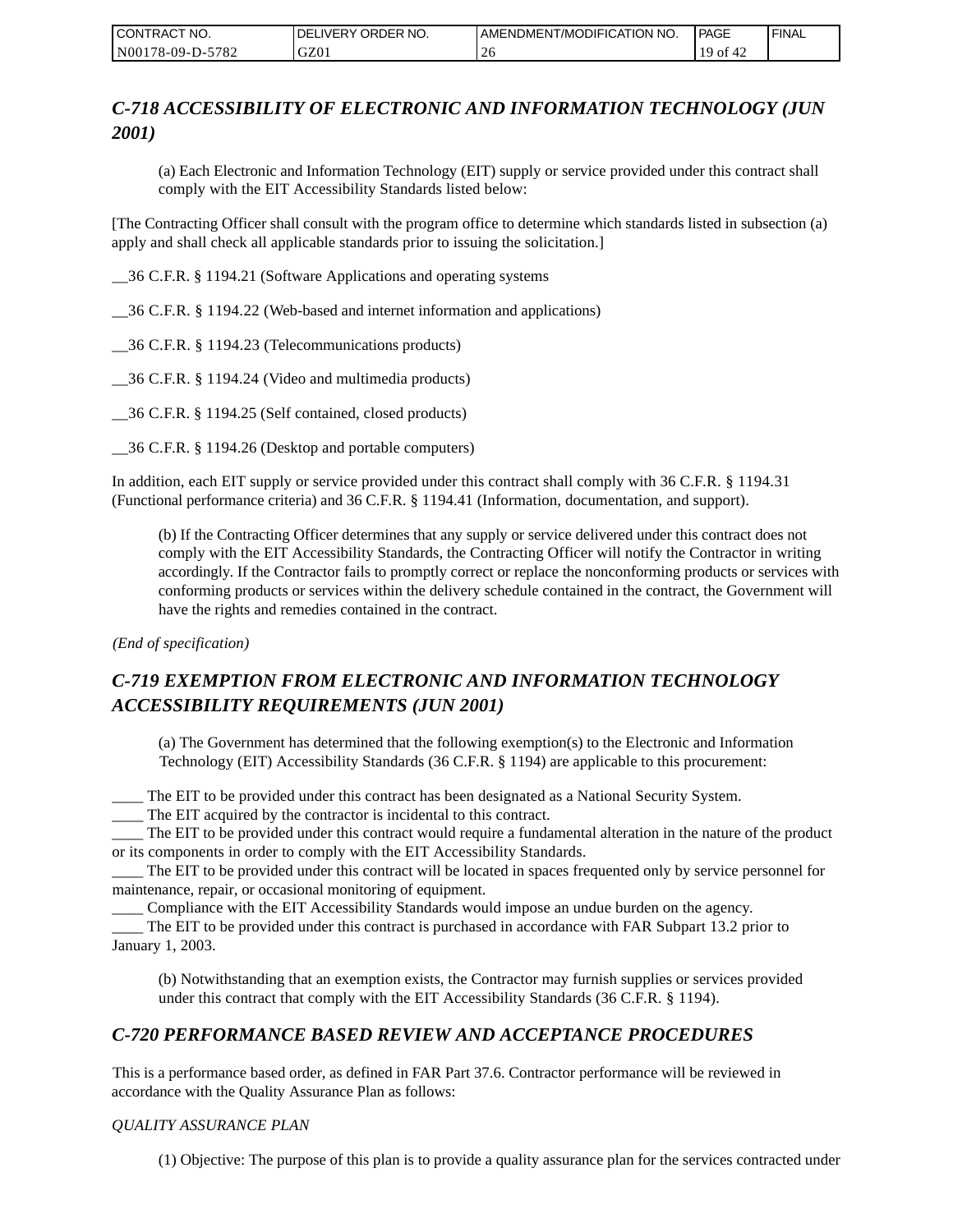| CONTRACT NO.     | ORDER NO.<br><b>DELIVERY</b> | I AMENDMENT/MODIFICATION NO. | PAGE     | 'FINAL |
|------------------|------------------------------|------------------------------|----------|--------|
| N00178-09-D-5782 | GZ01                         | -26                          | 20 of 42 |        |

this Task Order. This plan provides a basis for the Task Order Manager (TOM) to evaluate the quality of the contractor's performance. The oversight provided for in this plan, and the remedy established, will help ensure that service levels are of high quality throughout the task order term.

(2) Performance Standards:

a. The deliverables under this task order will be consistently technically accurate.

b. The services delivered under this task order will be consistently of high quality.

c. The contractor's cost control efforts under this task order will be consistently effective (applicable to cost reimbursement task orders).

d. The contractor will be consistently responsive to Government customers in its performance of this task order.

e. For the purposes of this plan, "consistently" is defined as "generally holding true", "persistently over time", and/or "overall uniformly".

(3) Evaluation Methods: The TOM will conduct performance evaluations based on the standards in paragraph 2 above using the following technique:

a. During the performance period of the task order, the TOM will continually and proactively monitor contractor efforts and obtain input from other Government personnel with performance oversight functions to ascertain the level of compliance with the Performance Standards.

b. Every 12 months after the effective date of the task order, the TOM will prepare a Task Order Performance Evaluation (TOPE) documenting the results of the efforts performed under paragraph 3.a. above.

c. The TOM will upload the TOPE to the SeaPort Portal.

(4) Remedy

a. If the annual Performance Evaluation indicates that the contractor has not met one or more of the Performance Standards, the following negative remedy becomes effective: the TOM will submit a negative TOPE on the SeaPort Portal for the applicable Performance Standard.

b. This is a significant negative remedy as the TOPE is a key part of the Performance Monitoring process which:

i. Provides input to the annual Contractor Performance Assessment Report (CPAR); and

ii. Determines the contractor's ability to earn term extensions to its basic SeaPort-e contract in accordance with the Award Term provisions contained therein.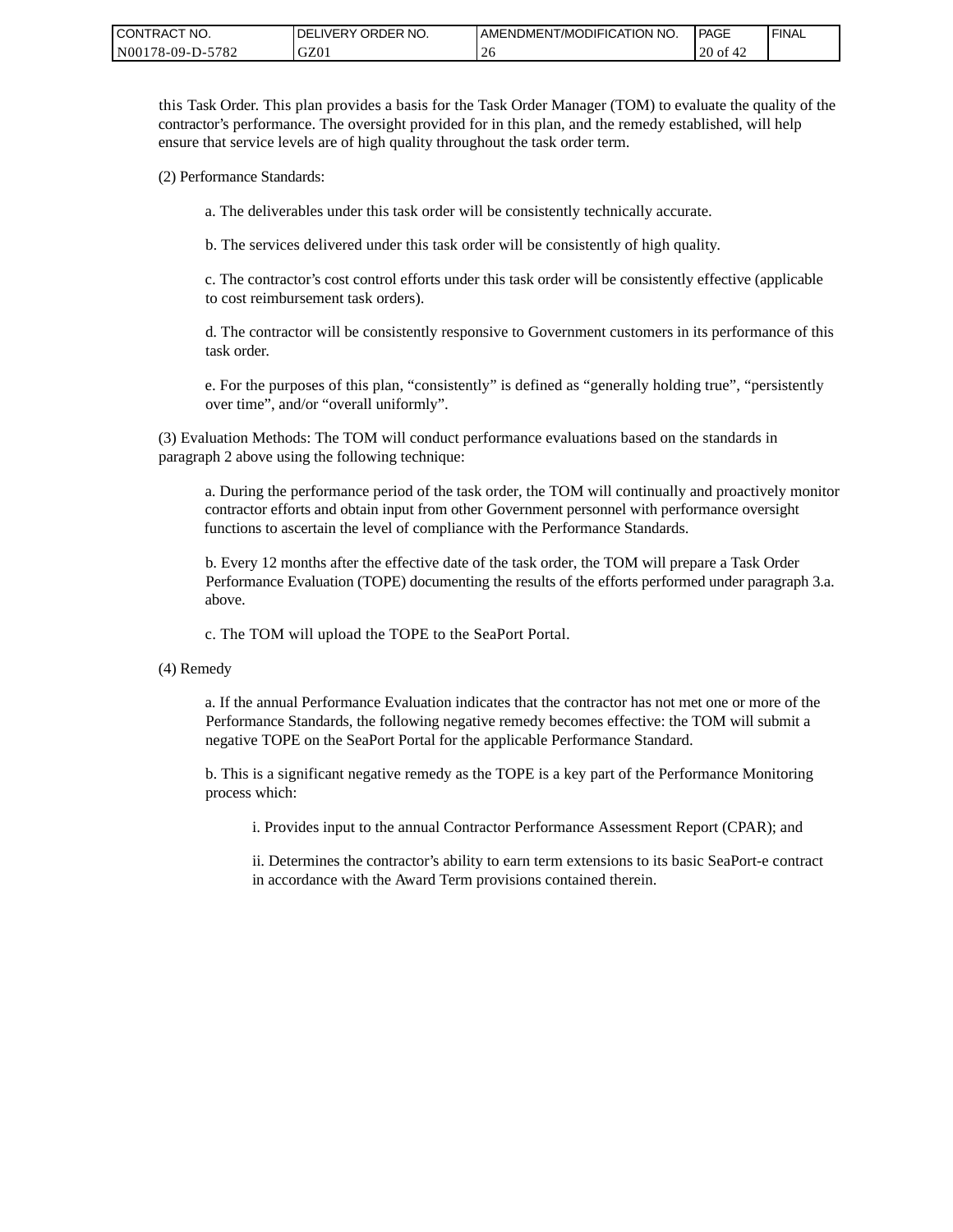| CONTRACT NO.     | ' ORDER NO.<br><b>DELIVERY</b> | AMENDMENT/MODIFICATION NO. | l PAGE             | ' FINAL |
|------------------|--------------------------------|----------------------------|--------------------|---------|
| N00178-09-D-5782 | GZ01                           | ZU                         | . $\angle 1$ Of 42 |         |

## **SECTION D PACKAGING AND MARKING**

SHIP TO INFORMATION:

See Section G - Task Order Manager

Packaging and Marking shall be in accordance with Section D of the SeaPort-e Multiple Award IDIQ contract.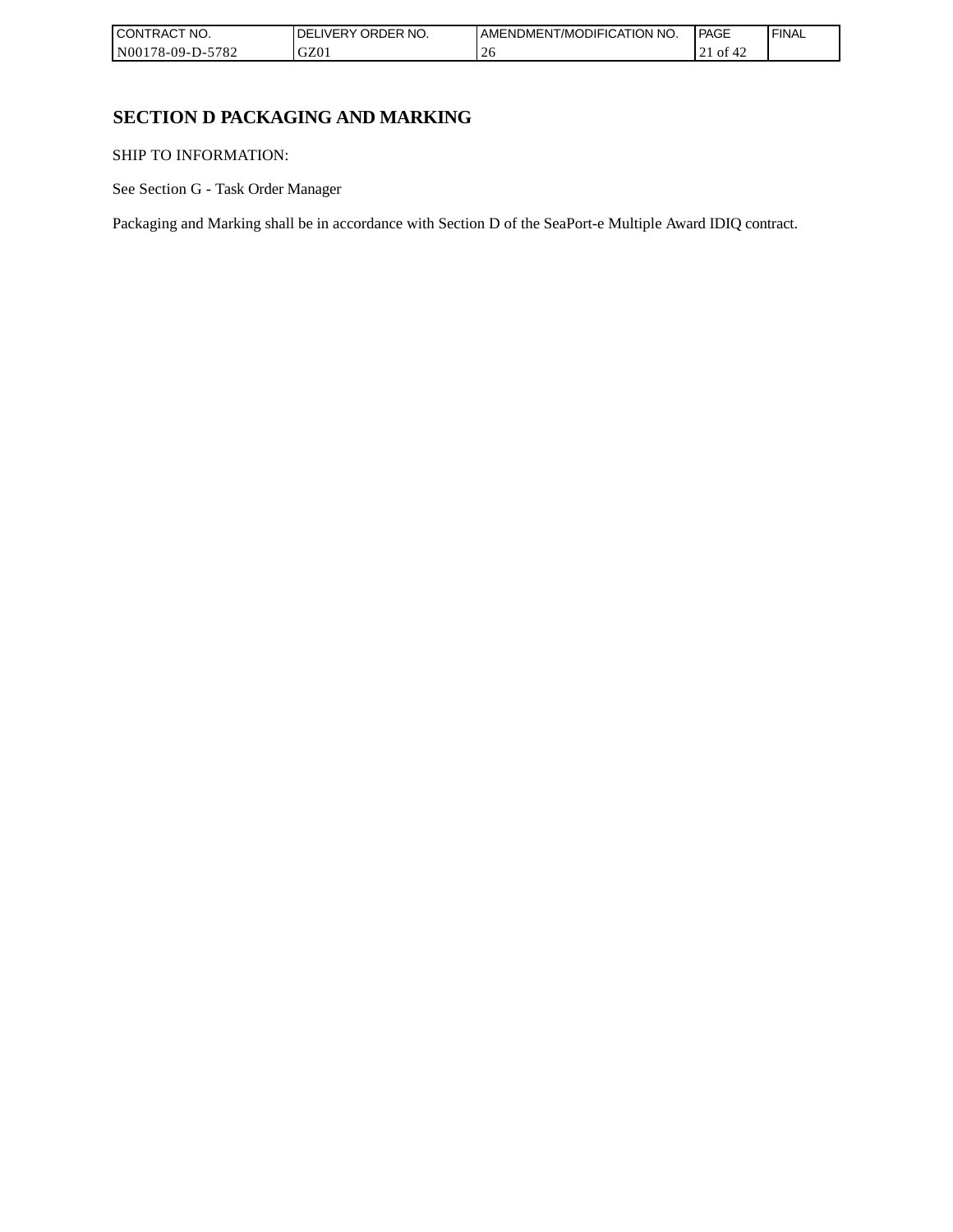| CONTRACT<br>`CT NO.      | NO.<br>' ORDER<br><b>DELIVERY</b> | AMENDMENT/MODIFICATION NO. | l PAGE        | ' FINAL |
|--------------------------|-----------------------------------|----------------------------|---------------|---------|
| $-5782$<br>N00178-09-D-5 | GZ01                              | $\angle$                   | 22 of 4<br>∸∸ |         |

## **SECTION E INSPECTION AND ACCEPTANCE**

E-303 INSPECTION AND ACCEPTANCE- - DESTINATION (JAN 2002)

Inspection and acceptance of the services to be furnished hereunder shall be made at destination by the Task Order Manager or his duly authorized representative.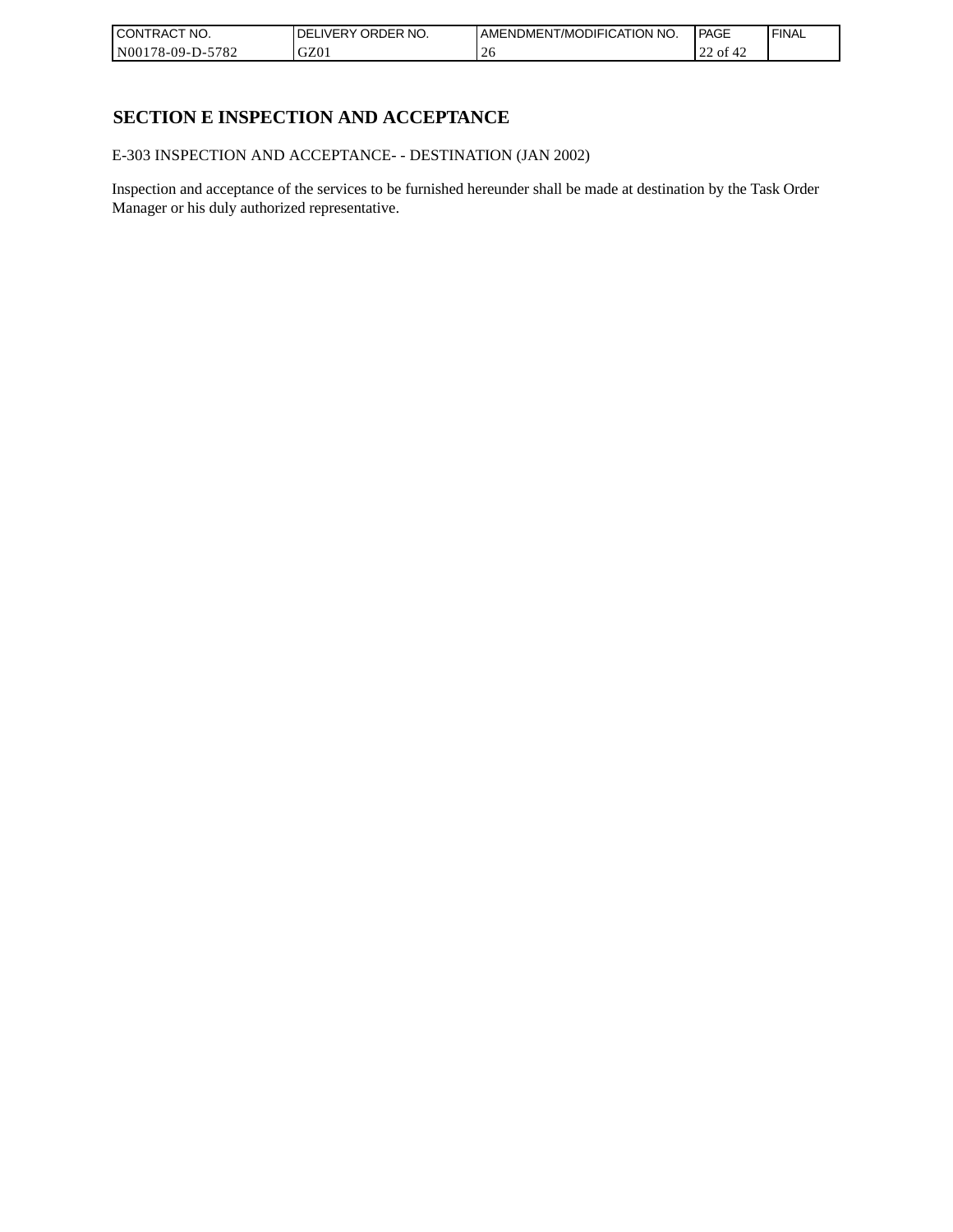| CON <sub>1</sub><br>TRACT NO. | NO.<br>' ORDER<br><b>DELIVERY</b> | <b>I AMENDMENT/MODIFICATION NO.</b> | <b>PAGE</b>     | ' FINAL |
|-------------------------------|-----------------------------------|-------------------------------------|-----------------|---------|
| N00178-09-D-5782              | GZ01                              | ∠                                   | of<br>™4∠<br>رے |         |

## **SECTION F DELIVERABLES OR PERFORMANCE**

The periods of performance for the following Items are as follows:

| 4001 | $1/11/2012 - 1/10/2013$ |
|------|-------------------------|
| 4002 | $9/11/2012 - 9/10/2013$ |
| 4003 | $9/11/2013 - 9/10/2014$ |
| 4004 | $9/11/2014 - 9/10/2015$ |
| 4005 | $9/11/2015 - 9/12/2016$ |
| 6001 | $1/11/2012 - 1/10/2013$ |
| 6002 | $9/11/2012 - 9/10/2013$ |
| 6003 | $9/11/2013 - 9/10/2014$ |
| 6004 | $9/11/2014 - 9/10/2015$ |
| 6005 | $9/11/2015 - 9/10/2016$ |
|      |                         |

The periods of performance for the following Items are as follows:

| 4001 | $1/11/2012 - 1/10/2013$ |
|------|-------------------------|
| 4002 | $9/11/2012 - 9/10/2013$ |
| 4003 | $9/11/2013 - 9/10/2014$ |
| 4004 | $9/11/2014 - 9/10/2015$ |
| 4005 | $9/11/2015 - 9/12/2016$ |
| 6001 | $1/11/2012 - 1/10/2013$ |
| 6002 | $9/11/2012 - 9/10/2013$ |
| 6003 | $9/11/2013 - 9/10/2014$ |
| 6004 | $9/11/2014 - 9/10/2015$ |
| 6005 | $9/11/2015 - 9/10/2016$ |
|      |                         |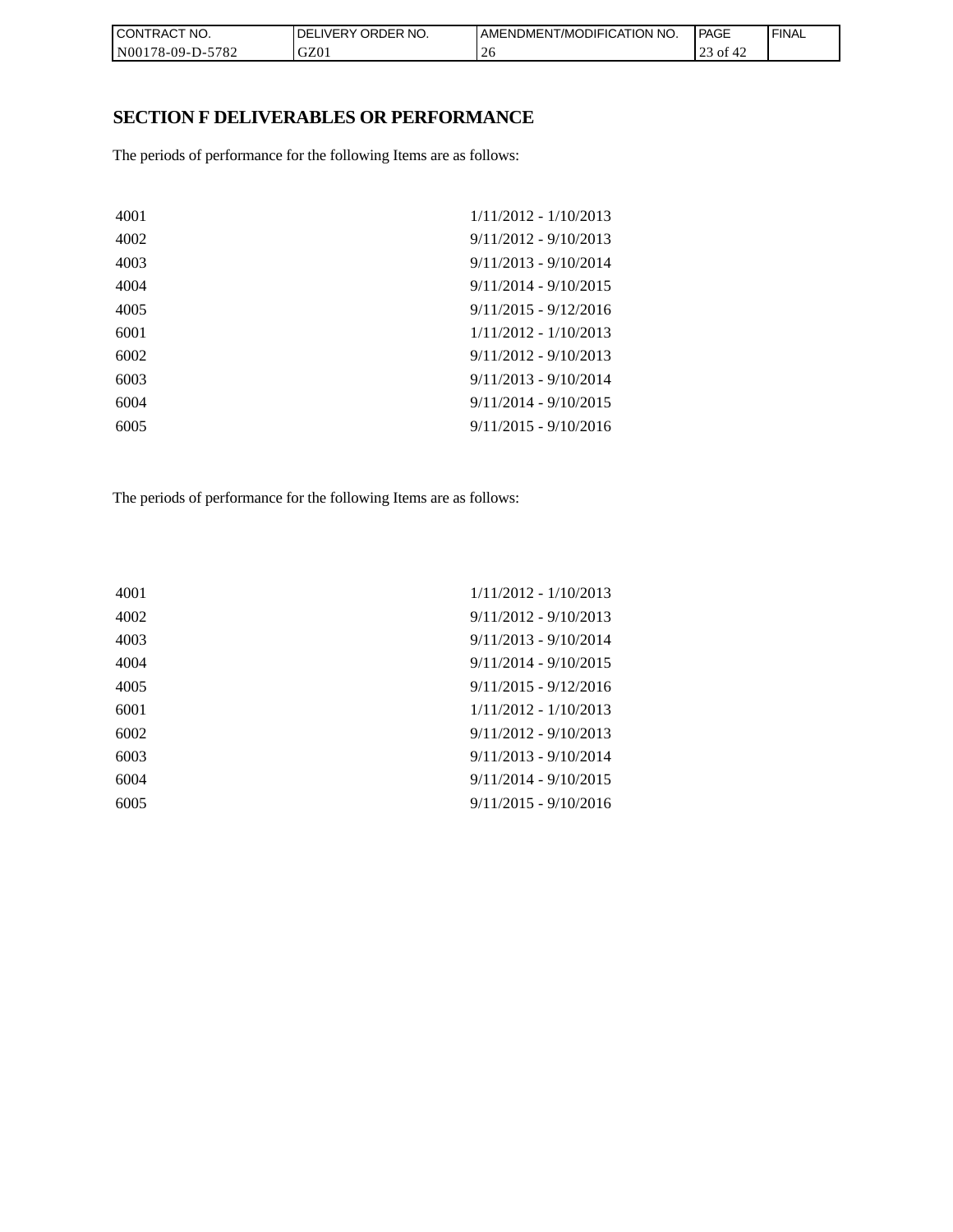| I CONTRACT NO.   | <b>IDELIVERY ORDER NO.</b> | AMENDMENT/MODIFICATION NO. | PAGE             | 'FINAL |
|------------------|----------------------------|----------------------------|------------------|--------|
| N00178-09-D-5782 | GZ01                       |                            | 24<br>ot .<br>ਚ∠ |        |

## **SECTION G CONTRACT ADMINISTRATION DATA**

COR

Philip A. Middleton, Code 58210, P. O. Box 19022 North Charleston, SC 29419-9022 [philip.a.middleton@navy.mil,](mailto:cphilip.a.middleton@navy.mil) 843-218-3331

G-314 TYPE OF CONTRACT (DEC 1999)

This is a CPFF task order.

## **G-317 INVOICING INSTRUCTIONS FOR SERVICES USING WIDE AREA WORK FLOW (WAWF) (JAN 2007)**

(a) Invoices for services rendered under this task order shall be submitted electronically through the Wide Area Work Flow-Receipt and Acceptance (WAWF). The contractor shall submit invoices for payment per contract terms. The Government shall process invoices for payment per contract terms.

(b) The vendor shall have their CAGE Code activated by calling 1-866-618-5988. Once activated, the vendor shall self-register at the WAWF website at [https://wawf.eb.mil.](https://wawf.eb.mil/) Vendor training is available on the internet at [https://wawftraining.eb.mil.](https://wawftraining.eb.mil/) Additional support can be accessed by calling the Navy WAWF Assistance Line at 1-800-559-9293.

(c) Back-up documentation can be included and attached to the invoice in WAWF. Attachments created with any Microsoft Office product, or Adobe (.pdf files), is attachable to the invoice in WAWF.

(d) A separate invoice will be prepared no more frequently than every two weeks. Do not combine the payment claims for services provided under this contract.

| Invoice<br><b>Type</b> | <b>Cost Vouchers</b>              |
|------------------------|-----------------------------------|
|                        |                                   |
| Issued by $N65236$     |                                   |
| Admin                  |                                   |
| by                     | S2404A DCMA MANASSAS              |
| <b>DCAA</b>            |                                   |
| Auditor                | HAA47F DCAA Fairfax Branch Office |
| Service                |                                   |
| Approver               | S2404A DCMA MANASSAS              |
| Pay by                 | HQ0338 DFAS COLUMBUS CENTER       |

(e) The following information is provided for completion of the invoice in WAWF:

Pursuant to the requirement at DFARS PGI 204.7108, Payment Instructions (d) (12) none of the standard payment instructions identified in paragraphs  $(d)(1)$  through  $(11)$  of this section are appropriate, the Payment instructions below provide a significantly better reflection of how funds will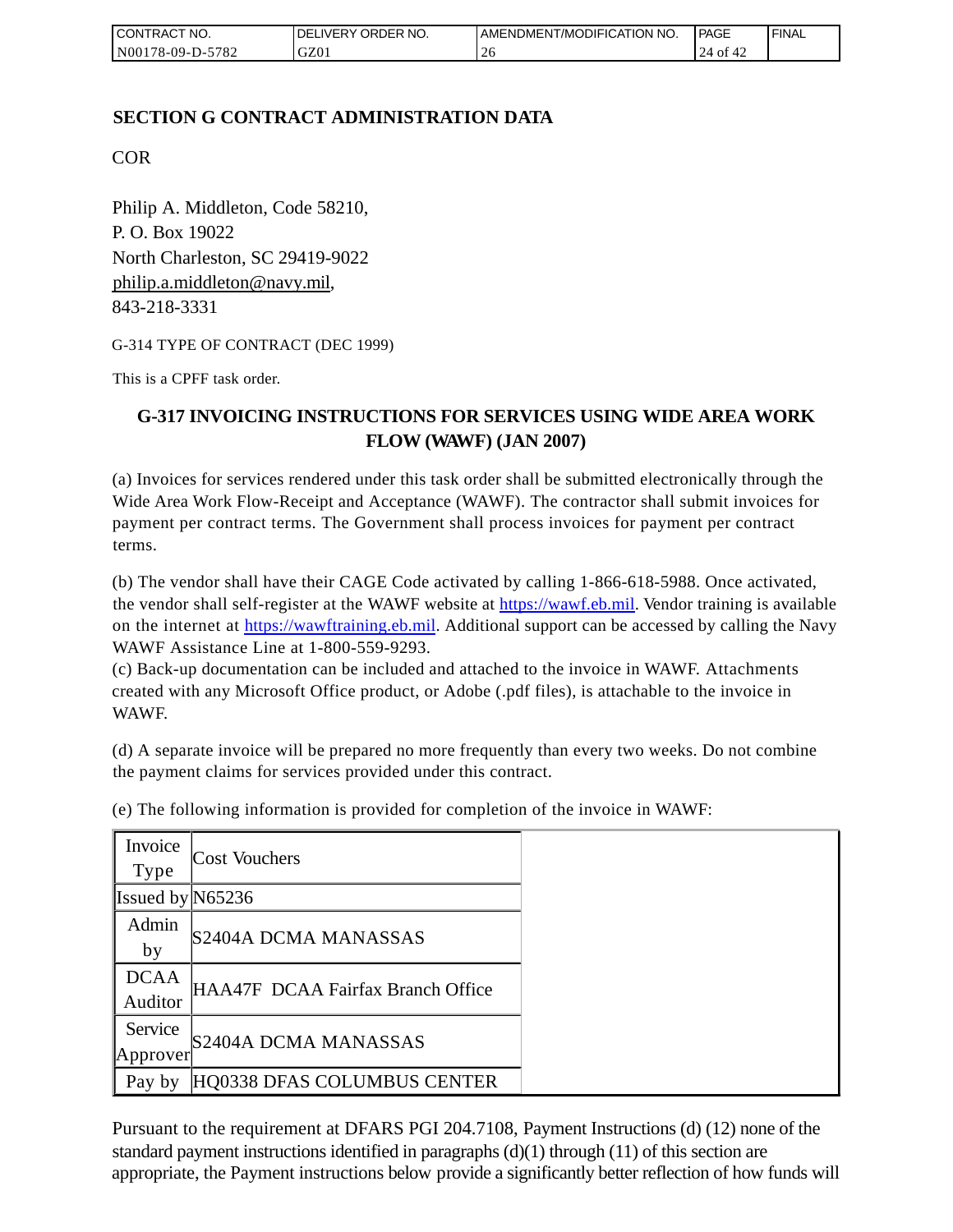| <b>I CONTRACT NO.</b> | ILIVERY ORDER NO.<br>DEI | I AMENDMENT/MODIFICATION NO. | <b>PAGE</b> | 'FINAL |
|-----------------------|--------------------------|------------------------------|-------------|--------|
| N00178-09-D-5782      | GZ01                     | $\mathbf{\cdot}$<br>-40      | ΟĪ<br>42    |        |

be expended in support of contract performance.

# **INVOICING AND PAYMENT INSTRUCTIONS FOR MULTIPLE ACCOUNTING CLASSIFICATION CITATIONS**

Consistent with task order clause 5252.232-9206, Segregation of Costs, the contractor shall segregate and accumulate costs for the performance of this task order by the appropriate Accounting Classification Reference Number (ACRN). The contractor's invoice shall identify the appropriate Contract and Task Order numbers. For the work performed, invoiced costs shall be associated to the Contract Line Item Number (CLIN), the Contract Subline Item (SLIN), and the specific ACRN. Invoices submitted to the paying office that do not comply with this requirement will be returned to the contractor for resubmission. The contractor shall provide an electronic copy of each invoice to the Task Order Manager at the time of submission to DCAA/DFAS. The paying office will disburse funds in strict compliance with the amounts invoiced by CLIN/SLIN/ACRN.

### **SPAWAR ATLANTIC OMBUDSMAN**

The SPAWAR Ombudsman for this Task Order is: Steve Harnig- 843-218-4560

Address: PO Box 190022, N. Charleston, SC 29419

Accounting Data

SLINID PR Number Amount -------- -------------------------------------------------- --------------------- 400101 1300239279 25000.00  $T.T.A$  : AA 970130.1212D 2012 010 1 010400807793-1 884 257.22 DRAM 26316 044226 Standard Number: DRAM 26316/AA NWA: 100000579665 0060 ALL TASKS IN THE PWS BASE Funding 25000.00 Cumulative Funding 25000.00 MOD 01 400102 1300286595 270000.00 LLA : AB 9720130 1212 201 2 010 1 010100 80 7700-1 884 257.31 P RM 22085 Standard Number: PRM 22085/AA NWA: 100000579674 0060 ALL TASKS 600101 1300286595 10000.00  $L.L.A$  : AB 9720130 1212 201 2 010 1 010100 80 7700-1 884 257.31 P RM 22085 Standard Number: PRM 22085/AA NWA: 100000579674 0060 ODCS MOD 01 Funding 280000.00 Cumulative Funding 305000.00 MOD 02 400201 1300298860 1865000.00  $T.T.A$  : AC 9720130.18P2 252 46896 0 068688 2D JTF42 468962 1H303Q Standard Number: N4689612MPJTF42/AA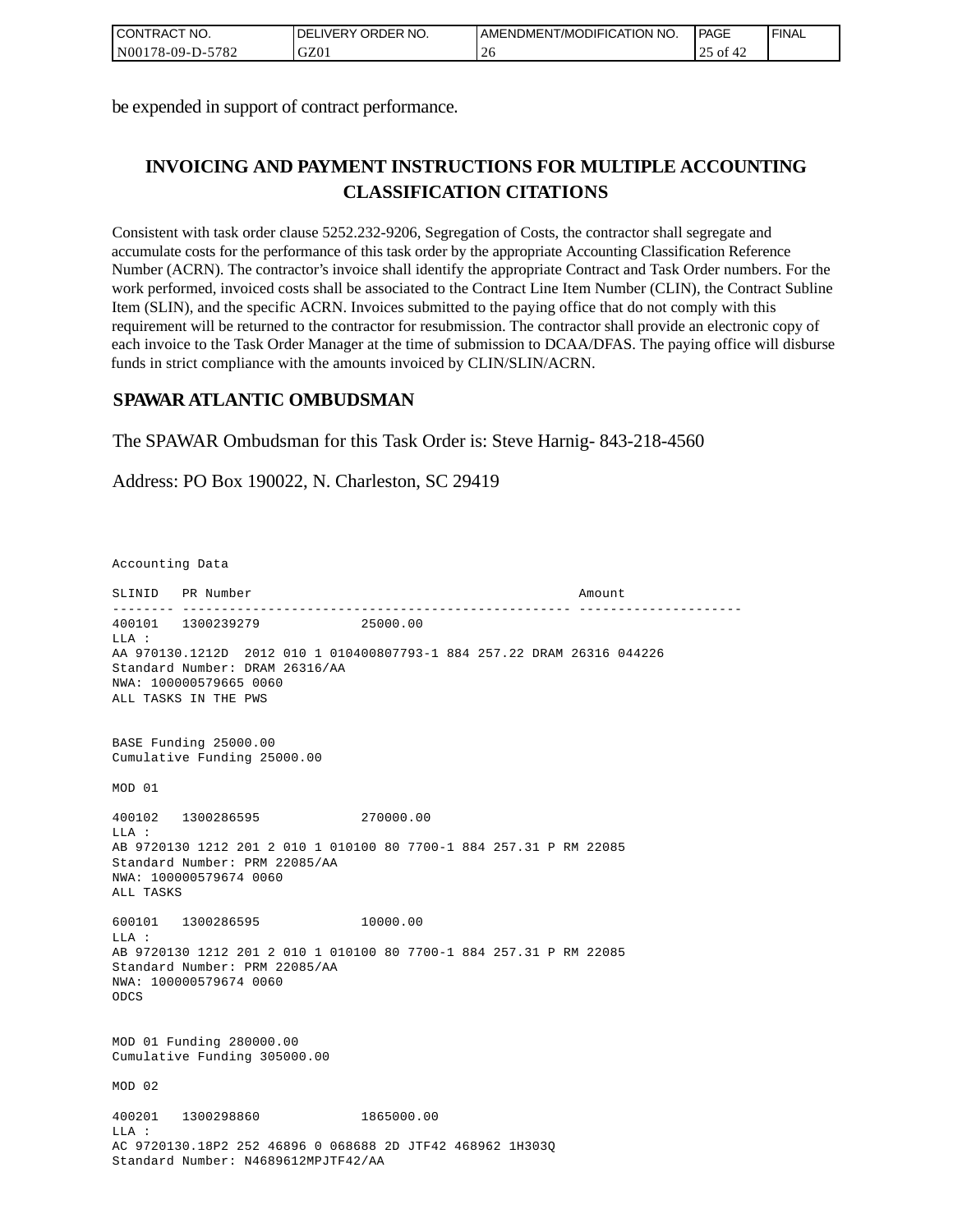NWA: 100000742221 0060 TASK MCIS CNDSP 600201 1300298860 20000.00 LLA : AC 9720130.18P2 252 46896 0 068688 2D JTF42 468962 1H303Q Standard Number: N4689612MPJTF42/AA NWA: 100000742221 0060 ODCS TASK MCIS CNDSP MOD 02 Funding 1885000.00 Cumulative Funding 2190000.00 MOD 03 400202 1300319971 272477.34 LLA : AD 970130.1313D 2013 0101010400807793-1884 257.31 PRM 3347 044226 Standard Number: PRM 33474 NWA: 100000773020 0060 MOD 03 Funding 272477.34 Cumulative Funding 2462477.34 MOD 04 400203 1300332147 185367.00  $T.T.A$  : AE 9730130 1884 201 3 010 1 010400 80 7793-1 884 257.31 P RM 34293 044226 Standard Number: PRM 34293 NWA: 100000809878 0060 TASK MCIS NETTOPS MOD 04 Funding 185367.00 Cumulative Funding 2647844.34 MOD 05 Funding 0.00 Cumulative Funding 2647844.34 MOD 06 400204 1300354996 150000.00  $T.T.A$  : AG 970130.1313D 2013 0101010400807793-1884 275.31 PRM35086 044226 Standard Number: PMR 35086 NWA:100000832927-0060 TASK MCIS NETTOPS 400205 1300354996 125000.00 LLA : AH 970130.1313D 2013 0101010400807793-1884 275.31 PRM35050 044226 Standard Number: PRM 35050 NWA: 100000832928-0060 TASK MCIS NETTOPS 600202 1300354996 5000.00 LLA : AH 970130.1313D 2013 0101010400807793-1884 275.31 PRM35050 044226 Standard Number: PRM 35050 NWA: 100000832928-0060 ODCS MCIS NETTOPS MOD 06 Funding 280000.00 Cumulative Funding 2927844.34 CONTRACT NO. N00178-09-D-5782 DELIVERY ORDER NO. GZ01 AMENDMENT/MODIFICATION NO. 26 **PAGE**  26 of 42 FINAL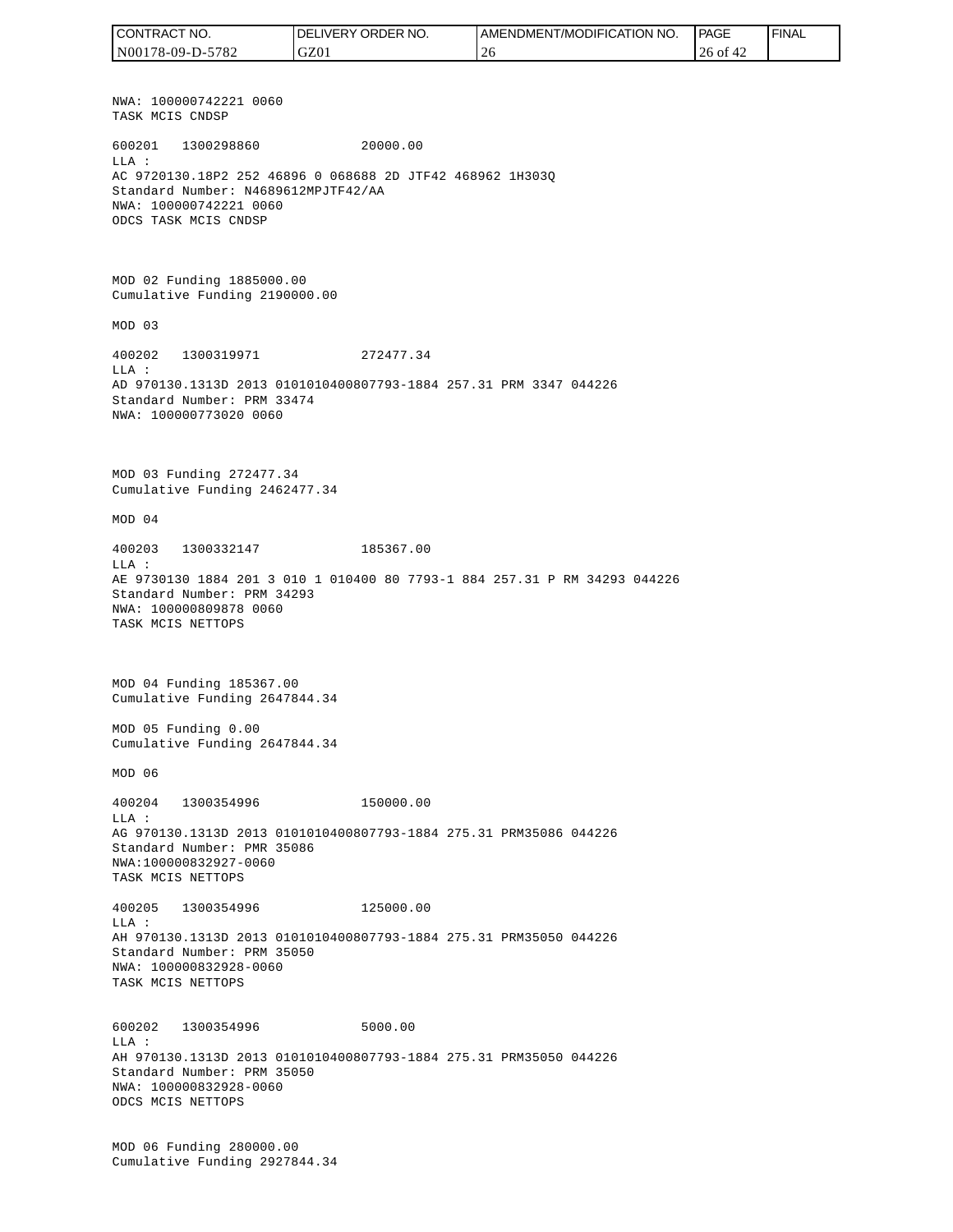| TRACT NO.<br><b>CONT</b> | NO.<br>DELIVERY ORDER | AMENDMENT/MODIFICATION NO. | <b>PAGE</b> | ' FINAL |
|--------------------------|-----------------------|----------------------------|-------------|---------|
| N00178-09-D-5782         | GZ01                  | ∠                          | οt<br>∼     |         |

MOD 07 Funding 0.00 Cumulative Funding 2927844.34 MOD 08 400301 1300373150 1700000.00 LLA : AJ 9730130 18P2 253 46896 0 068688 2D PJTF38 4689631H304Q Standard Number: N4689613MPJTF38 NWA: 100000831524-0060 MCIS NETTOPS 400302 1300373150 180000.00 LLA : AK 9730130 1884 010 10104 0 080779 3 257.31 PRM36219 044226 Standard Number: PRM 36219 NWA: 100000852592-0060 MCIS NETTOPS 400303 1300373150 50000.00  $T.T.A$  : AL 9730130 1884 010 10104 0 080779 3 257.31 PRM36229 044226 Standard Number: PRM 36229 NWA: 100000852590-0060 MCIS NETTOPS 600301 1300373150 9215.99 LLA : AJ 9730130 18P2 253 46896 0 068688 2D PJTF38 4689631H304Q MOD 08 Funding 1939215.99 Cumulative Funding 4867060.33 MOD 09 Funding 0.00 Cumulative Funding 2927844.34 MOD 10 Funding 0.00 Cumulative Funding 4867060.33 MOD 11 400304 1300394554 150000.00  $T.T.A$  : AM 970130.1414D 1884 0101010400807793 257.31 PRM46252 044226 Standard Number: PRM 46252 NWA: 100000876563 0060 TASK MCIS NETTOPS MOD 11 Funding 150000.00 Cumulative Funding 5017060.33 MOD 12 Funding 0.00 Cumulative Funding 5017060.33 MOD 13 400305 1300415544 450000.00 LLA : AN 970130.1414D 1884 0101010400807793 257.31 PRM47234 044226 Standard Number: PRM47234 NWA: 100000876217 0060 MCIS NETTOPS MOD 13 Funding 450000.00 Cumulative Funding 5467060.33 CONTRACT NO.<br>NO0178-09-D-5<br>NO0178-09-D-5<br>NO0178-09-D-5<br>NOD 07 Fundin<br>Cumulative Fu<br>MOD 08<br>400301 1300<br>Standard Numk<br>NMA: 10000083<br>400302 1300<br>LLA:<br>AK 9730130 18<br>Standard Numk<br>NMA: 10000085<br>600301 1300<br>LLA: 9730130 18<br>MMA: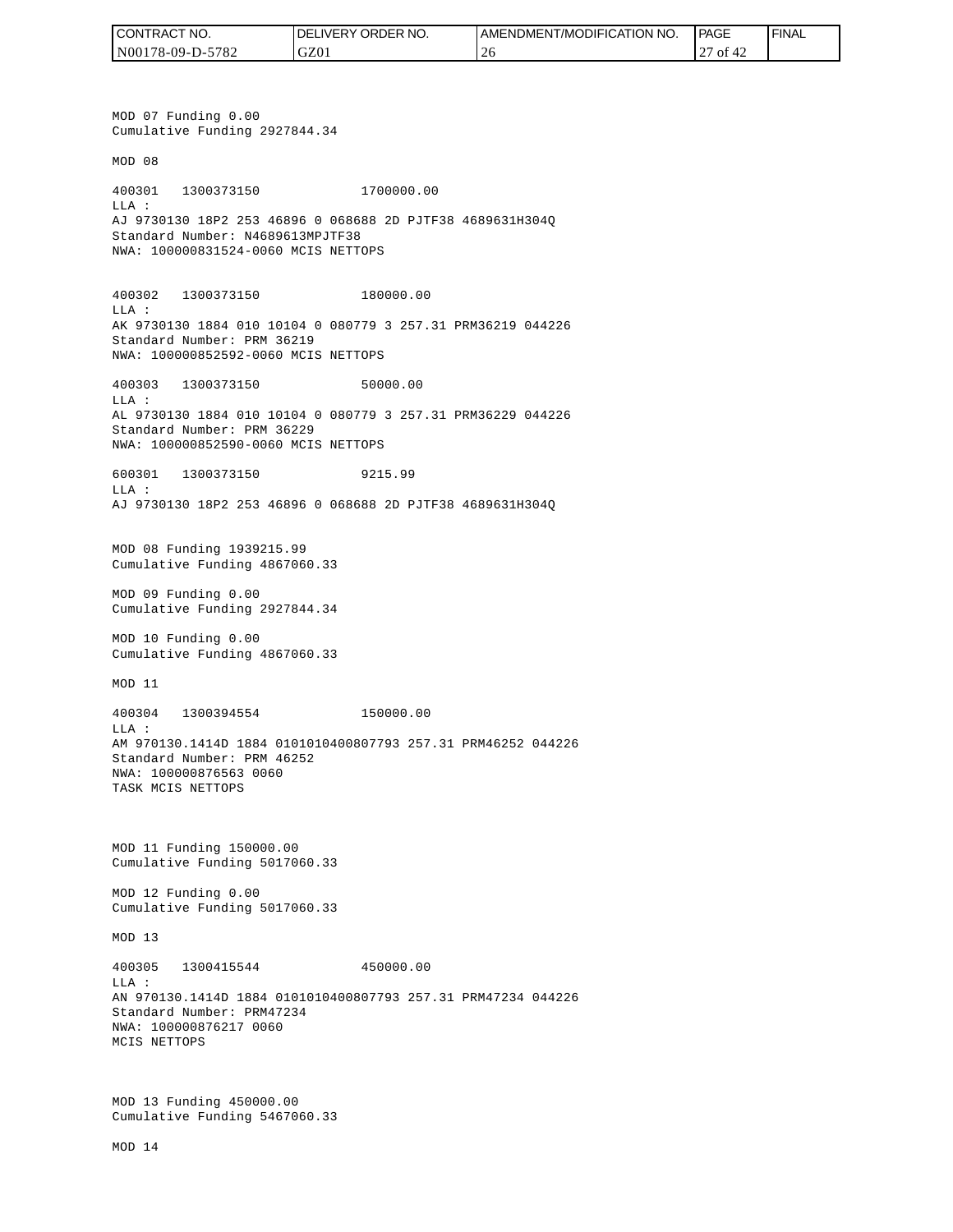| CONTRACT NO.     | DELIVERY ORDER NO. | AMENDMENT/MODIFICATION NO. | PAGE     | ' FINAL |
|------------------|--------------------|----------------------------|----------|---------|
| N00178-09-D-5782 | GZ01               | ∠∪                         | 28 of 42 |         |

400306 1300436371 432000.00 LLA : AP 970130 1414D 1884 010 10104 0 080779 3 257.31 PRM47625 044226 Standard Number: PRM 47625 NWA: 100000876218 0060 IA CNDSP SUPPORT

400307 1300436371 100000.00 LLA : AQ 970130 1414D 1884 010 10104 0 080779 3 257.31 PRM47236 044226 Standard Number: PRM 47236 NWA: 100000876564 0060 NETTOPS SUPPORT

600302 1300436371 1000.00 LLA : AP 970130 1414D 1884 010 10104 0 080779 3 257.31 PRM47625 044226 Standard Number: PRM 47625 NWA:100000876218 0060 ODCs IA CNDSP

MOD 14 Funding 533000.00 Cumulative Funding 6000060.33

MOD 15

400401 1300443439 146506.30 LLA : AR 970130.1414D 1884 0101010400807793 257.31 PRM47246 044226 Standard Number: PRM 47246 NWA: 100000876513 0060 HAIMS SUPPORT

400402 1300443439 326566.16 LLA : AS 970130.1414D 1884 0101010400807793 257.31 PRM47632 044226 Standard Number: PRM 47632 NWA: 100000876514 0060 HAIMS SUPPORT

400403 1300443439 170045.28 LLA : AT 970130.1414D 1884 0101010400807793 257.31 PRM47629 044226 Standard Number: PRM 47629 NWA: 100000876565 0060 NET OPS

600401 1300443439 2000.00 LLA : AS 970130.1414D 1884 0101010400807793 257.31 PRM47632 044226 Standard Number: PRM 47632 NWA: 100000876514 0060 ODC HAIMS SUPPORT

MOD 15 Funding 645117.74 Cumulative Funding 6645178.07

MOD 16

400403 1300443439 100.00 LLA : AT 970130.1414D 1884 0101010400807793 257.31 PRM47629 044226 Standard Number: PRM 47629 NWA: 100000876565 0060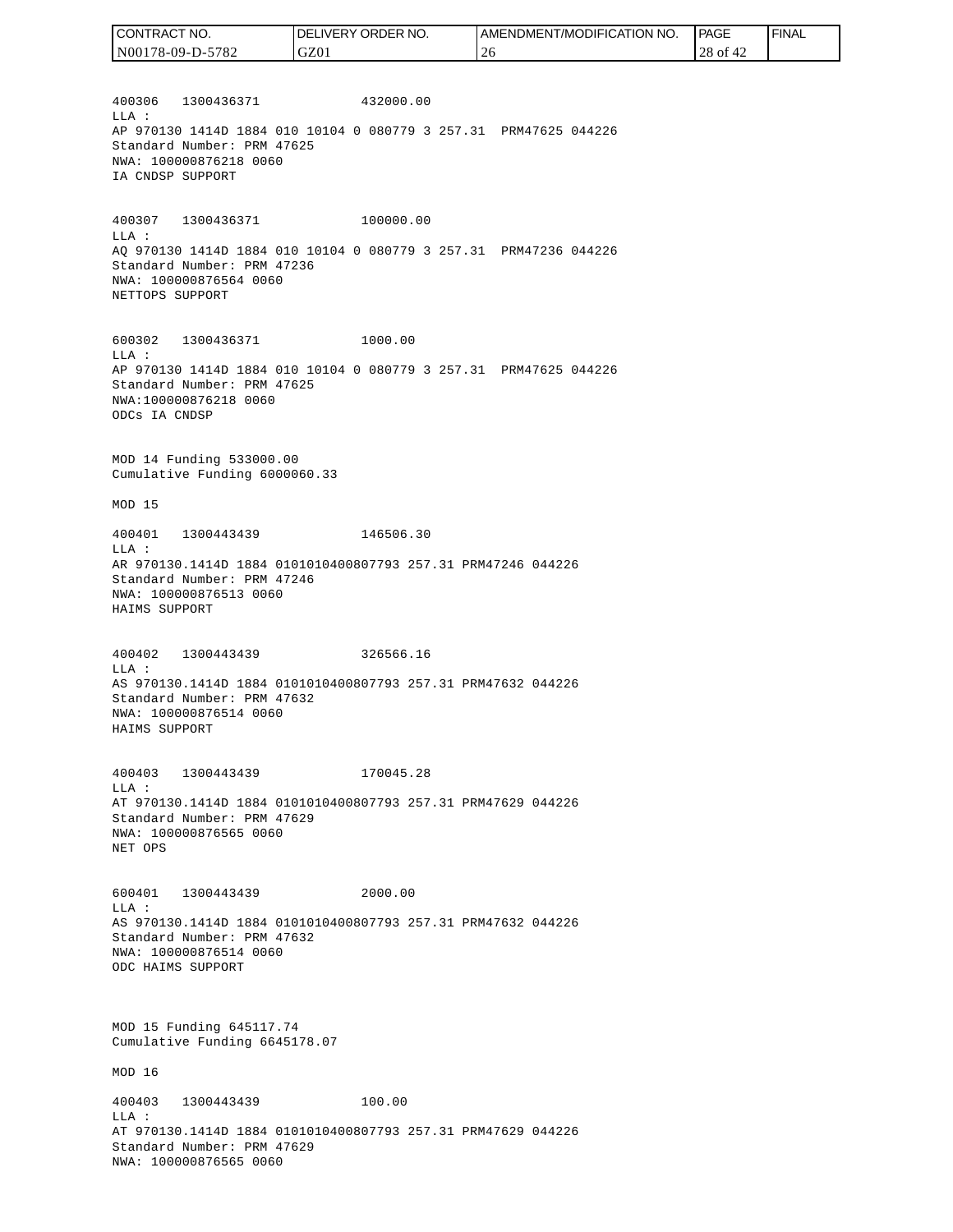| CONTRACT NO.     | NO.<br>DELIVERY ORDER | <b>AMENDMENT/MODIFICATION NO.</b> | <b>PAGE</b>             | <b>FINAL</b> |
|------------------|-----------------------|-----------------------------------|-------------------------|--------------|
| N00178-09-D-5782 | GZ01                  | $\bigcap$<br>-40                  | 20<br>' OI<br>$+2$<br>∼ |              |

NET OPS MOD 16 Funding 100.00 Cumulative Funding 6645278.07 MOD 17 400404 1300447315 79883.00 LLA : AU 9740130.14140 1884 010 10104 0 080779 3 257.31 PRM47236 044226 Standard Number: PRM 47236 NWA#100000876564-0060 400405 1300447315 31866.63 LLA : AV 9740130.1414D 1884 010 10104 0 080779 3 257.31 PRM47625 044226 Standard Number: PRM 47625 NWA# 100000876218-0060 400406 1300447315 1700000.00 LLA : AW 9740130.1414D 1884 010 10104 0 080778 1 257.31 PRM48711 044226 Standard Number: PRM 48711 NWA# 100000961211-0060 600402 1300447315 5000.00  $T.T.A$  : AW 9740130.1414D 1884 010 10104 0 080778 1 257.31 PRM48711 044226 Standard Number: PRM 48711 NWA#100000961211-0060 MOD 17 Funding 1816749.63 Cumulative Funding 8462027.70 MOD 18 400407 1300481274 175000.00 LLA : AX 970130.1515D-1884 0101010400807793 257.31 044226 PRM510087 Standard Number: PRM510087 PR 1300481274 Funding Doc PRM510087 400408 1300481274 195000.00 LLA : AY 9750130 1884 010 10104 0 080779 3 257.31 PRM58800 044226 130048127400002 Standard Number: PRM58800 PR 1300481274 Funding DOC PRM58800 400409 130048127400004 90000.00 LLA : AZ 9750130 1884 010 10104 0 080779 3 257.31 PRM58810 044226 Standard Number: PRM58810 PR 1300481274 Funding DOC PRM58810 600403 130048127400003 5000.00 LLA : BA 9750130 1884 010 10104 0 080779 3 257.31 PRM58800 044226 Standard Number: PRM58800(odc) PR 1300481274 Funding Doc PRM58800(odc) MOD 18 Funding 465000.00 Cumulative Funding 8927027.70 MOD 19 400410 130049346600001 400000.00 LLA :

BB 9750130 1884 010 10104 0 080779 3 257.31 PRM510177 044226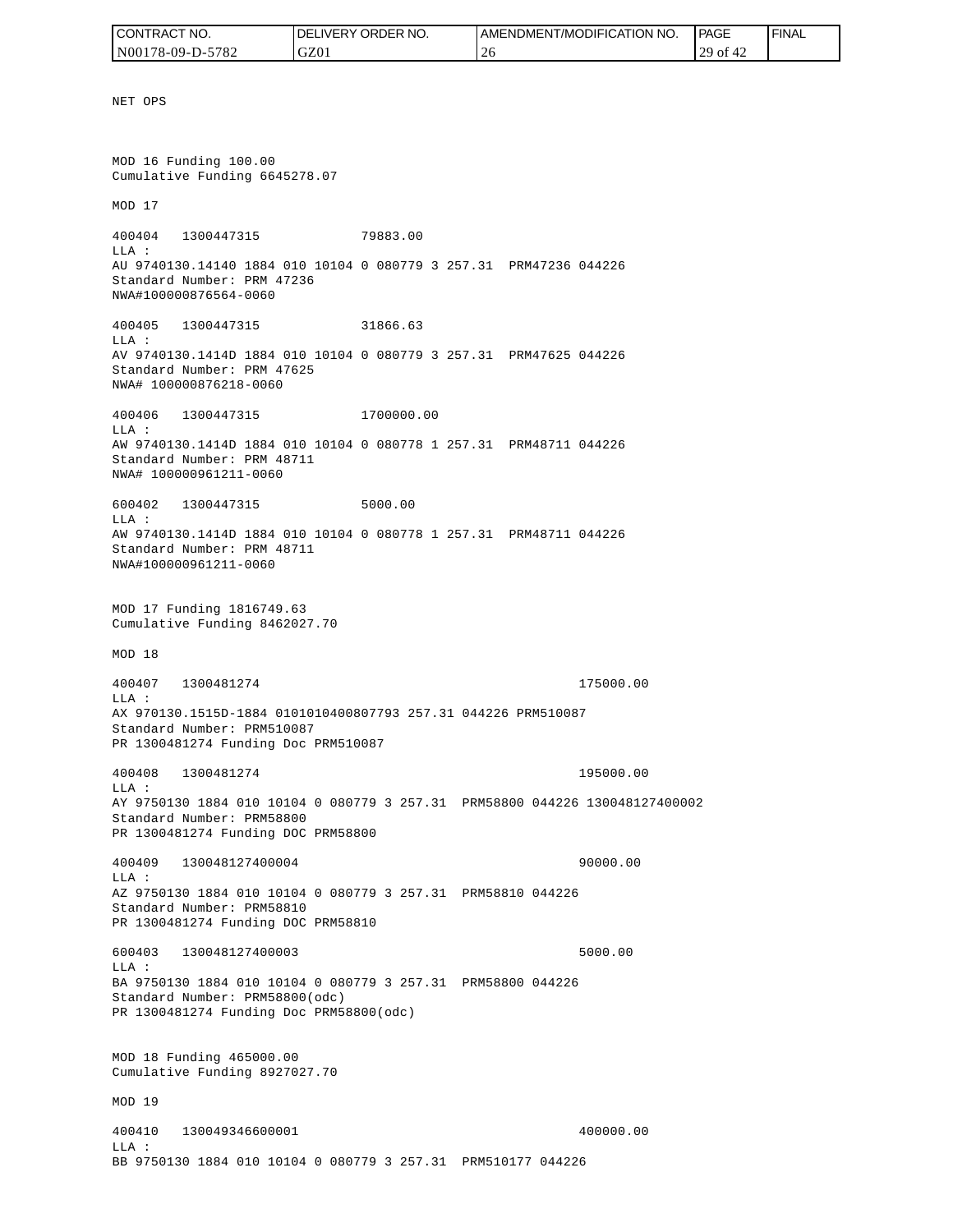Standard Number: PRM510177 ACRN BB: Labor PR 1300493466 DOC: PRM510177 NWA/BS# 100000986791 0060 400411 130049346600002 300000.00 LLA : BC 9750130 1884 010 10104 0 080779 3 257.31 044226 Standard Number: PRM510223 ACRN BC: Labor PR: 1300493466 DOC: PRM510223 NWA/BS# 100000986794 0060 400412 130049346600003 65000.00 LLA : BD 9750130 1884 010 10104 0 080779 3 257.31 PRM58810 044226 Standard Number: PRM58810 ACRN BD: Labor PR 1300493466 DOC NO. PRM58810 NWA/BS# 100000989199 0060 MOD 19 Funding 765000.00 Cumulative Funding 9692027.70 MOD 20 400413 130049476600001 492000.00 LLA : BE 9750130 1882 252 00018 0 068688 2D CV0003 6890151H334Q Standard Number: N6890115RCV0003 PR: 1300494766 COST CODE: 6890151H334Q FUNDING DOC: N6890115RCV0003 NWA: 100001020678 0401 600404 130049476600002 8000.00 LLA : BE 9750130 1882 252 00018 0 068688 2D CV0003 6890151H334Q Standard Number: N6890115RCV0003 PR: 1300494766 COST CODE: 6890151H334Q FUNDING DOC: N6890115RCV0003 NWA:100001020678 0401 MOD 20 Funding 500000.00 Cumulative Funding 10192027.70 MOD 21 400414 130050311200001 362806.38  $T.T.A$  : BF 9750130 1884 010 10104 0 080779 3 257.31 PRM510760 044226 Standard Number: PRM510760 ACRN BF PR1300503112 FUNDING DOC:PRM510760 NWA/BS: 100000986792 0060 EXPIRATION DATE: 9/30/2015 400415 130050311200002 137193.62 LLA : BG 9750130 1884 010 10104 0 080778 3 257.31 PRM510785 044226 Standard Number: PRM510785 ACRN BG PR1300503112 FUNDING DOC:PRM510785 NWA/BS: 100001054404 0060 EXPIRATION DATE: 9/30/2015 CONTRACT NO. N00178-09-D-5782 DELIVERY ORDER NO. GZ01 AMENDMENT/MODIFICATION NO. 26 **PAGE**  30 of 42 FINAL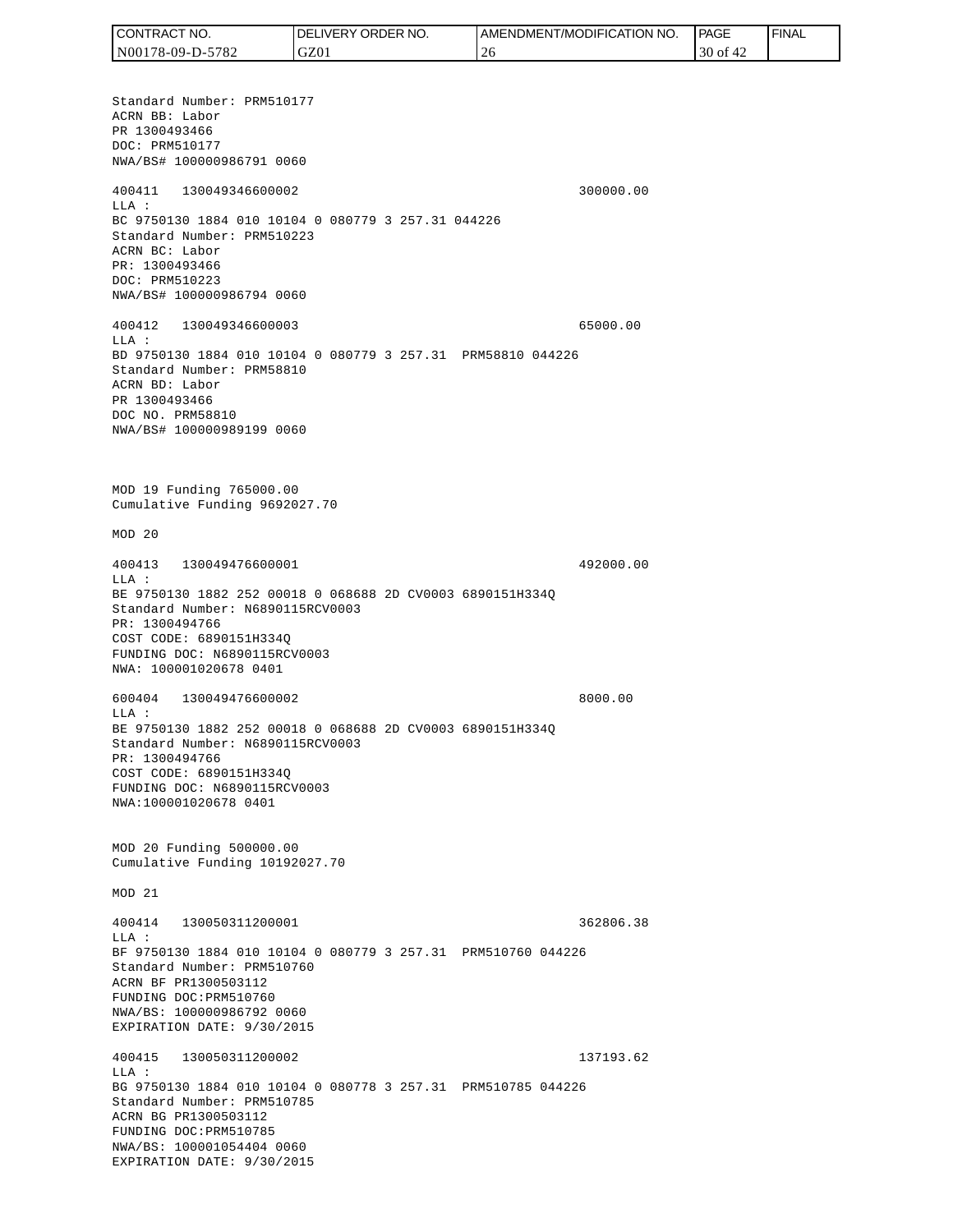| CONTRACT NO.     | NO.<br><b>DELIVERY ORDER</b> | <b>I AMENDMENT/MODIFICATION NO.</b> | <b>PAGE</b>         | ' FINAL |
|------------------|------------------------------|-------------------------------------|---------------------|---------|
| N00178-09-D-5782 | GZ01                         | $\bigcap$<br>-40                    | . of $\ell$<br>$+2$ |         |

MOD 21 Funding 500000.00 Cumulative Funding 10692027.70 MOD 22 400408 1300481274 5000.00 LLA : AY 9750130 1884 010 10104 0 080779 3 257.31 PRM58800 044226 130048127400002 Standard Number: PRM58800 PR 1300481274 Funding DOC PRM58800 Realigned +\$5,000.00 from 600403 BA Originally on PR1300481274, this was as directed on PR1300513212 400416 130051321200001 275000.00 LLA : BH 9750130 1884 010 10104 0 080779 3 257.31 PRM510771 044226 Standard Number: PRM510771 ACRN:BH PR1300513212 FUNDING DOC: PRM510771 FUNDS EXPIRATION: 9/30/2015 NWA/BS: 100000989184 0060 400417 130051321200002 130000.00 LLA : BF 9750130 1884 010 10104 0 080779 3 257.31 PRM510760 044226 Standard Number: PRM510760 ACRN:BF PR1300513212 FUNDING DOC: PRM510760 FUNDS EXPIRATION: 9/30/2015 NWA/BS: 100000986792 0060 600403 130048127400003 (5000.00) LLA : BA 9750130 1884 010 10104 0 080779 3 257.31 PRM58800 044226 Standard Number: PRM58800(odc) PR 1300481274 Funding Doc PRM58800(odc)- Realigned to 400408 AY per PR1300513212 MOD 22 Funding 405000.00 Cumulative Funding 11097027.70 MOD 23 400501 130051857200002 20000.00 LLA : BD 9750130 1884 010 10104 0 080779 3 257.31 PRM58810 044226 Standard Number: PRM58810 ACRN: BD PR1300518572 FUNDING DOC: PRM58810 EXPIRATION OF FUNDS: 9/30/2015 NWA/BS: 100000989199 0060 400502 130051857200003 76123.00 LLA : BJ 9750130 1884 010 10104 0 080779 3 257.31 PRM510772 044226 Standard Number: PRM510772 ACRN: BJ PR1300518572 FUNDING DOC: PRM510772 EXPIRATION OF FUNDS: 9/30/2015 NWA/BS: 100000989224 0060 400503 130051857200004 94353.76 LLA : BF 9750130 1884 010 10104 0 080779 3 257.31 PRM510760 044226 Standard Number: PRM510760 ACRN: BF PR1300518572 FUNDING DOC: PRM510760 EXPIRATION OF FUNDS: 9/30/2015<br>NWA/BS: 100000986792 0060 CONTRACT NO. 5<br>
NO0178-09-D-5782<br>
NO0178-09-D-5782<br>
NOD 21 Funding 500000.00<br>
NOD 21 Funding 500000.00<br>
NOD 22<br>
200408 1300481274<br>
ELA :<br>
Standard Number: FRNS8800<br>
Realigned 455,000.00 from<br>
Realigned 455,000.00 from<br>
dir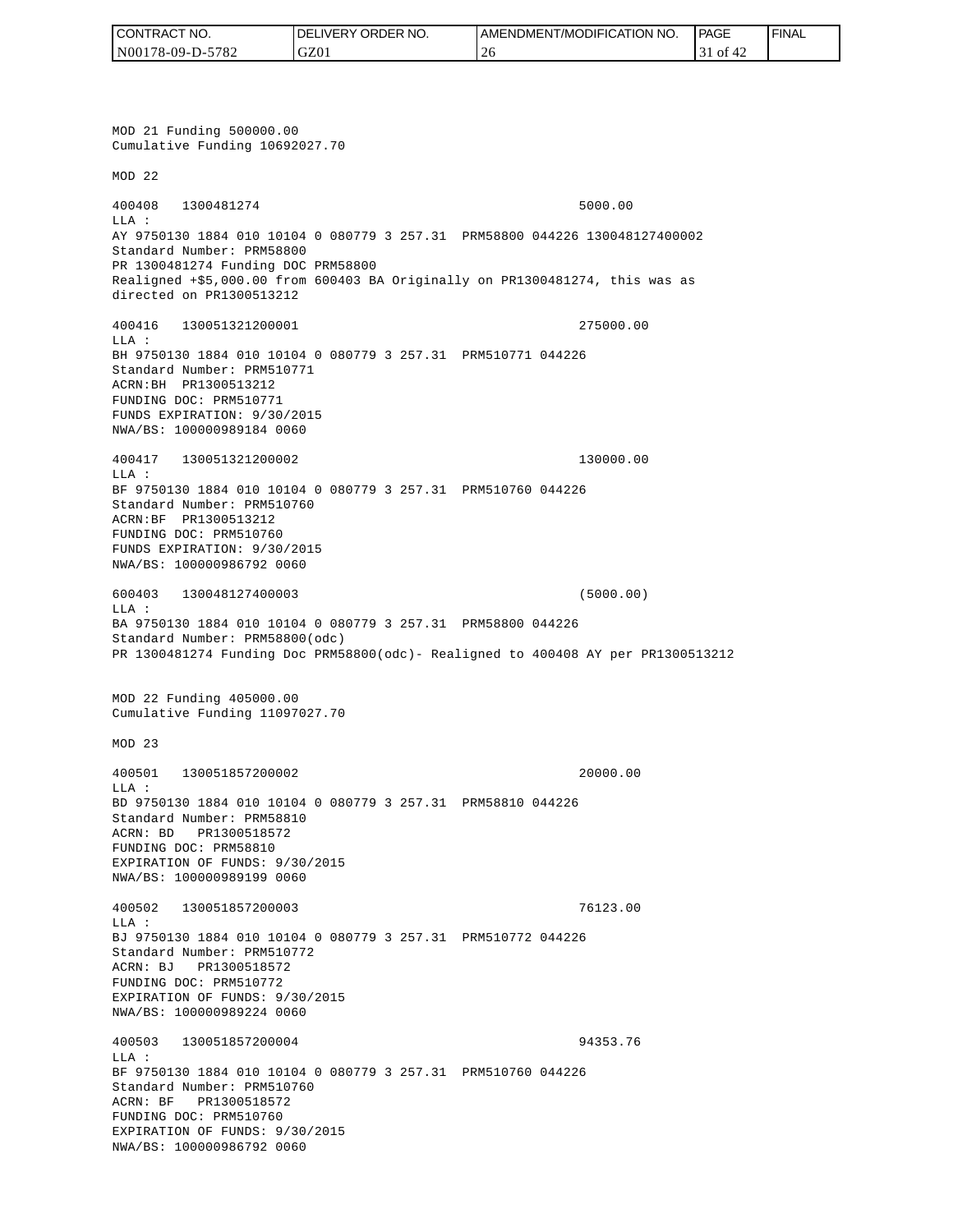400504 130051857200005 125000.00  $T.T.A$  : BK 9750130 1884 010 10104 0 080779 3 257.31 PRM510762 044226 Standard Number: PRM510762 ACRN: BK PR1300518572 FUNDING DOC: PRM510762 EXPIRATION OF FUNDS: 9/30/2015 NWA/BS: 100000986795 0060 400505 130051857200006 28156.00 LLA : BL 9750130 1884 010 10104 0 080779 3 257.31 PRM510768 044226 Standard Number: PRM510768 ACRN: BL PR1300518572 FUNDING DOC: PRM510768 EXPIRATION OF FUNDS: 9/30/2015 NWA/BS: 100001000323 0060 400506 130051857200007 632766.00 LLA : BM 9750130 1884 010 10104 0 080779 3 257.31 HT000351098 6 044226 Standard Number: HT0003510986 ACRN: BM PR1300518572 FUNDING DOC: HT0003510986 EXPIRATION OF FUNDS: 9/30/2015 NWA/BS: 100001060851 0060 MOD 23 Funding 976398.76 Cumulative Funding 12073426.46 MOD 24 400507 130051922900001 386143.95 LLA : BN 9750130 1882 252 00018 0 068688 2D CV0003 6890151H334Q ACRN BN: Labor for PWS PR: 1300519229 FUNDING DOC: N6890115RCV0003 COST CODE: 6890151H334Q NWA/BS: 100001020678 0401 400508 130051922900003 38856.05 LLA : BP 9750130 1882 254 68908 0 068688 2D C09018 6156451H303Q ACRN BP: Labor for PWS PR: 1300519229 FUNDING DOC: N6156415RC09018 COST CODE: 6156451H303Q NWA/BS: 100001072719 0400 600501 130051922900002 8000.00 LLA : BN 9750130 1882 252 00018 0 068688 2D CV0003 6890151H334Q ACRN BN: ODCs PR: 1300519229 FUNDING DOC: N6890115RCV0003 COST CODE: 6890151H334Q NWA/BS: 100001020678 0401 MOD 24 Funding 433000.00 Cumulative Funding 12506426.46 MOD 25 400509 130052791900001 1440942.18  $L.L.A$  : BN 9750130 1882 252 00018 0 068688 2D CV0003 6890151H334Q Standard Number: N6890115RCV0003 ACRN: BN PR1300527919 FUNDING DOC: N6890115RCV0003 CONTRACT NO. N00178-09-D-5782 DELIVERY ORDER NO. GZ01 AMENDMENT/MODIFICATION NO. 26 **PAGE**  32 of 42 FINAL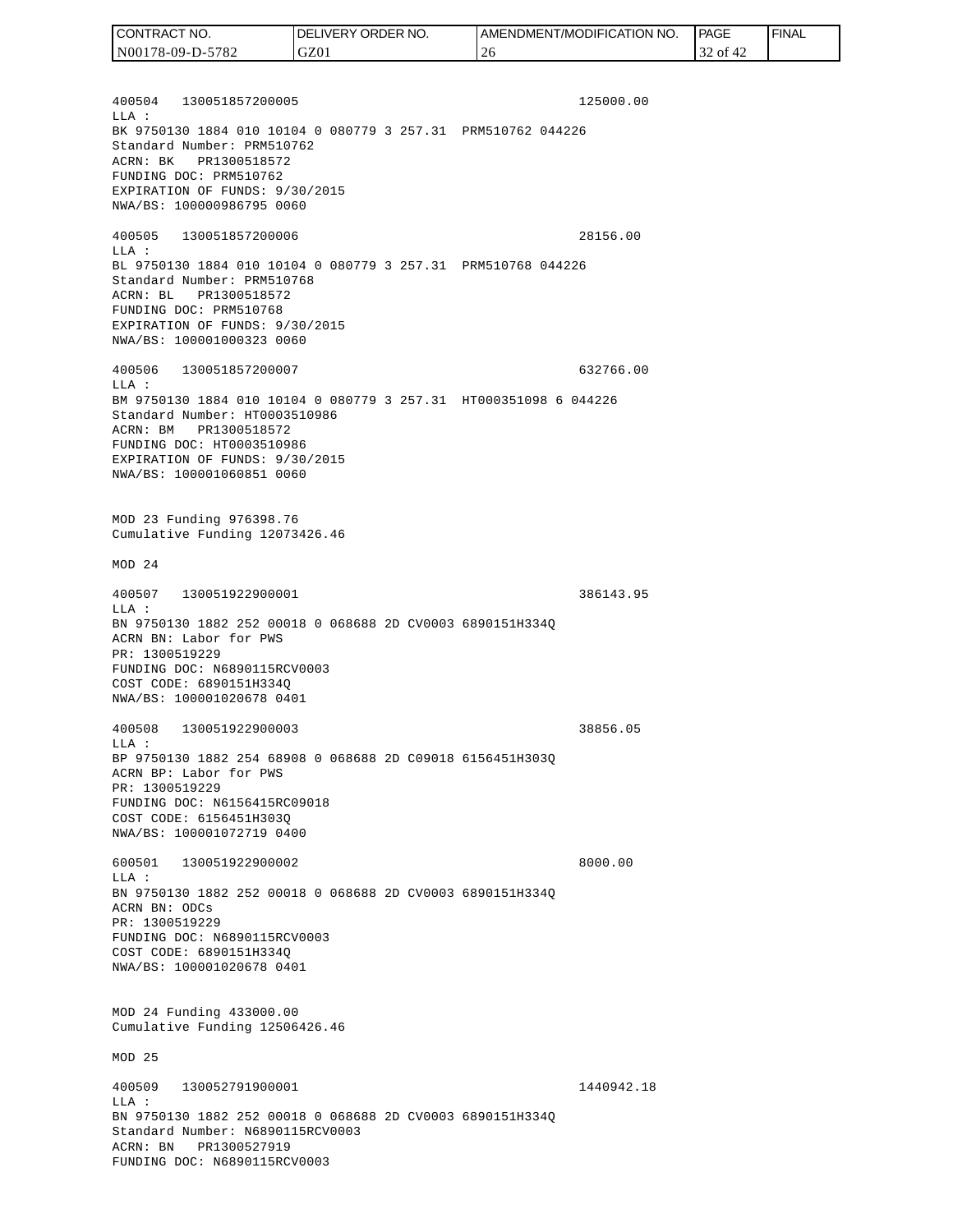FUNDS EXPIRATION: 9/30/2015 COST CODE: 6890151H334Q NWA/BS: 100001020678 0401 MOD 25 Funding 1440942.18 Cumulative Funding 13947368.64 MOD 26 400510 130052095600001 1122505.00 LLA : BQ 9750130 1884 010 10104 0 080779 3 257.31 HT000351189 0 044226 Standard Number: HT0003511890 ACNR: BQ PR1300520956 FUNDING DOC: HT0003511890 FUNDS EXPIRATION: 9/30/2015 NWA/BS: 100000986793 0060 400511 13005209560000 533516.35  $T.T.A$  : BR 9750130 1884 010 10104 0 080779 3 257.31 HT000351098 9 044226 Standard Number: HT0003510989 ACNR: BR PR1300520956 FUNDING DOC: HT0003510989 FUNDS EXPIRATION: 9/30/2015 NWA/BS: 100001060852 0060 400512 130052095600003 1550000.00 LLA : BS 9750130 1884 010 10104 0 080779 3 257.31 HT000351189 2 044226 Standard Number: HT0003511892 ACNR: BS PR1300520956 FUNDING DOC: HT0003511892 FUNDS EXPIRATION: 9/30/2015 NWA/BS: 100000986796 0060 400513 130052095600005 120000.00 LLA : BT 9750130 1884 010 10104 0 080779 3 257.33 HT000351171 3 044226 Standard Number: HT0003511713 ACNR: BT PR1300520956 FUNDING DOC: HT0003511713 FUNDS EXPIRATION: 9/30/2015 NWA/BS: 100000989225 0060 400514 130052095600007 211947.36 LLA : BU 9750130 1884 010 10104 0 080779 3 257.31 PRM510766 044226 Standard Number: PRM510766 ACNR: BU PR1300520956 FUNDING DOC: PRM510766 FUNDS EXPIRATION: 9/30/2015 NWA/BS: 100000987052 0060 400515 130052095600008 313760.00  $T.T.A$  : BV 9750130 1884 010 10104 0 080778 7 257.31 PRM510911 044226 Standard Number: PRM510911 ACNR: BV PR1300520956 FUNDING DOC: PRM510911 FUNDS EXPIRATION: 9/30/2015 NWA/BS: 100001054759 0060 400516 130052095600009 150000.00 LLA : BH 9750130 1884 010 10104 0 080779 3 257.31 PRM510771 044226 Standard Number: PRM510771 ACNR: BH PR1300520956 FUNDING DOC: PRM510771 FUNDS EXPIRATION: 9/30/2015 NWA/BS: 100000989184 0060 CONTRACT NO. N00178-09-D-5782 DELIVERY ORDER NO. GZ01 AMENDMENT/MODIFICATION NO. 26 **PAGE**  33 of 42 FINAL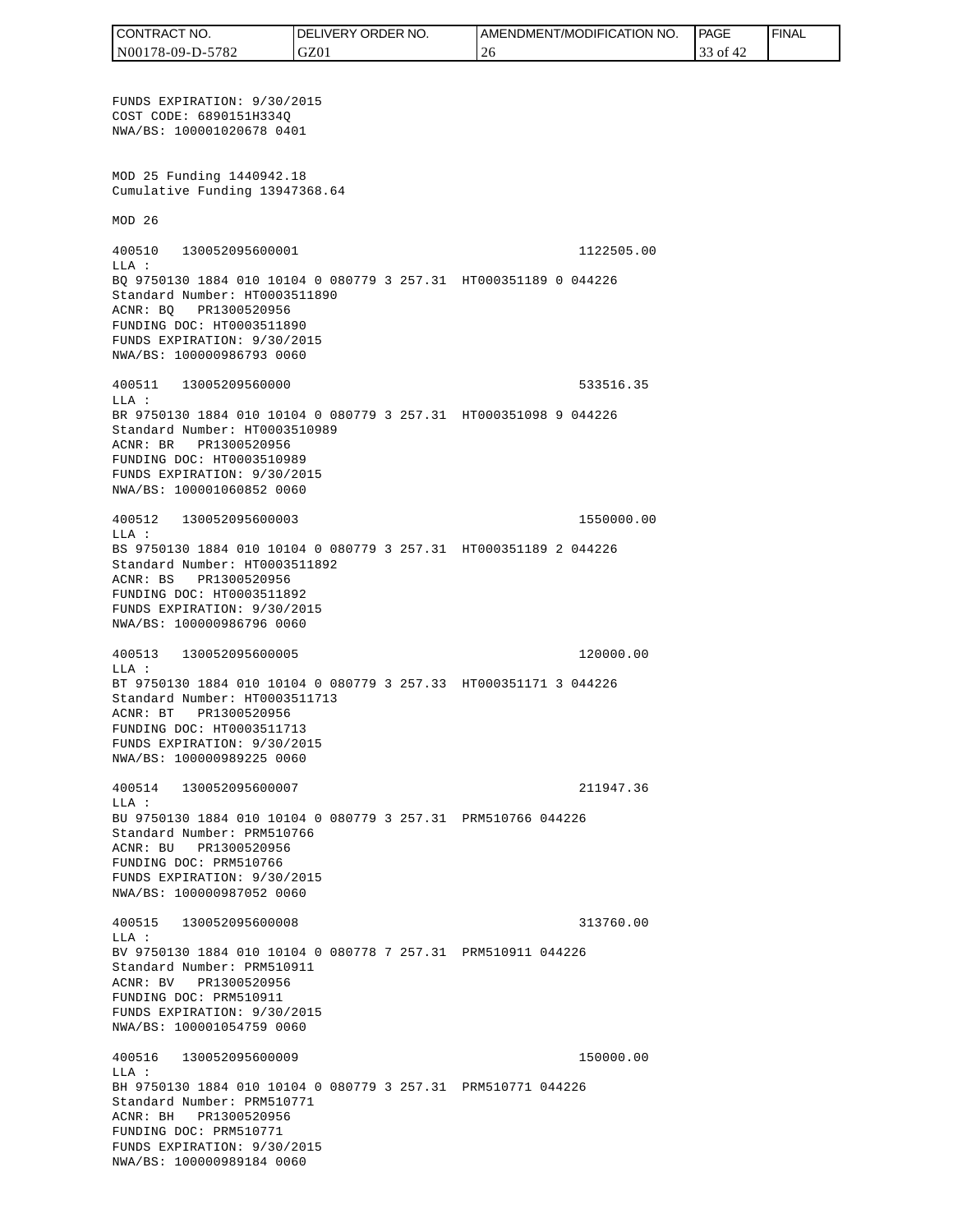| CONTRACT NO.     | DELIVERY ORDER NO. | AMENDMENT/MODIFICATION NO. | <b>PAGE</b>    | 'FINAL |
|------------------|--------------------|----------------------------|----------------|--------|
| N00178-09-D-5782 | GZ01               |                            | 34<br>0Ī<br>42 |        |

400517 130052095600011 1544154.27 LLA : BW 9750130 1884 010 10104 0 080779 3 257.31 HT000351115 7 044226 Standard Number: HT0003511157 ACNR: BW PR1300520956 FUNDING DOC: HT0003511157 FUNDS EXPIRATION: 9/30/2015 NWA/BS: 100000987059 0060 600502 130052095600006 17633.00 LLA : BX 9750130 1884 010 10104 0 080779 3 257.31 PRM510225 044226 Standard Number: PRM510225 ACRN: BX PR1300520956 FUNDING DOC: PRM510225 FUNDS EXPIRATION: 9/30/2015 NWA/BS: 100000987051 0060 600503 130052095600010 75000.00  $T.T.A$  : BW 9750130 1884 010 10104 0 080779 3 257.31 HT000351115 7 044226 Standard Number: HT0003511157 ACRN: BW PR1300520956 FUNDING DOC: HT0003511157 FUNDS EXPIRATION: 9/30/2015 NWA/BS: 100000987059 0060

MOD 26 Funding 5638515.98 Cumulative Funding 19585884.62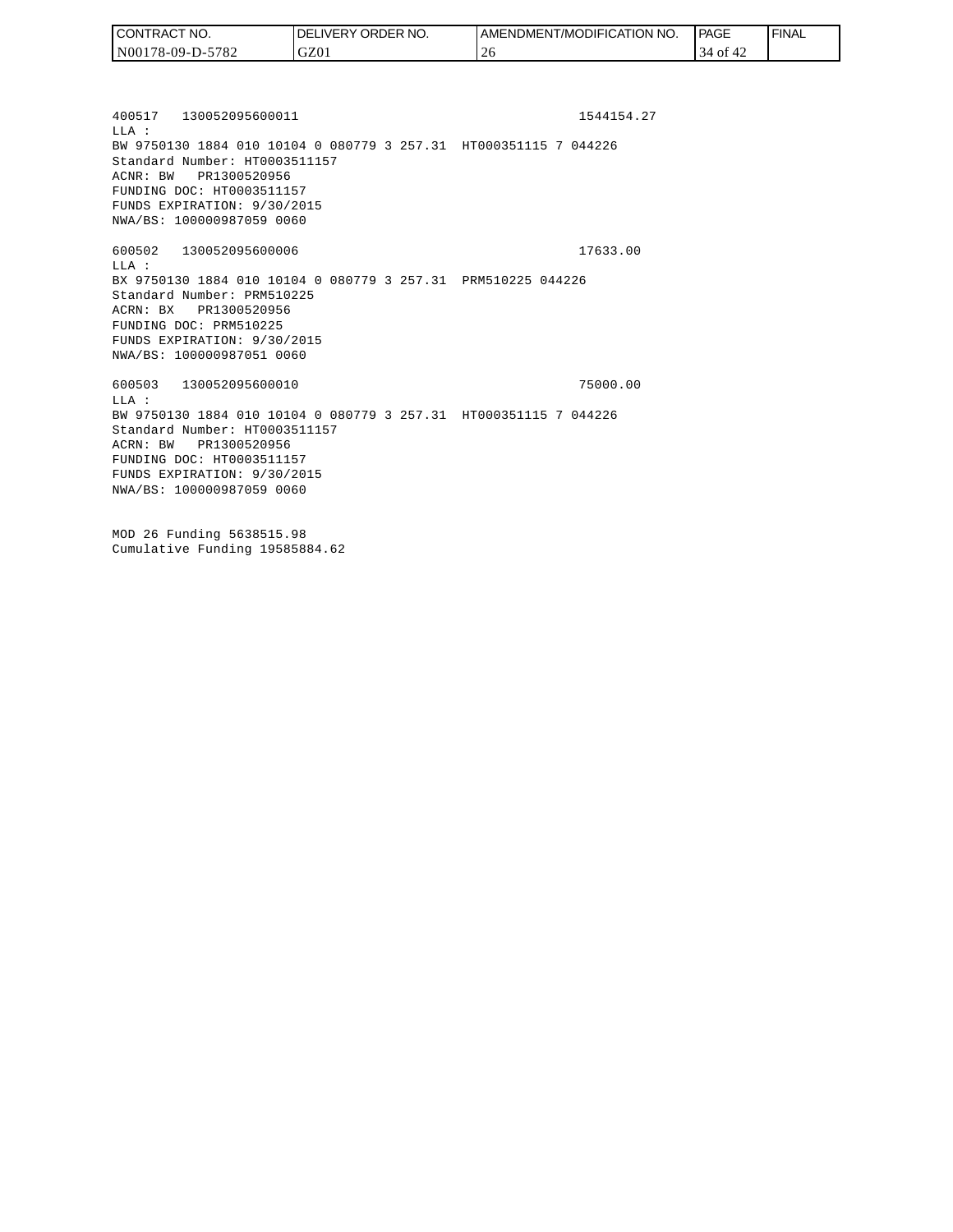| I CONTRACT NO.           | NO.<br>ORDER <sup>'</sup><br><b>DELIVERY</b> | AMENDMENT/MODIFICATION NO. | PAGE                             | 'FINAL |
|--------------------------|----------------------------------------------|----------------------------|----------------------------------|--------|
| N00178-09-D-5<br>$-5782$ | GZ0 <sub>1</sub>                             | 40                         | $\sim$ $\sim$<br>-of<br>JJ<br>∸∠ |        |

### **SECTION H SPECIAL CONTRACT REQUIREMENTS**

#### 5252.232-9206 SEGREGATION OF COSTS (DEC 2003)

(a) The Contractor agrees to segregate costs incurred under this task order at the lowest level of performance, either task or subtask, rather than on a total task order basis, and to submit invoices reflecting costs incurred at that level. Invoices shall contain summaries of work charged during the period covered, as well as overall cumulative summaries by labor category for all work invoiced to date (if applicable), by line item, task or subtask.

(b) Where multiple lines of accounting are present, the ACRN preceding the accounting citation will be found in Section B and/or Section G. Payment of Contractor invoices shall be accomplished only by charging the ACRN that corresponds to the work invoiced.

(c) Except when payment requests are submitted electronically as specified in the clause at DFARS 252.232-7003, Electronic Submission of Payment Requests, one copy of each invoice or voucher will be provided, at the time of submission to DCAA, to the Task Order Manager.

#### H-350 REIMBURSEMENT OF TRAVEL COSTS (NOV 2005)

(a) Contractor Request and Government Approval of Travel

Any travel under this contract must be specifically requested in writing, by the contractor prior to incurring any travel costs. If this contract is a definite or indefinite delivery contract, then the written Government authorization will be by task/delivery orders issued by the Ordering Officer or by a modification to an issued task/delivery order. If this contract is not a definite or indefinite delivery contract, then the written Government authorization will be by written notice of approval from the Contracting Officer's Representative (COR). The request shall include as a minimum, the following:

- (1) Contract number
- (2) Date, time, and place of proposed travel
- (3) Purpose of travel and how it relates to the contract
- (4) Contractor's estimated cost of travel
- (5) Name(s) of individual(s) traveling and;
- (6) A breakdown of estimated travel and per diem charges.
- (b) General

(1) The costs for travel, subsistence, and lodging shall be reimbursed to the contractor only to the extent that it is necessary and authorized for performance of the work under this contract. The costs for travel, subsistence, and lodging shall be reimbursed to the contractor in accordance with the Federal Acquisition Regulation (FAR) 31.205-46, which is incorporated by reference into this contract. As specified in FAR 31.205-46(a) (2), reimbursement for the costs incurred for lodging, meals and incidental expenses (as defined in the travel regulations cited subparagraphs  $(b)(1)(i)$  through  $(b)(1)(iii)$  below) shall be considered to be reasonable and allowable only to the extent that they do not exceed on a daily basis the maximum per diem rates in effect at the time of travel as set forth in the following:

(i) Federal Travel Regulation prescribed by the General Services Administration for travel in the contiguous 48 United States;

(ii) Joint Travel Regulation, Volume 2, DoD Civilian Personnel, Appendix A, prescribed by the Department of Defense for travel in Alaska, Hawaii, The Commonwealth of Puerto Rico, and the territories and possessions of the United States; or

(iii) Standardized Regulations, (Government Civilians, Foreign Areas), Section 925, "Maximum Travel Per Diem Allowances in Foreign Areas" prescribed by the Department of State, for travel in areas not covered in the travel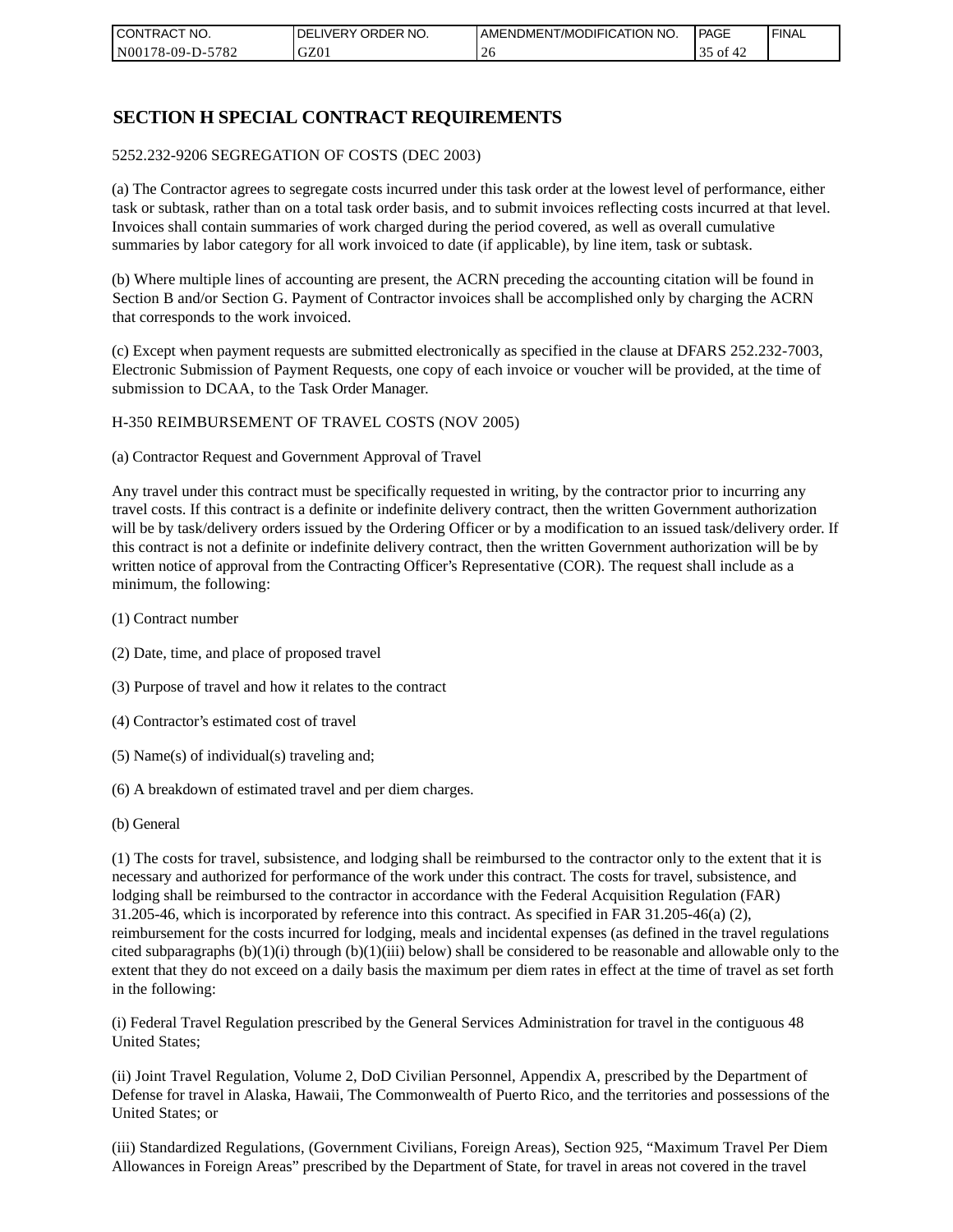| I CONTRACT NO.   | ' ORDER NO.<br><b>DELIVERY</b> | <b>AMENDMENT/MODIFICATION NO.</b> | <b>PAGE</b>   | <b>I FINAL</b> |
|------------------|--------------------------------|-----------------------------------|---------------|----------------|
| N00178-09-D-5782 | GZ01                           | ZU                                | 36 of<br>் 4∠ |                |

regulations cited in subparagraphs  $(b)(1)(i)$  and  $(b)(1)(ii)$  above.

(2) Personnel in travel status from and to the contractor's place of business and designated work site or vice versa, shall be considered to be performing work under the contract, and contractor shall bill such travel time at the straight (regular) time rate; however, such billing shall not exceed eight hours per person for any one person while in travel status during one calendar day.

(c) Per Diem

(1) The contractor shall not be paid per diem for contractor personnel who reside in the metropolitan area in which the tasks are being performed. Per diem shall not be paid on services performed at contractor's home facility and at any facility required by the contract, or at any location within a radius of 50 miles from the contractor's home facility and any facility required by this contract.

(2) Costs for subsistence and lodging shall be paid to the contractor only to the extent that overnight stay is necessary and authorized in writing by the Government for performance of the work under this contract per paragraph (a). When authorized, per diem shall be paid by the contractor to its employees at a rate not to exceed the rate specified in the travel regulations cited in FAR 31.205-46(a)(2) and authorized in writing by the Government. The authorized per diem rate shall be the same as the prevailing locality per diem rate.

(3) Reimbursement to the contractor for per diem shall be limited to payments to employees not to exceed the authorized per diem and as authorized in writing by the Government per paragraph (a). Fractional parts of a day shall be payable on a prorated basis for purposes of billing for per diem charges attributed to subsistence on days of travel. The departure day from the Permanent Duty Station (PDS) and return day to the PDS shall be 75% of the applicable per diem rate. The contractor shall retain supporting documentation for per diem paid to employees as evidence of actual payments, as required by the FAR 52.216-7 "Allowable Cost and Payment" clause of the contract.

#### (d) Transportation

(1) The contractor shall be paid on the basis of actual amounts paid to the extent that such transportation is necessary for the performance of work under the contract and is authorized in writing by the Government per paragraph (a).

(2) The contractor agrees, in the performance of necessary travel, to use the lowest cost mode commensurate with the requirements of the mission and in accordance with good traffic management principles. When it is necessary to use air or rail travel, the contractor agrees to use coach, tourist class or similar accommodations to the extent consistent with the successful and economical accomplishment of the mission for which the travel is being performed. Documentation must be provided to substantiate non-availability of coach or tourist if business or first class is proposed to accomplish travel requirements.

(3) When transportation by privately owned conveyance (POC) is authorized, the contractor shall be paid on a mileage basis not to exceed the applicable Government transportation rate specified in the travel regulations cited in FAR 31.205-46(a)(2) and is authorized in writing by the Government per paragraph (a).

(4) When transportation by privately owned (motor) vehicle (POV) is authorized, required travel of contractor personnel, that is not commuting travel, may be paid to the extent that it exceeds the normal commuting mileage of such employee. When an employee's POV is used for travel between an employee's residence or the Permanent Duty Station and one or more alternate work sites within the local area, the employee shall be paid mileage for the distance that exceeds the employee's commuting distance.

(5) When transportation by a rental automobile, other special conveyance or public conveyance is authorized, the contractor shall be paid the rental and/or hiring charge and operating expenses incurred on official business (if not included in the rental or hiring charge). When the operating expenses are included in the rental or hiring charge, there should be a record of those expenses available to submit with the receipt. Examples of such operating expenses include: hiring charge (bus, streetcar or subway fares), gasoline and oil, parking, and tunnel tolls.

#### (6) Definitions:

(i) "Permanent Duty Station" (PDS) is the location of the employee's permanent work assignment (i.e., the building or other place where the employee regularly reports for work.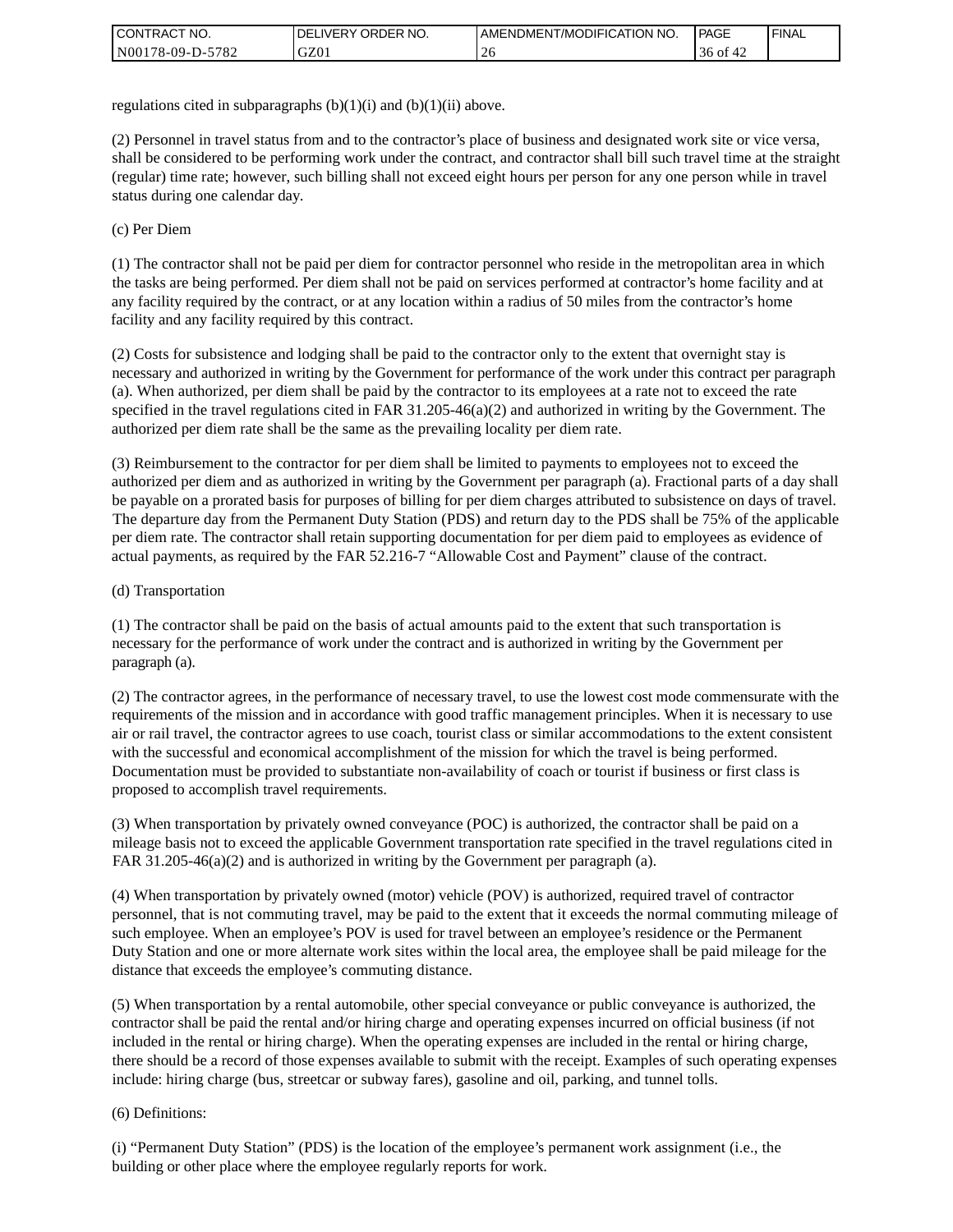| CONTRACT<br>CT NO.                                    | <b>ORDER</b><br>NO.<br><b>DELIVERY</b> | I AMENDMENT/MODIFICATION NO. | PAGE         | <b>I FINAL</b> |
|-------------------------------------------------------|----------------------------------------|------------------------------|--------------|----------------|
| $-5782$<br>N <sub>001</sub><br>*78-09-D- <sub>~</sub> | GZ01                                   | -40                          | $\sim$<br>ΟĪ |                |

(ii) "Privately Owned Conveyance" (POC) is any transportation mode used for the movement of persons from place to place, other than a Government conveyance or common carrier, including a conveyance loaned for a charge to, or rented at personal expense by, an employee for transportation while on travel when such rental conveyance has not been authorized/approved as a Special Conveyance.

(iii) "Privately Owned (Motor) Vehicle (POV)" is any motor vehicle (including an automobile, light truck, van or pickup truck) owned by, or on a long-term lease (12 or more months) to, an employee or that employee's dependent for the primary purpose of providing personal transportation, that:

(a) is self-propelled and licensed to travel on the public highways;

(b) is designed to carry passengers or goods; and

(c) has four or more wheels or is a motorcycle or moped.

(iv) "Special Conveyance" is commercially rented or hired vehicles other than a POC and other than those owned or under contract to an agency.

(v) "Public Conveyance" is local public transportation (e.g., bus, streetcar, subway, etc) or taxicab.

(iv) "Residence" is the fixed or permanent domicile of a person that can be reasonably justified as a bona fide residence.

EXAMPLE 1: Employee's one way commuting distance to regular place of work is 7 miles. Employee drives from residence to an alternate work site, a distance of 18 miles. Upon completion of work, employee returns to residence, a distance of 18 miles.

In this case, the employee is entitled to be reimbursed for the distance that exceeds the normal round trip commuting distance (14 miles). The employee is reimbursed for 22 miles (18 + 18 - 14 = 22).

EXAMPLE 2: Employee's one way commuting distance to regular place of work is 15 miles. Employee drives from residence to an alternate work site, a distance of 5 miles. Upon completion of work, employee returns to residence, a distance of 5 miles.

In this case, the employee is not entitled to be reimbursed for the travel performed (10 miles), since the distance traveled is less than the commuting distance (30 miles) to the regular place of work.

EXAMPLE 3: Employee's one way commuting distance to regular place of work is 15 miles. Employee drives to regular place of work. Employee is required to travel to an alternate work site, a distance of 30 miles. Upon completion of work, employee returns to residence, a distance of 15 miles.

In this case, the employee is entitled to be reimbursed for the distance that exceeds the normal round trip commuting distance (30 miles). The employee is reimbursed for 30 miles  $(15 + 30 + 15 - 30 = 30)$ .

EXAMPLE 4: Employee's one way commuting distance to regular place of work is 12 miles. In the morning the employee drives to an alternate work site (45 miles). In the afternoon the employee returns to the regular place of work (67 miles). After completion of work, employee returns to residence, a distance of 12 miles.

In this case, the employee is entitled to be reimbursed for the distance that exceeds the normal round trip commuting distance (24 miles). The employee is reimbursed for 100 miles  $(45 + 67 + 12 - 24 = 100)$ .

EXAMPLE 5: Employee's one way commuting distance to regular place of work is 35 miles. Employee drives to the regular place of work (35 miles). Later, the employee drives to alternate work site #1 (50 miles) and then to alternate work site #2 (25 miles). Employee then drives to residence (10 miles).

In this case, the employee is entitled to be reimbursed for the distance that exceeds the normal commuting distance (70 miles). The employee is reimbursed for 50 miles  $(35 + 50 + 25 + 10 - 70 = 50)$ .

EXAMPLE 6: Employee's one way commuting distance to regular place of work is 20 miles. Employee drives to the regular place of work (20 miles). Later, the employee drives to alternate work site #1 (10 miles) and then to alternate work site #2 (5 miles). Employee then drives to residence (2 miles).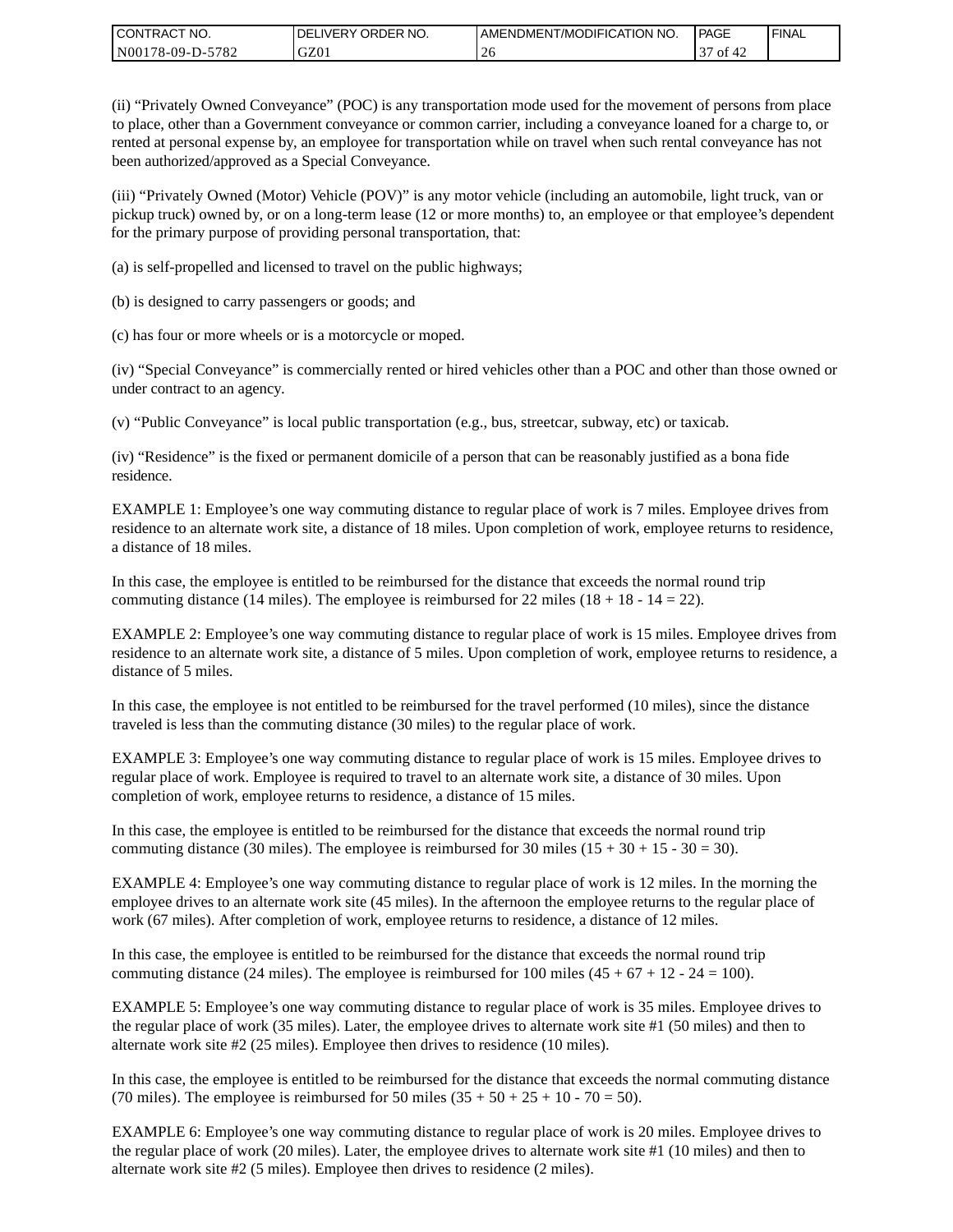| <b>I CONTRACT NO.</b>             | NO.<br>DELIVERY ORDER | AMENDMENT/MODIFICATION NO. | PAGE        | <b>I FINAL</b> |
|-----------------------------------|-----------------------|----------------------------|-------------|----------------|
| 5782<br>N001<br>78-09-L<br>$D$ -f | GZ01                  | $\angle$                   | ` OI<br>эo. |                |

In this case, the employee is not entitled to be reimbursed for the travel performed (37 miles), since the distance traveled is less than the commuting distance (40 miles) to the regular place of work.

#### H-355 CONTRACTOR IDENTIFICATION (DEC 1999)

(a) Contractor employees must be clearly identifiable while on Government property by wearing appropriate badges.

(b) Contractor employees are required to clearly identify themselves and the company they work for whenever making contact with Government personnel by telephone or other electronic means.

H-359 LIMITED RELEASE OF CONTRACTOR CONFIDENTIAL BUSINESS INFORMATION (CBI) (NOV 2003)

#### (a) Definition.

"Confidential business information," as used in this clause, is defined as all forms and types of financial, business, scientific, technical, economic, or engineering information, including patterns, plans, compilations, program devices, formulas, designs, prototypes, methods, techniques, processes, procedures, programs, or codes, whether tangible or intangible, and whether or how stored, compiled, or memorialized physically, electronically, graphically, photographically, or in writing if -- (1) the owner thereof has taken reasonable measures to keep such information secret, and (2) the information derives independent economic value, actual or potential from not being generally known to, and not being readily ascertainable through proper means by, the public. Confidential business information may include technical data as that term is defined in DFARS  $\S$ § 252.227-7013(a)(14),  $252.227-7015(a)(4)$ , and  $252.227-7018(a)(19)$ . It may also include computer software as that term is defined in DFARS §§ 252.227-7014(a)(4) and 252.227-7018(a)(4).

(b) The Space and Naval Warfare Systems Command (SPAWAR) may release to individuals employed by SPAWAR support contractors and their subcontractors confidential business information submitted by the contractor or its subcontractors pursuant to the provisions of this contract. Business information that would ordinarily be entitled to confidential treatment may be included in the information released to these individuals. Accordingly, by submission of a proposal or execution of this contract, the offeror or contractor and its subcontractors consent to a limited release of its confidential business information.

(c) Circumstances where SPAWAR may release the contractor's or subcontractors' confidential business information include the following:

(1) To other SPAWAR contractors and subcontractors, and their employees tasked with assisting SPAWAR in handling and processing information and documents in the administration of SPAWAR contracts, such as file room management and contract closeout.

(2) To SPAWAR contractors and subcontractors, and their employees tasked with assisting SPAWAR in accounting support services, including access to cost-reimbursement vouchers.

(3) To SPAWAR contractors and subcontractors, and their employees tasked with assisting SPAWAR in crafting performance work statements, assisting with the evaluation of task order cost/technical proposals and assembling performance metrics information.

(d) SPAWAR recognizes its obligation to protect the contractor and its subcontractors from competitive harm that could result from the release of such information. SPAWAR will permit the limited release of confidential business information under paragraphs  $(c)(1)$ ,  $(c)(2)$  and  $(c)(3)$  only under the following conditions:

(1) SPAWAR determines that access is required by other SPAWAR contractors and their subcontractors to perform the tasks described in paragraphs  $(c)(1)$ ,  $(c)(2)$  and  $(c)(3)$ ,

(2) Access to confidential business information is restricted to individuals with a bona fide need to possess,

(3) Contractors, their subcontractors, and their employees who are granted access to confidential business information have signed an appropriate non-disclosure agreement requiring them to provide the same level of protection to confidential business information that would be provided by SPAWAR employees,

(4) Contractors and their subcontractors having access to confidential business information have agreed under their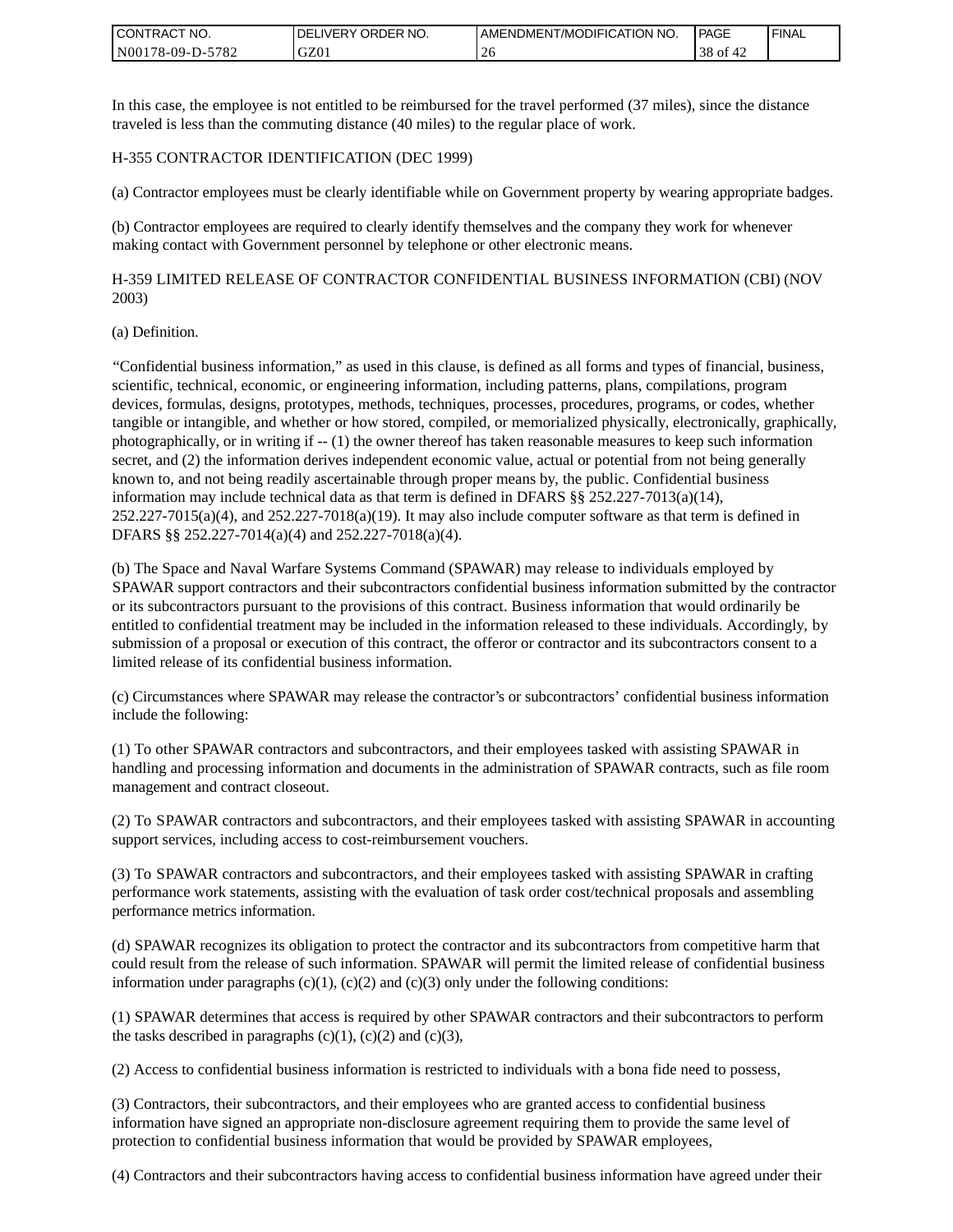| I CONTRACT NO.   | DELIVERY ORDER NO. | AMENDMENT/MODIFICATION NO. | PAGE             | ' FINAL |
|------------------|--------------------|----------------------------|------------------|---------|
| N00178-09-D-5782 | GZ01               |                            | 30<br>0t<br>∗ 4∠ |         |

contract or a separate corporate non-disclosure agreement to provide the same level of protection to confidential business information that would be provided by SPAWAR employees, and

(5) SPAWAR contractors and their subcontractors performing the tasks described in paragraphs  $(c)(1)$ ,  $(c)(2)$  or  $(c)(3)$ have agreed under their contract or a separate non-disclosure agreement to not use confidential business information for any purpose other than performing the tasks described in paragraphs  $(c)(1)$ ,  $(c)(2)$  and  $(c)(3)$ .

(e) SPAWAR's responsibilities under the Freedom of Information Act are not affected by this clause.

(f) If SPAWAR satisfies the conditions listed in paragraph (d), the contractor and its subcontractors agree to indemnify and hold harmless the Government, its agents, and employees from every claim or liability, including attorneys fees, court costs, and expenses, arising out of, or in any way related to, the misuse or unauthorized modification, reproduction, release, display, or disclosure of confidential business information provided by the contractor to the Government.

(g) The contractor agrees to include, and require inclusion of, this clause in all subcontracts at any tier that requires the furnishing of confidential business information.

#### ORGANIZATIONAL CONFLICT OF INTEREST (NAVSEA) (JUL 2000) (RESTATED FROM BASIC CONTRACT)

(a) "Organizational Conflict of Interest" means that because of other activities or relationships with other persons, a person is unable or potentially unable to render impartial assistance or advice to the Government, or the person's objectivity in performing the contract work is or might be otherwise impaired, or a person has an unfair competitive advantage. "Person" as used herein includes Corporations, Partnerships, Joint Ventures, and other business enterprises.

(b) The Contractor warrants that to the best of its knowledge and belief, and except as otherwise set forth in the contract, the Contractor does not have any organizational conflict of interest(s) as defined in paragraph (a).

(c) It is recognized that the effort to be performed by the Contractor under this contract may create a potential organizational conflict of interest on the instant contract or on a future acquisition. In order to avoid this potential conflict of interest, and at the same time to avoid prejudicing the best interest of the Government, the right of the Contractor to participate in future procurement of equipment and/or services that are the subject of any work under this contract shall be limited as described below in accordance with the requirements of FAR 9.5.

(d) (1) The Contractor agrees that it shall not release, disclose, or use in any way that would permit or result in disclosure to any party outside the Government any information provided to the Contractor by the Government during or as a result of performance of this contract. Such information includes, but is not limited to, information submitted to the Government on a confidential basis by other persons. Further, the prohibition against release of Government provided information extends to cover such information whether or not in its original form, e.g., where the information has been included in Contractor generated work or where it is discernible from materials incorporating or based upon such information. This prohibition shall not expire after a given period of time.

(2) The Contractor agrees that it shall not release, disclose, or use in any way that would permit or result in disclosure to any party outside the Government any information generated or derived during or as a result of performance of this contract. This prohibition shall expire after a period of three years after completion of performance of this contract.

(3) The prohibitions contained in subparagraphs  $(d)(1)$  and  $(d)(2)$  shall apply with equal force to any affiliate of the Contractor, any subcontractor, consultant, or employee of the Contractor, any joint venture involving the Contractor, any entity into or with which it may merge or affiliate, or any successor or assign of the Contractor. The terms of paragraph (f) of this Special Contract Requirement relating to notification shall apply to any release of information in contravention of this paragraph (d).

(e) The Contractor further agrees that, during the performance of this contract and for a period of three years after completion of performance of this contract, the Contractor, any affiliate of the Contractor, any subcontractor, consultant, or employee of the Contractor, any joint venture involving the Contractor, any entity into or with which it may subsequently merge or affiliate, or any other successor or assign of the Contractor, shall not furnish to the United States Government, either as a prime contractor or as a subcontractor, or as a consultant to a prime contractor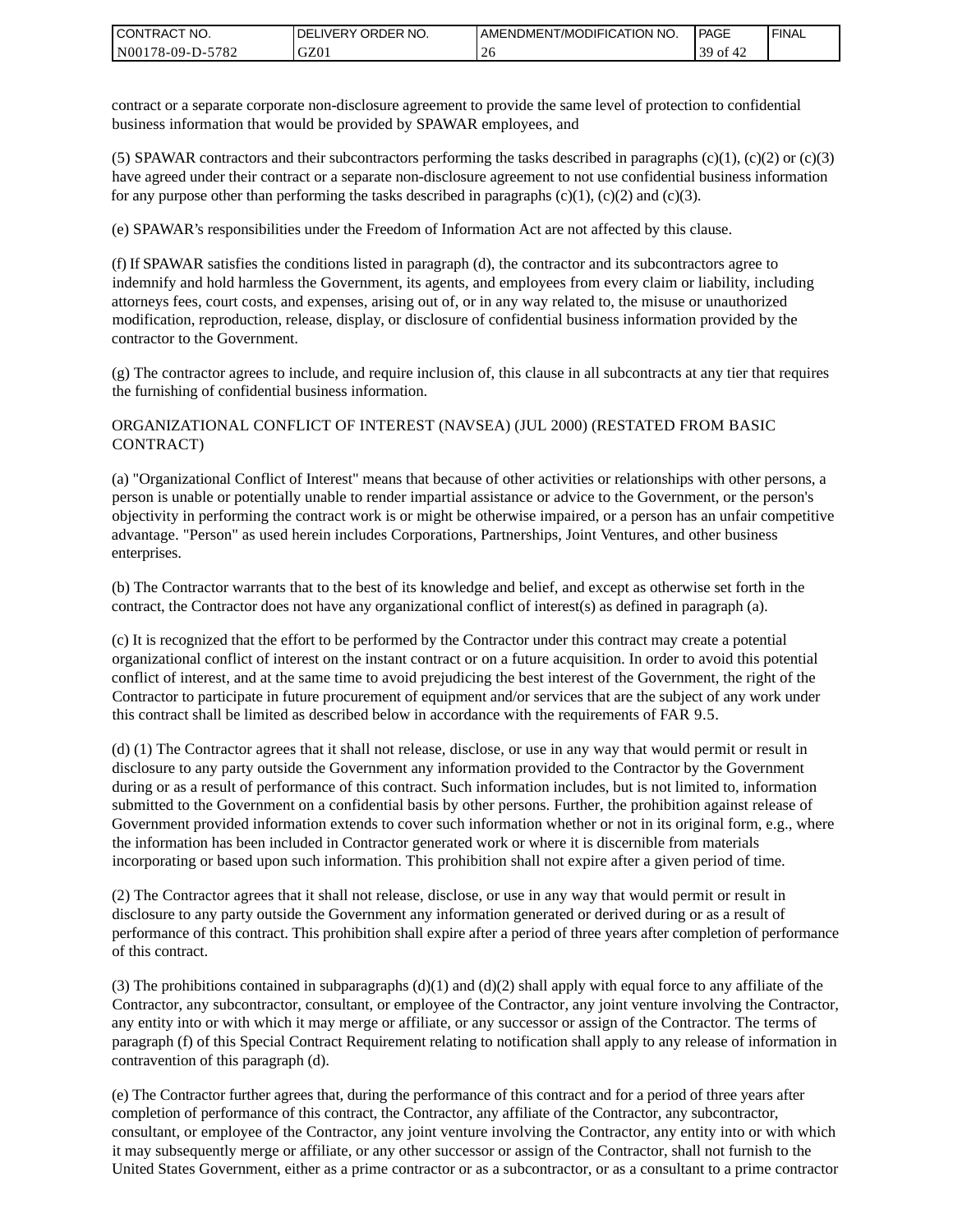| I CONTRACT NO.   | <b>IDELIVERY ORDER NO.</b> | AMENDMENT/MODIFICATION NO. | PAGE     | ' FINAL |
|------------------|----------------------------|----------------------------|----------|---------|
| N00178-09-D-5782 | GZ01                       |                            | 40<br>0t |         |

or subcontractor, any system, component or services which is the subject of the work to be performed under this contract. This exclusion does not apply to any recompetition for those systems, components or services furnished pursuant to this contract. As provided in FAR 9.505-2, if the Government procures the system, component, or services on the basis of work statements growing out of the effort performed under this contract, from a source other than the contractor, subcontractor, affiliate, or assign of either, during the course of performance of this contract or before the three year period following completion of this contract has lapsed, the Contractor may, with the authorization of the SeaPort/Task Order Contracting Officer, participate in a subsequent procurement for the same system, component, or service. In other words, the Contractor may be authorized to compete for procurement(s) for systems, components or services subsequent to an intervening procurement.

(f) The Contractor agrees that, if after award, it discovers an actual or potential organizational conflict of interest, it shall make immediate and full disclosure in writing to the SeaPort/Task Order Contracting Officer. The notification shall include a description of the actual or potential organizational conflict of interest, a description of the action which the Contractor has taken or proposes to take to avoid, mitigate, or neutralize the conflict, and any other relevant information that would assist the SeaPort/Task Order Contracting Officer in making a determination on this matter. Notwithstanding this notification, the Government may terminate the contract/Task Orders for the convenience of the Government if determined to be in the best interest of the Government.

(g) Notwithstanding paragraph (f) above, if the Contractor was aware, or should have been aware, of an organizational conflict of interest prior to the award of this contract or becomes, or should become, aware of an organizational conflict of interest after award of this contract and does not make an immediate and full disclosure in writing to the SeaPort/Task Order Contracting Officer, the Government may terminate this contract/task orders for default.

(h) If the Contractor takes any action prohibited by this requirement or fails to take action required by this requirement, the Government may terminate this contract for default.

(i) The SeaPort/Task Order's Contracting Officer's decision as to the existence or nonexistence of an actual or potential organizational conflict of interest shall be final.

(j) Nothing in this requirement is intended to prohibit or preclude the Contractor from marketing or selling to the United States Government its product lines in existence on the effective date of this contract; nor, shall this requirement preclude the Contractor from participating in any research and development or delivering any design development model or prototype of any such equipment. Additionally, sale of catalog or standard commercial items are exempt from this requirement.

(k) The Contractor shall promptly notify the Contracting Officer, in writing, if it has been tasked to evaluate or advise the Government concerning its own products or activities or those of a competitor in order to ensure proper safeguards exist to guarantee objectivity and to protect the Government's interest.

(l) The Contractor shall include this requirement in subcontracts of any tier which involve access to information or situations/conditions covered by the preceding paragraphs, substituting "subcontractor" for "contractor" where appropriate.

(m) The rights and remedies described herein shall not be exclusive and are in addition to other rights and remedies provided by law or elsewhere included in the basic contract or this task order.

(n) Compliance with this requirement is a material requirement of the basic contract and this task order.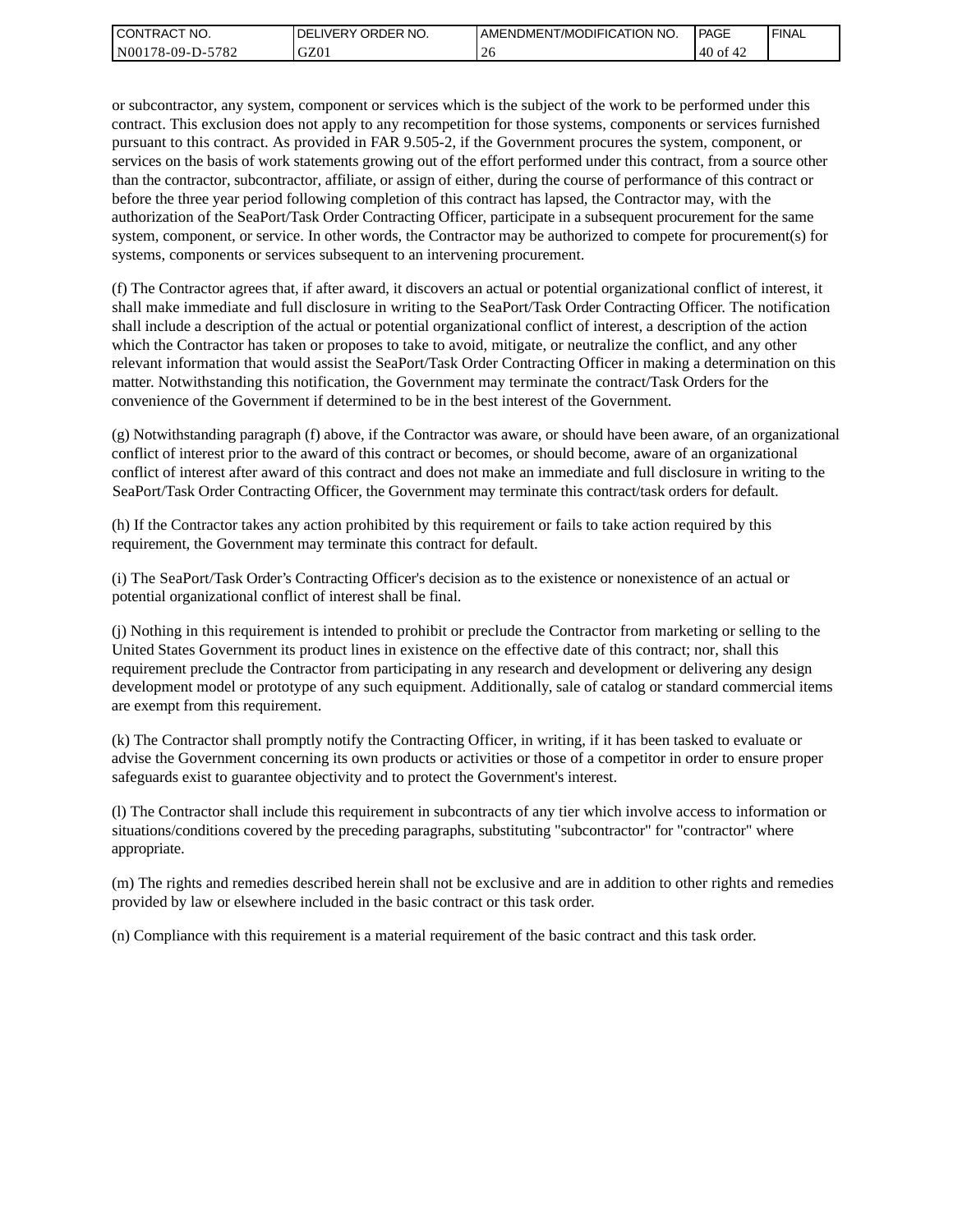| CONTRACT NO.     | `NO.<br><b>DELIVERY ORDER</b> | AMENDMENT/MODIFICATION<br>' NO. | PAGE              | 'FINAL |
|------------------|-------------------------------|---------------------------------|-------------------|--------|
| N00178-09-D-5782 | GZ01                          |                                 | 0Ť<br>'41<br>ے 4⊤ |        |

## **SECTION I CONTRACT CLAUSES**

52.217-9 OPTION TO EXTEND THE TERM OF THE CONTRACT (MAR 2000)

(a) The Government may extend the term of this task order by written notice to the Contractor on or before the expiration of the task order; provided, that the Government gives the Contractor a preliminary written notice of its intent to extend at least 60 days before the task order expires. The preliminary notice does not commit the Government to an extension.

(b) If the Government exercises this option, the extended task order shall be considered to include this option clause.

(c) The total duration of this task order, including the exercise of any options under this clause, shall not exceed five years.

#### 52.219-14 LIMITATIONS OF SUBCONTRACTING (DEC 1996)

Authorized subcontractors:

Nortel Government Solutions, Inc

Mandex, Inc.

Planned Systems International, Inc.

Dependable global Solutions, Inc

Cyber Squared, Inc.